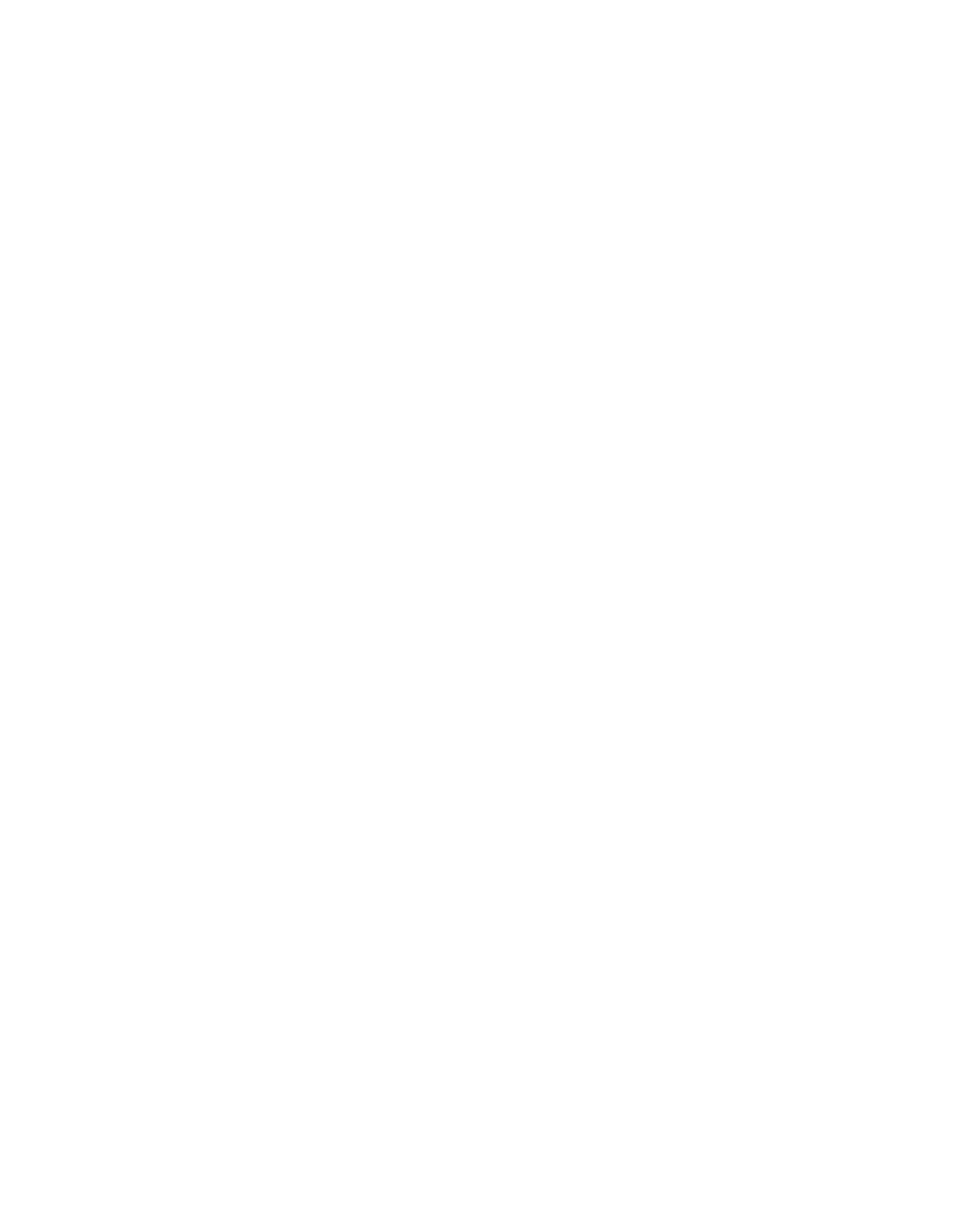# **QUESTIONNAIRE DESIGN**

**Reproductive Health Epidemiology Series Module 4** 

**September 2003** 





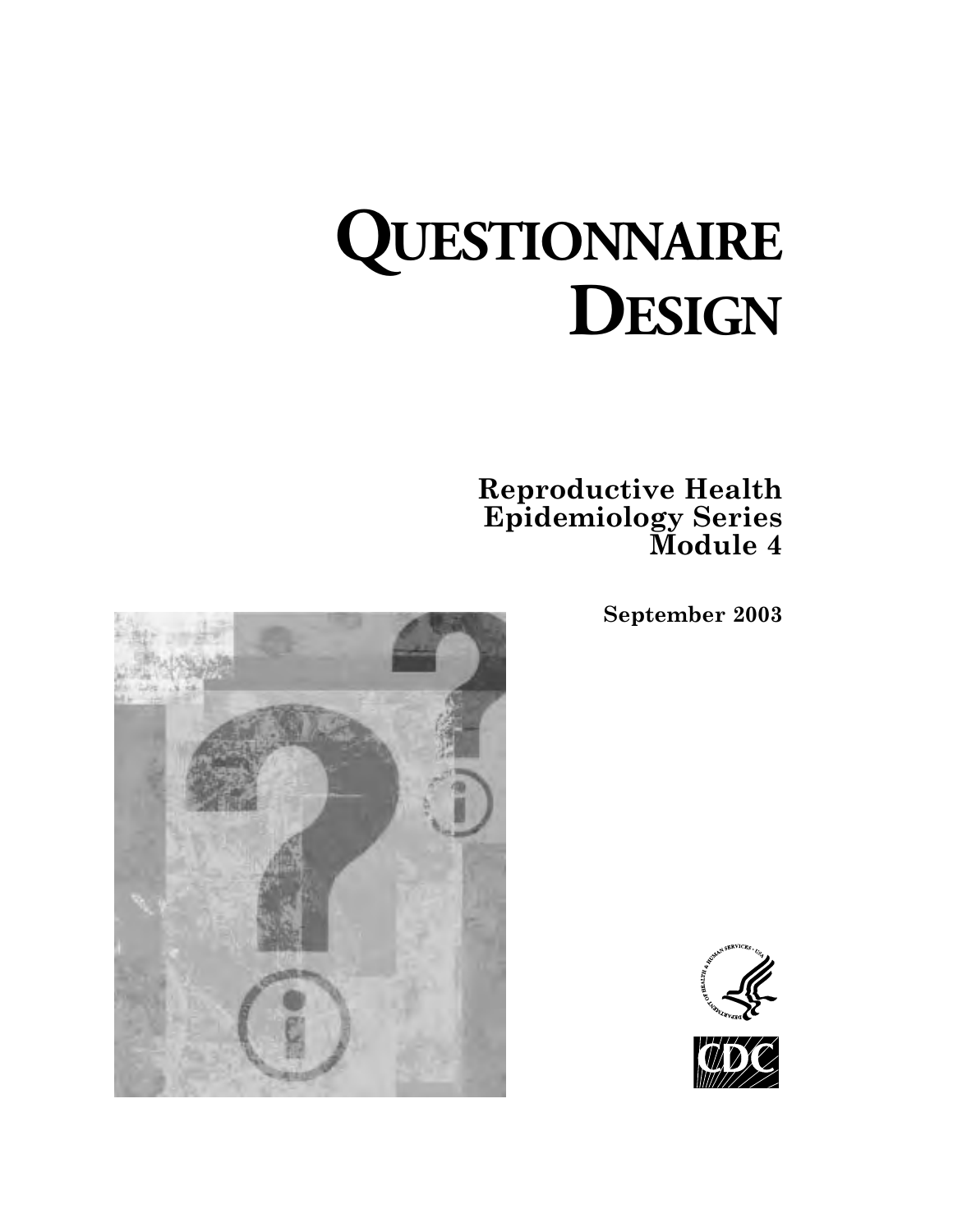The United States Agency for International Development (USAID) provided funding for this project through a Participating Agency Service Agreement with CDC (936-3038.01).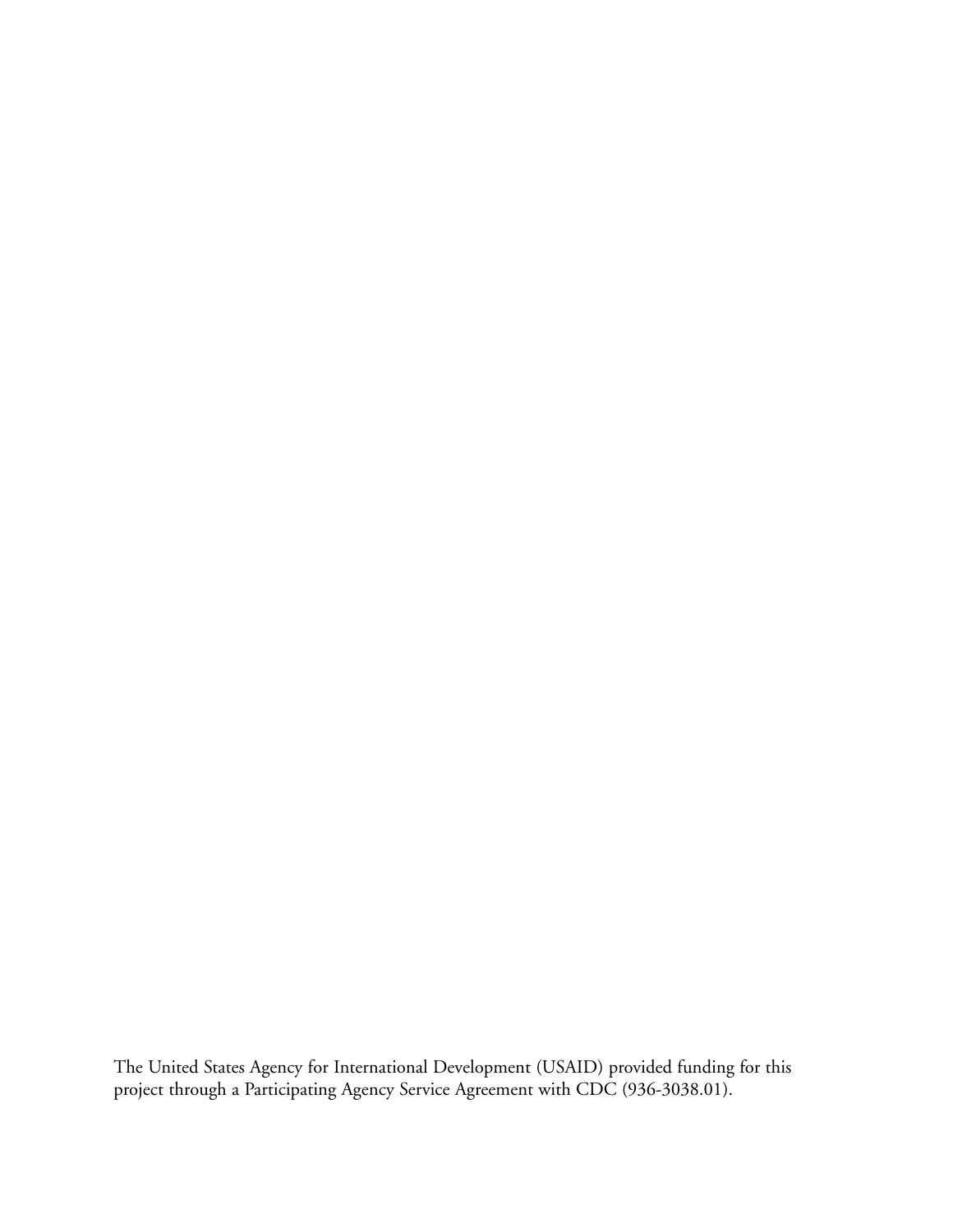## **Reproductive Health Epidemiology Series—Module 4**

# **Questionnaire Design**

Jill A. McDonald, PhD Nancy Burnett, BS Victor G. Coronado, MD, MPH Renee L. Johnson, MSPH

DEPARTMENT OF HEALTH AND HUMAN SERVICES Centers for Disease Control and Prevention National Center for Chronic Disease Prevention and Health Promotion Division of Reproductive Health Atlanta, Georgia, U.S.A. 2003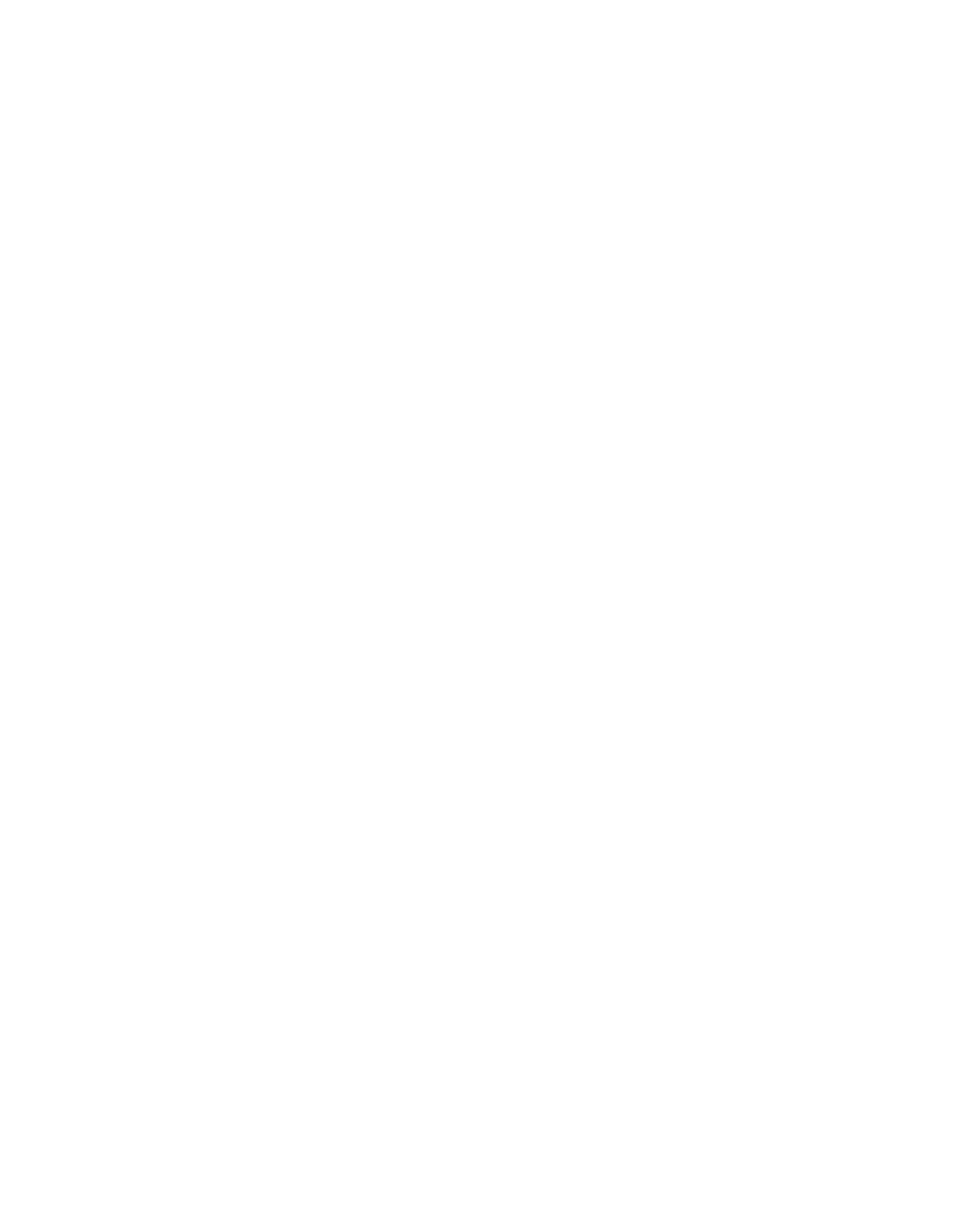# **Contents**

| Borrowing Questions from Other Questionnaires  15                                |  |
|----------------------------------------------------------------------------------|--|
|                                                                                  |  |
| Design Characteristics of Questions and Their Administration That                |  |
|                                                                                  |  |
|                                                                                  |  |
| Design Objective 2: Specify how the question should be answered $\dots \dots 26$ |  |
| Design Objective 3: Ask for something respondents are able to provide 27         |  |
| Design Objective 4: Ask for something respondents are willing to provide. . 28   |  |
| Design Objective 5: Administer questions consistently 30                         |  |
| Other Questionnaire Design Factors That Influence Data Quality31                 |  |
|                                                                                  |  |
|                                                                                  |  |
|                                                                                  |  |
| Formatting, Layout, and Related Coding Considerations 37                         |  |
|                                                                                  |  |
| Pre-Survey Evaluation of the Questions and the Questionnaire  47                 |  |
|                                                                                  |  |
| Phase IIa: Focus Group Discussion with Respondents  48                           |  |
| Phase IIb: Intensive Interviews with Individual Respondents 49                   |  |
|                                                                                  |  |
| Observation of interviewer and respondent interaction 53                         |  |
|                                                                                  |  |
|                                                                                  |  |
|                                                                                  |  |
|                                                                                  |  |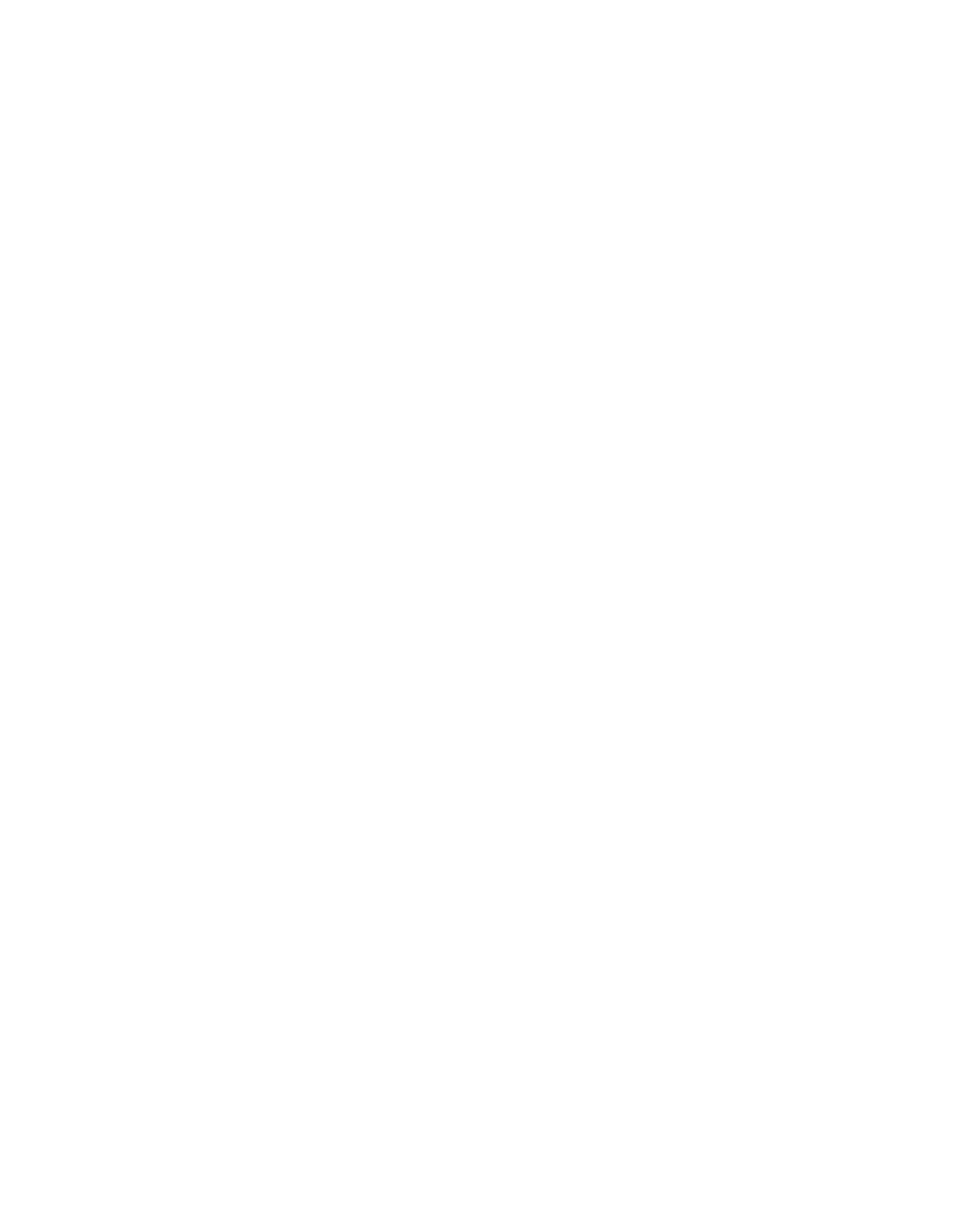# **QUESTIONNAIRE DESIGN**

# **LEARNING OBJECTIVES**

This module is designed for reproductive health professionals who are interested in evaluating or designing questionnaires for use in epidemiologic studies and surveillance.

After studying the material in this module the student should be able to:

- Understand the importance of identifying the specific research question(s) under study before developing the questionnaire.
- Assess the adequacy and appropriateness of a questionnaire to answer particular research question(s).
- Discuss the factors to be considered in designing a questionnaire-based project, such as population size and budget.
- Determine possible modes of administration for the questionnaire.
- Describe the common pitfalls of questionnaire wording and construction that affect data quality.
- • List the questions, codes, and units of measurement that will be used to create the specific variables needed to answer a research question.
- Develop the format and layout of a questionnaire.
- Develop a strategy to pretest a questionnaire and administration procedures.
- Describe the measures that should be taken to protect the confidentiality of the subjects responding to the questionnaire.
- Understand the implications of designing questionnaires for multicultural populations.
- Understand how and to what extent the validity and reliability of a questionnaire can be assessed.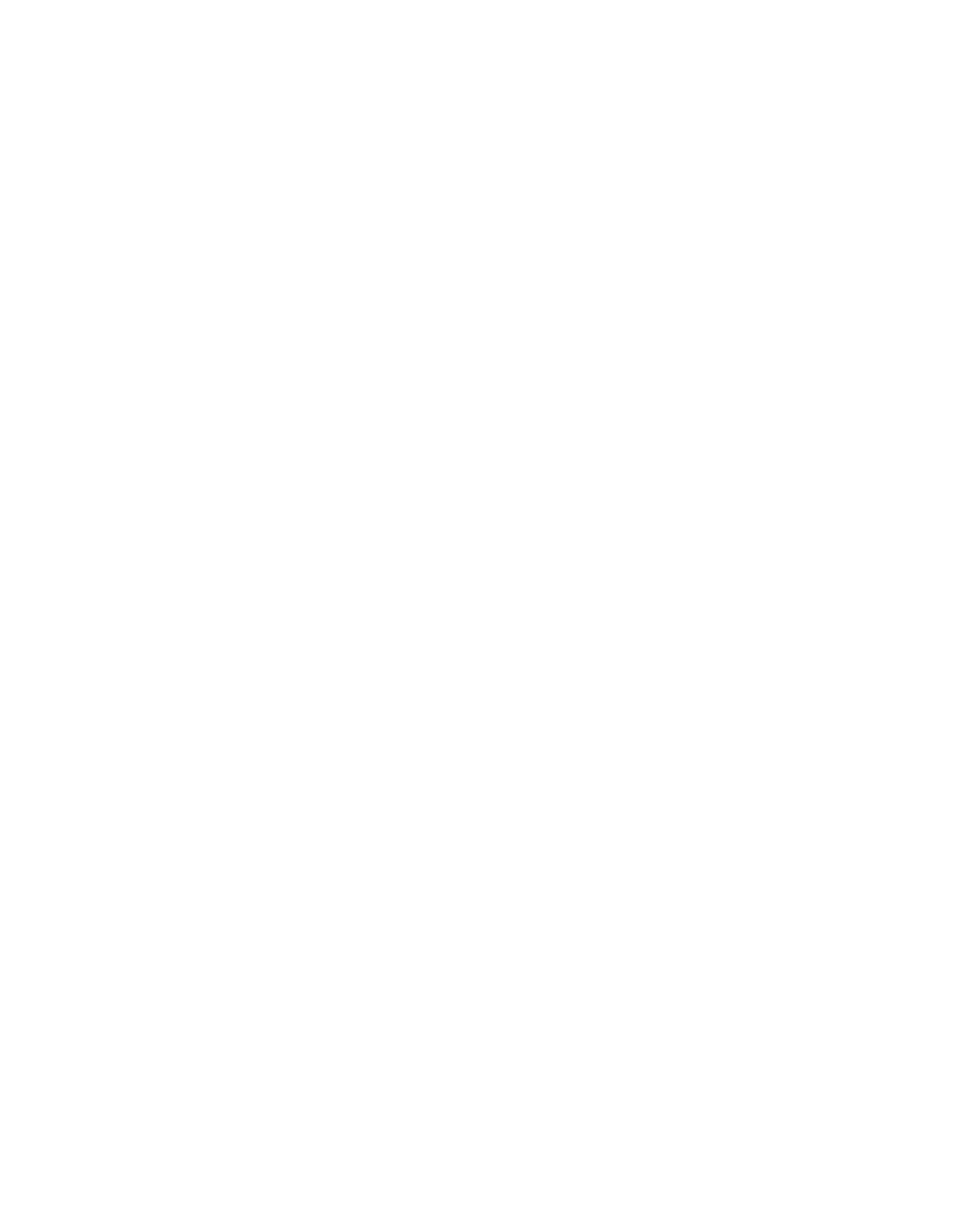# **SCOPE AND GOALS OF THIS CHAPTER**

Questionnaire design is a cornerstone of epidemiologic methods, and the questionnaire is one of epidemiology's most valuable tools. The term *questionnaire* is variously defined by investigators *(1–3)*, but here refers to a structured document that is used to collect information from respondents about themselves or others. Once collected, the information is converted into measures of factors that are important to the research question under investigation. Although other data collection instruments, such as medical record abstraction forms, are not specifically covered in this chapter, many of the principles of questionnaire design pertain to them as well.

Questionnaires are essential in the collection of epidemiologic data that are difficult to obtain or not available elsewhere. In many investigations, the respondent may be the only source of information about his or her personal exposures, health-related behaviors, confounding factors, and other important variables of interest. In the Case-Control Study of Adolescent Pregnancy (Example 2.1 in Chapter 2: Developing a Research Proposal), for instance, respondent knowledge of fertility control practices, a factor that may be predictive of teen pregnancy, can be ascertained only from the couples participating in the study. Moreover, this kind of information can often be collected only indirectly through a series of questions because there is no single question that describes knowledge of fertility control practices.

In this chapter we will be focusing on the use of questionnaires to collect factual data, or data that are factual at least in theory. In the above example from Chapter 2, for example, the respondent either does or does not have knowledge of oral contraceptives; similarly, a respondent does or does not consume alcohol and has or has not been pregnant, etc. Outside of epidemiology, questionnaires are commonly used to collect other kinds of nonfactual data, such as information about attitudes and other sentiments that may be associated with health-related behavior *(4)*. Designing questions to collect these nonfactual data is a more difficult process and does not fall within the scope of this chapter. For guidance on the construction and testing of questions that measure sentiments and other psychological variables, readers should refer to the psychometric literature *(4,5)*.

Epidemiologic information collected through a questionnaire can be relatively objective and straightforward, such as the taking of a body measurement, or more subjective and complicated, such as the recalling and reporting of a past exposure. Regardless of the level of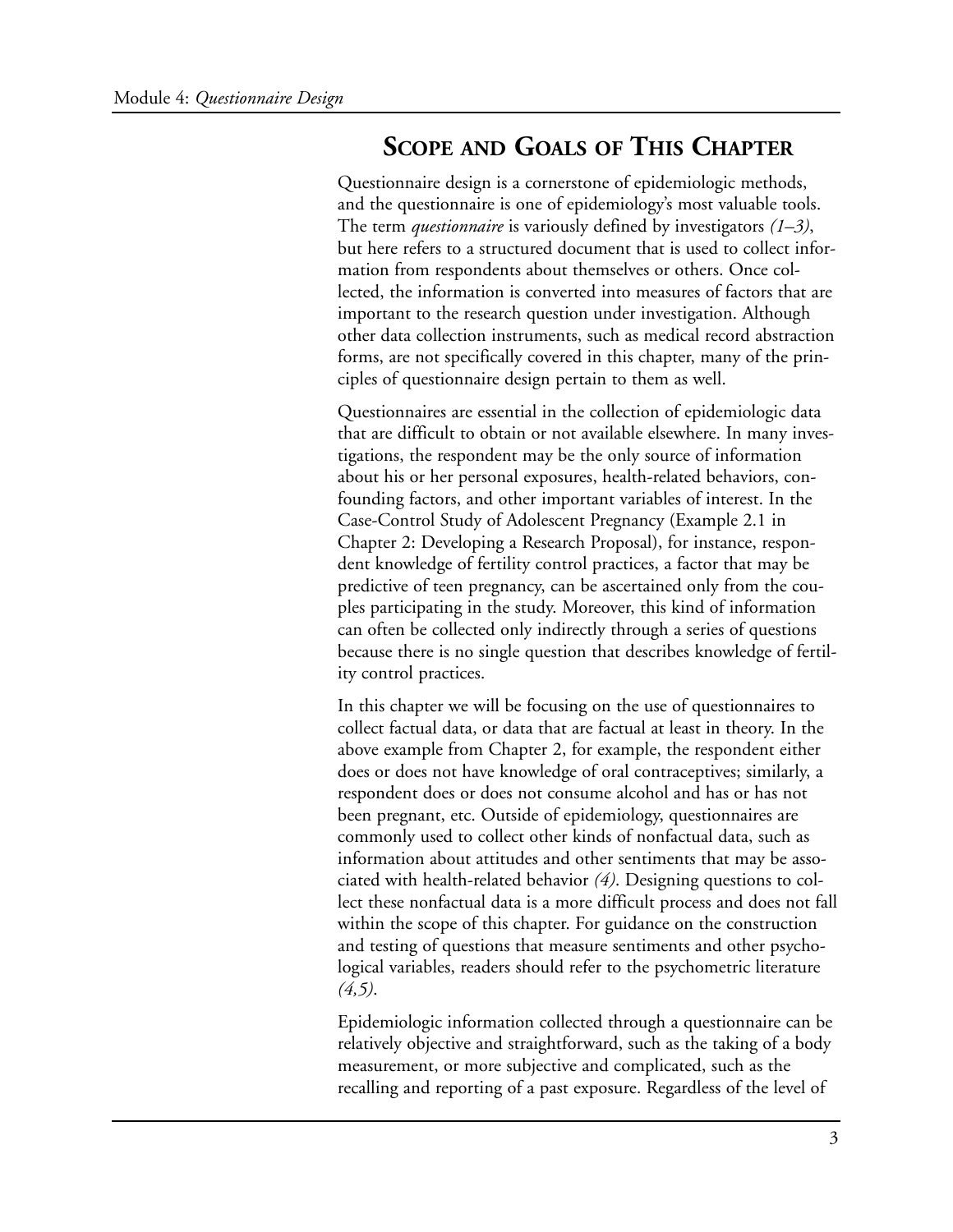complexity, however, all questionnaire data are further complicated by measurement error. The measurement of body weight, for example, may be affected by use of differently calibrated scales and other differences in the weighing procedure, and the report of a past exposure may be affected by differences in the way the question is asked or interpreted. As shown in Figure 1, any given measurement obtained from questionnaire data almost certainly contains an element of error *(6)*.



Measurement error, which can be random or systematic, leads to the misclassification of respondents regarding the risk factors, exposure, the disease under study, or all of these. A well-designed questionnaire aims to construct and standardize the questions that are asked of each respondent in such a way as to minimize error and the bias it may bring about. When measurement error is kept to a minimum, the inferences that can be drawn from questionnaire data about the true values in the study population are more valid and increase the likelihood that study results can be generalized to other populations *(7)*. Measurement error is not the only important source of bias in surveys, but it should be of highest concern to investigators. Unlike confounding and some forms of selection bias that can be corrected in analysis *(8)*, misclassification due to measurement error, especially when misclassification affects multiple variables, is impractical, if not impossible, to fix (Chapter 4: Epidemiologic Study Design).

Raw questionnaire data are the basic building blocks of study results, and the overall quality of study results can only be as high as the quality of the raw data on which they are based *(9)*.

In this chapter, we will focus on the ways in which the careful design and implementation of a questionnaire-based study can help prevent the occurrence of measurement error. Measurement error can arise from a number of interdependent sources, including problems in the design of the questions themselves, errors made by respondents, errors made by interviewers, and errors made in the abstracting, cod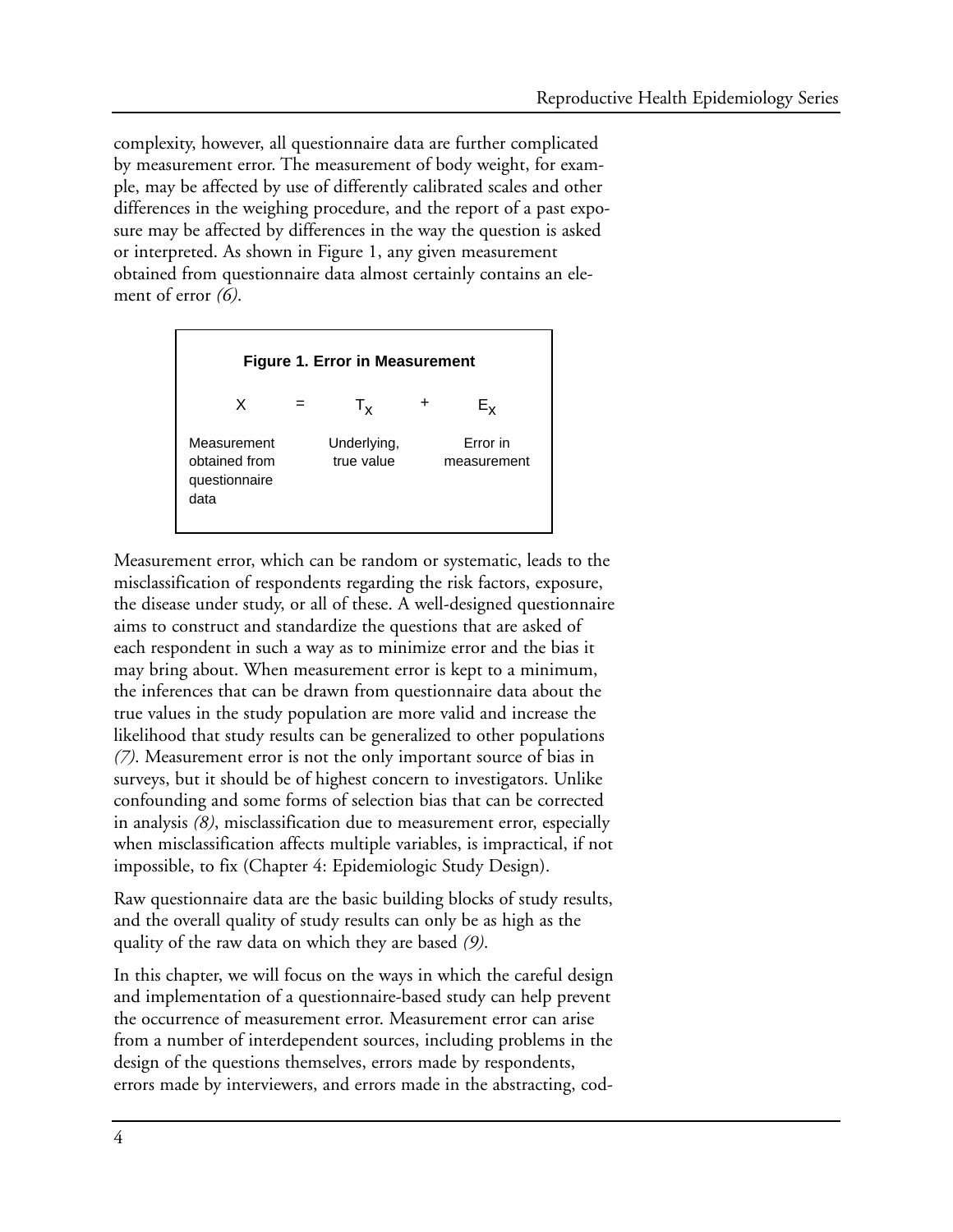ing, and processing of the data. Figure 2 shows the common sources of measurement error.

#### **Figure 2. Sources of Measurement Error**

- Questionnaire design problems
- Respondent error
- Interviewer error
- Abstracting, coding, and processing error

Although we will touch on each of these sources, it is beyond the scope of this chapter to give them each the kind of attention they deserve. A well-designed questionnaire, however, will not only reduce measurement error in its own right, but will also serve as a critical first step in the prevention of error due to other sources as well.

Asking questions of respondents via questionnaire is a variation on the asking and answering of questions in everyday conversation, where certain expectations of speakers operate and govern the exchange of information *(10–12)* (Figure 3).

#### **Figure 3. Expectations of Speakers in Everyday Conversation**

- Speaker will choose language that is clearly understood by the listener.
- Speaker will provide only relevant information.
- Speaker will tell the truth.
- Speaker will not be redundant.

Investigators who are aware of these expectations and the ways they may influence the answers of respondents are better equipped to design questionnaires. In epidemiology, our goal is to turn the process of everyday conversation into one of rigorous measurement, and the questionnaire is our protocol for that conversation. We aim for a completely standardized exchange of information, where dialogue is unambiguous and task-oriented, and attention to quality control is ever present. At the same time, the process of completing a questionnaire should be a safe, interesting, and not unduly burdensome experience for the respondent.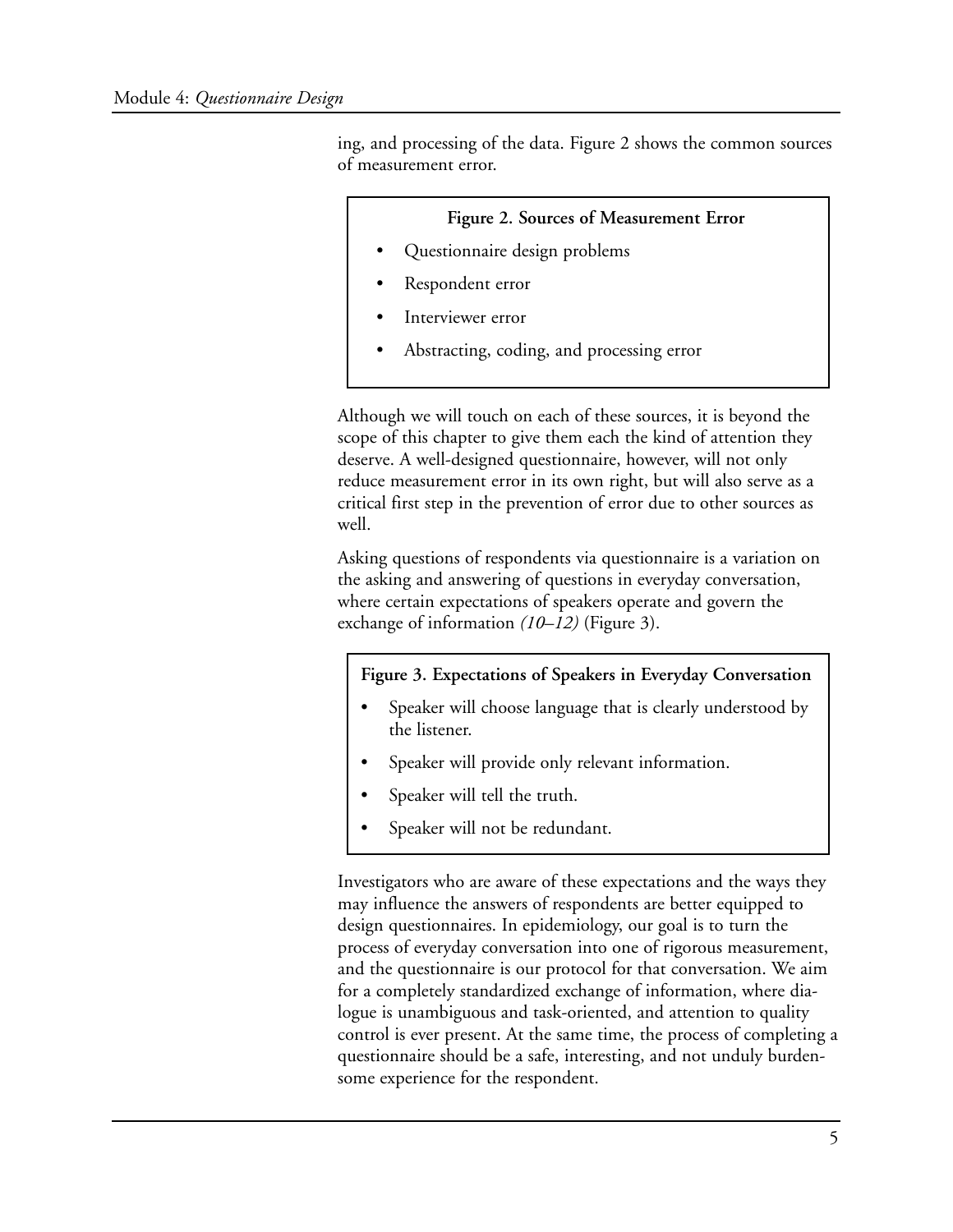A questionnaire should meet at least five general objectives to yield high-quality response data *(13)*.

- 1) Each question should be interpreted by different respondents in the same way and in a way that is consistent with what the investigator expected.
- 2) Each question should specify the type of answer expected.
- 3) Each question should ask something all respondents are able to provide.
- 4) Each question should ask something all respondents are willing to provide.
- 5) Each question should be administered to respondents in the same way.

Of course, even the most carefully crafted and administered questions that are successful in holding measurement error to a minimum will not assure data quality and validity of study results if, on the one hand, they are not the right questions to begin with *(14)*, and if, on the other, they are not processed and analyzed appropriately.

# **USE OF QUESTIONNAIRES IN RESEARCH**

A questionnaire-based research study that collects personal information which can be linked to individual human subjects *(15)* must be designed and conducted in an ethical manner that protects the research subjects. (See *The Declaration of Helsinki*, page 6.) Various cultural considerations and standards may be applicable, depending on where the study is taking place. For example, study participants generally can be paid a reasonable reimbursement for their time and incidental expenses (e.g., transportation), but "the ethical propriety of such inducements…must be assessed in the light of the traditions of the culture" *(17)*. A payment that is appropriate in one setting may be unacceptably low, high, coercive, or otherwise inappropriate in another. The 1979 Belmont Report set ethical guidelines for protecting human research subjects in federally funded research *(18)*. Research funded completely or in part by the U.S. government must comply with the sections of the U.S. Code of Federal Regulations *(15)* that are based on the Belmont report.

Careful development and implementation of the research protocol and questionnaire are an underlying part of human subjects protection. Individuals should not be asked to participate in a study or survey that is seriously flawed in design *(19)*. The purpose, risks, and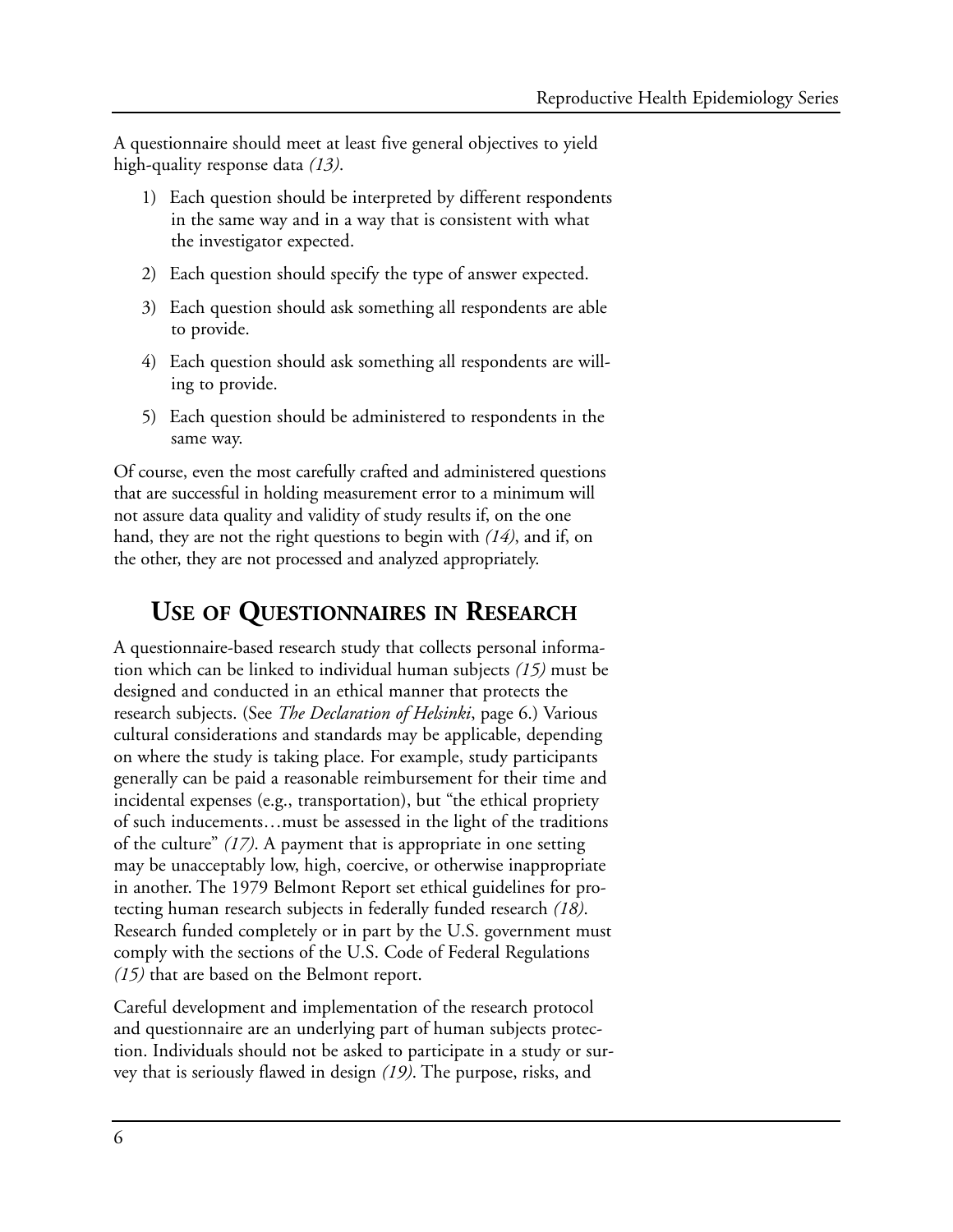#### *The Declaration of Helsinki*

*The internationally recognized doctrine that defined basic human rights in research involving human subjects is the Declaration of Helsinki, adopted in 1964 by the World Medical Assembly and last revised in 2000.The Declaration established that "the interest of science and society must never take precedence over considerations related to the well-being of the subject"* (16)*.The Council for International Organizations of Medical Sciences (CIOMS) issued Proposed International Guidelines for Biomedical Research Involving Human Subjects, which are guidelines for the application, particularly in developing countries, of the principles of the Declaration* (17)*.* 

benefits of the research should be described to potential respondents in language they can understand, so that they have the information needed to decide whether to participate in the research. Providing this information allows for the *informed consent* of participants. They should be told that they do not have to participate, that they can refuse to answer any question(s), and that they can quit at any time *(20)*. Participant confidentiality should be protected to the extent provided by law. The researcher should not promise absolute confidentiality, if that is a greater degree of confidentiality than the law permits *(11)*. For example, under certain circumstances, confidential information can be subpoenaed by a court of law. The Public Health Service Act of the United States provides additional protections for sensitive data under Sections 308(d) and 301(d).

Confidential research data may be protected from inappropriate or inadvertent disclosure by precautions such as the following:

- Developing a system (i.e., identification [ID] numbers) for storing and tracking questionnaire data without using personal identifiers.
- Keeping all identifying documents or files locked away or password protected and separate from questionnaire data.
- Allowing access to identifiers only to research staff with a legitimate need for it.
- Specifying a time for destroying linkages to identifiers after data retrieval is completed.

# **TYPES OF QUESTIONNAIRES AND MODES OF ADMINISTRATION**

A questionnaire can be administered in a variety of ways, such as in person or over the telephone by an interviewer, or through postal or electronic mail services without the aid of an interviewer. Each mode of administration has potential strengths and weaknesses and necessitates the use of a certain type of questionnaire. Most often, if the study's objectives are clearly defined, its population clearly identified, and its budget and resources clearly understood, then the choice of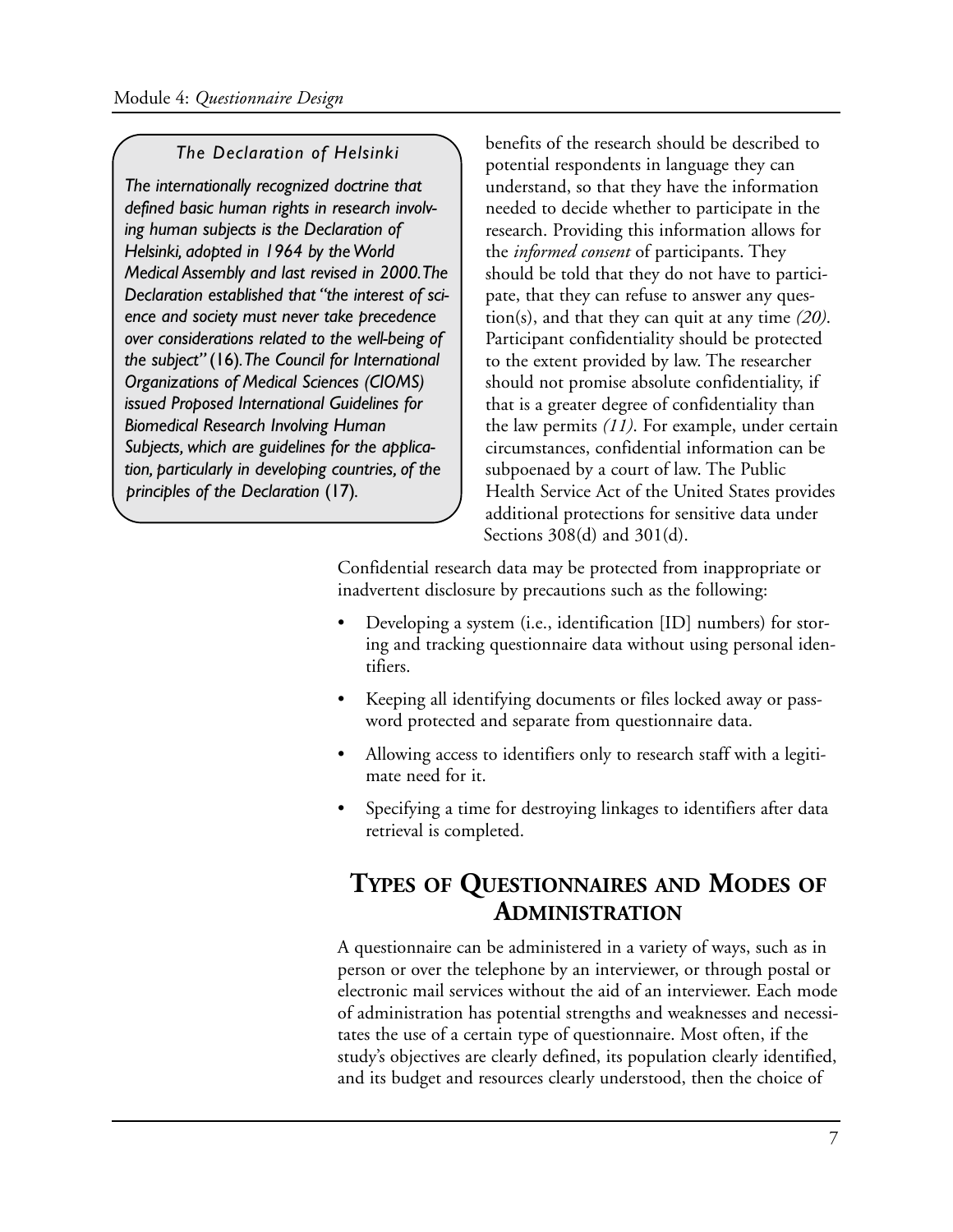questionnaire and mode of administration become obvious *(21)*.

In epidemiologic studies, two main types of questionnaires are used: interviewer-administered and self-administered. These two types can be further classified by the manner in which they are administered. Researchers may use different types of questionnaires and methods of administration in the same study in an effort to increase data quality and efficiency of data collection. For example, an interviewer may administer a questionnaire to study participants during their visit to a health care provider, then give them a self-administered questionnaire concerning medication usage to complete at home, where they can access their prescriptions. Researchers may administer a questionnaire over the telephone as an initial eligibility screening tool and then conduct a more detailed in-person interview of eligible respondents.

Computerization is playing an increasingly important role in standardizing interviews, decreasing the time spent on individual interviews, and simplifying coding and data entry. Internet-based surveys already are practical for use in selected groups and show great potential for use in the future as access to and familiarity with computers, e-mail, and the Internet increase *(22)*. In the late 1900s, for example, the number of Internet subscribers in Africa increased from less than 15,000 to over 400,000 *(23)*. As of 2001, in the United States, more than half the population was using the Internet and 45% percent was using e-mail. Internet use is increasing across income, education, age, race, ethnicity, and gender groups, with 2 million new users per month *(24)*.

The following brief overview of the resource-rich literature concerning questionnaire design is based on the work of several authors, including A. E. Bennett, K. Ritchie, Doug R. Berdie, John F. Anderson, Marsha A. Niebuhr, Lu Ann Aday, Ann Bowling, William Nicholls, Reginald P. Baker, Jean Martin, Jennifer L. Kelsey, W. Douglas Thompson, and Alfred S. Evans *(2, 21, 25–28)*.

### **Interviewer-Administered Questionnaires**

Interviewer-administered questionnaires are better for collecting complex information than self-administered ones because interviewers can be trained to elicit appropriate and more complete information through the use of techniques such as standardized probing. An interviewer-administered questionnaire can be designed for use either in person or over the telephone, whichever is more suitable for the particular study. Pencil-and-paper questionnaires have been used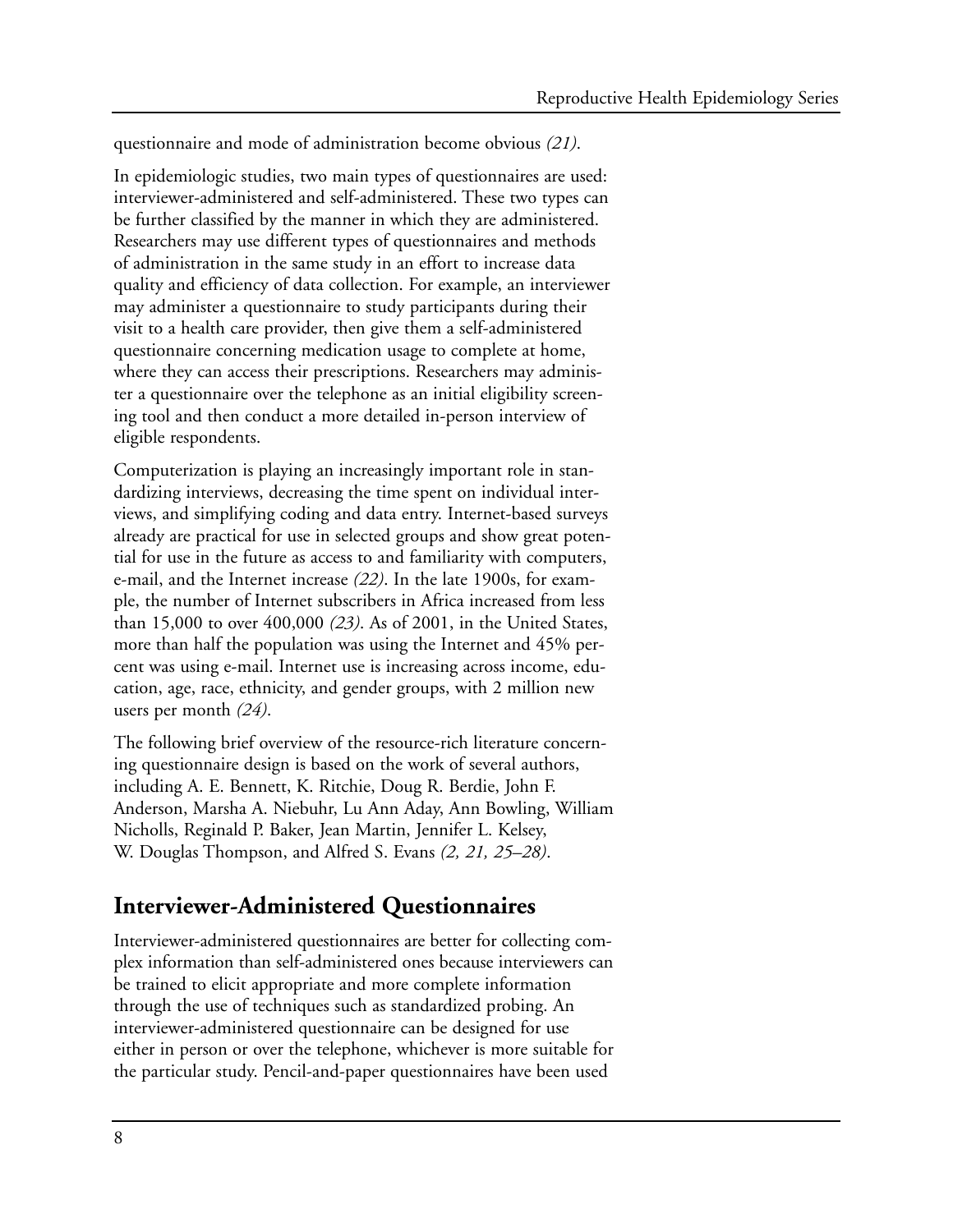traditionally in interviewer-administered interviews, but computer-assisted telephone interviews (CATI) and computer-assisted personal interviews (CAPI) are being used increasingly in the United States and elsewhere, particularly in large national surveys *(26)*.

Whether a questionnaire is administered in person or by telephone, the personal characteristics of interviewers and the training and supervision they receive are critical to collecting accurate and consistent data from respondents *(21)*. Interviewers should be trained and monitored both to uniformly administer the questionnaire and to record the responses in a standard fashion *(2, 21)*. Traditional supervisory monitoring methods include reviewing a portion of paper questionnaires, periodic observation of interviewers while they are conducting interviews, and assessment of tape-recorded interviews. New quality control methods such as analysis of keystroke files from computerized interviews have also been developed. As with traditional methods, the effectiveness of various new quality control methods has not been evaluated in controlled studies, although the value of supervisory quality control is regarded by many investigators as self-evident *(28)*.

*In-person interviews* provide the interviewer with more control of the interview process. The interviewer can observe the demeanor of the respondent and make note of any apparent confusion or distraction *(2)*. Visual aids such as cards showing response categories and medication photobooks can be used by interviewers as they administer the questionnaire, and interviewers can be trained to take measurements and collect biologic samples, if necessary. Information collected by interviewers may be recorded via pencil-and-paper or laptop computer. With the latter, questions on sensitive topics that respondents may be reluctant to discuss with an interviewer, such as illicit drug use and sexual behavior, data quality may be enhanced by passing the computer to the respondent for direct entry of responses. These and other methods for obtaining high-quality sensitive data continue to be investigated *(13, 28)*.

In-person interviews, however, can be time-consuming and expensive. Interviewers must tactfully deal with participant schedules and often must make multiple attempts to contact and meet with participants *(2)*. Although the best response rates have historically been achieved with inperson interviews *(25)*, recent large, well-funded studies have achieved response rates of 80% or less *(29, 30)*. These results suggest that response rates have dropped and that higher rates may no longer be achievable.

*Telephone interviews* may be less costly than those administered in person, saving as much as 50% *(31)*. Geographically dispersed populations with widespread residential telephone coverage can be reached more efficiently, without the cost in time and money required to travel interviewers from one respondent to another. Telephone interviews can be readily monitored by supervisors *(26)*, and deviations in interviewing technique can be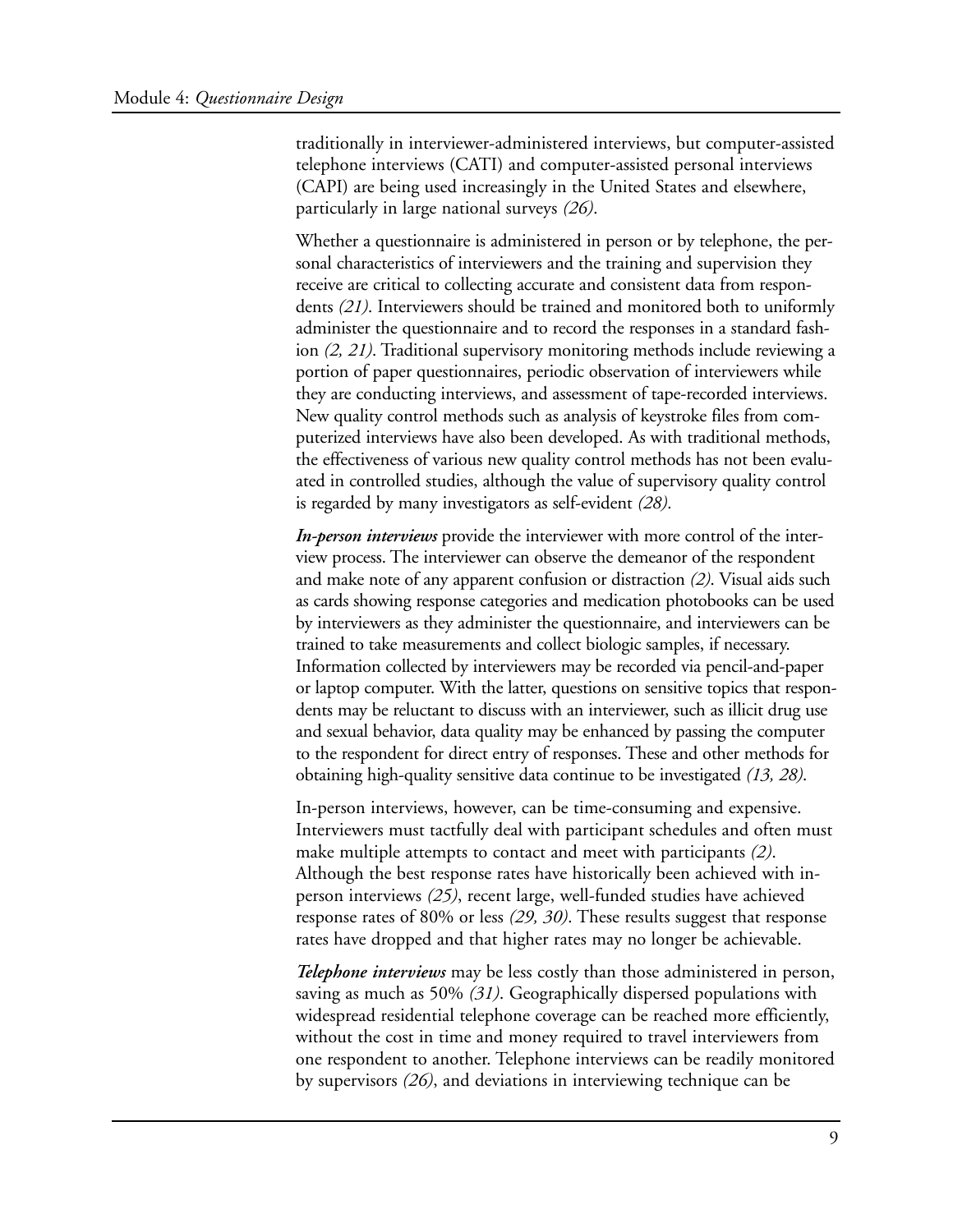quickly identified and corrected. In addition, interviewers can safely telephone respondents from undisclosed locations rather than traveling to respondent homes or other meeting places *(2)*. Data from telephone interviews have been shown to be comparable in quality to those from in-person interviews *(32)*. In recent years, touch tone data entry (TTDE) and voice recognition (VR) technologies have opened the door to telephone "interviews" that can be conducted entirely by a computer *(28)*. These technologies may prove important for reducing costs, enhancing accurate reporting of sensitive data, reducing the extent of missing data, and improving response rates for interviews as a whole.

Telephone interviews generally have yielded response rates higher than those of self-administered postal surveys, although somewhat lower than those of in-person interviews *(2)*. The growing use of telephone answering machines and other devices such as "Caller ID" to screen incoming calls may serve to further reduce participation in telephone surveys *(26, 33)*. Study affiliation with a respected organization and the use of introductory letters mailed prior to making telephone contact *(26, 27)*, however, may help combat these influences and improve response rates for telephone interviews.

Information collected in a telephone interview is generally less complex than that collected during an in-person interview. In general, the balance of control in the interview is shifted toward the respondent. Visual aids can be mailed to respondents in advance, but they cannot be administered by the interviewer during the interview, and the interviewer has relatively little control over distractions and influences in the respondent's environment.

One potential problem of telephone interviewing is that significant selection bias may be generated by including only persons with a telephone. Residential telephone coverage varies widely around the world. Apart from country-to-country variation, coverage may differ by region and socioeconomic group within a given country *(35)*. In addition to coverage considerations, telephone sampling has been made more complicated by overlapping area codes, cellular telephones, and increasing numbers of households with multiple telephones and combinations of traditional and cellular telephones.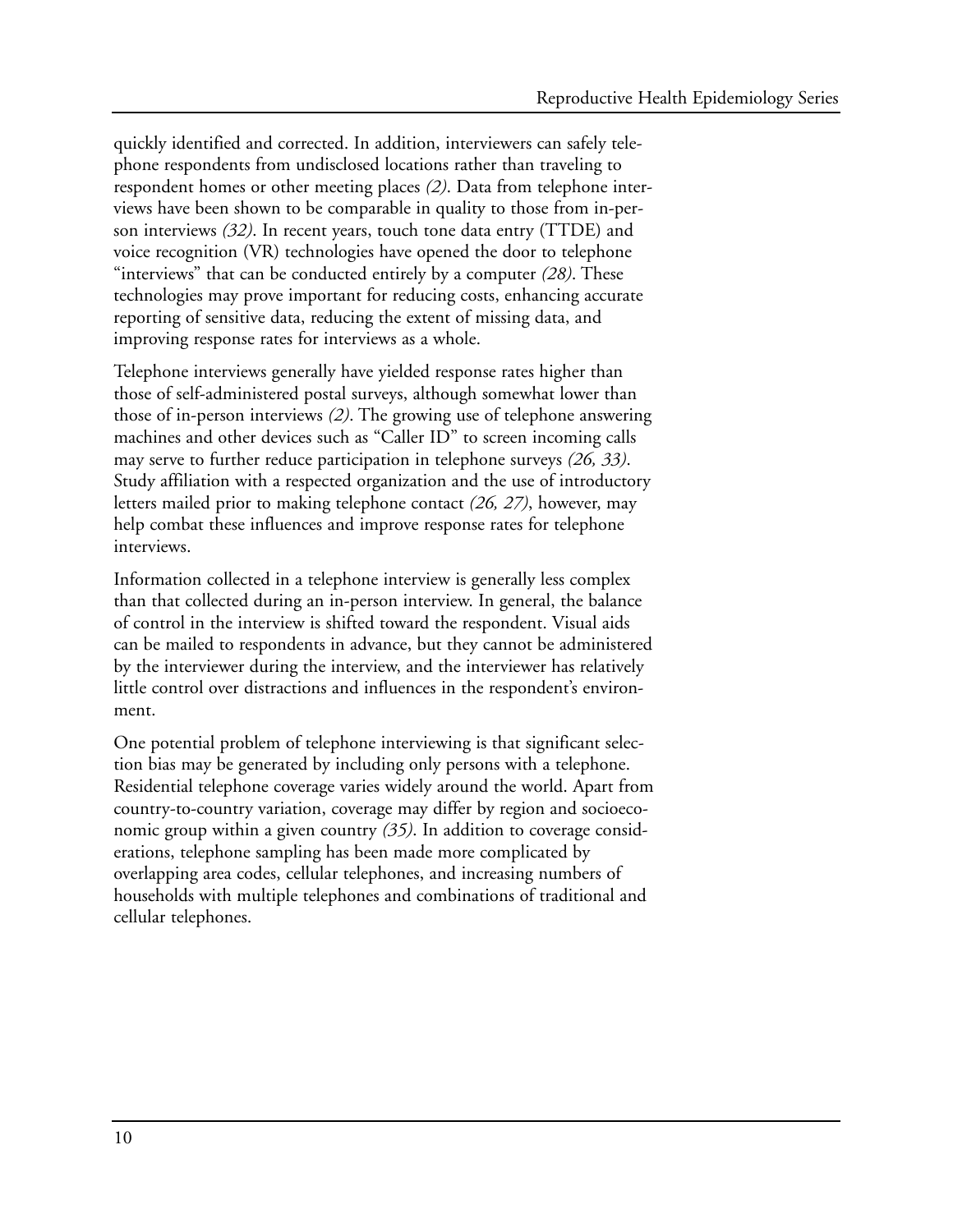### **Self-Administered Questionnaires**

Self-administered questionnaires are useful for collecting simple information that is relatively easy for respondents to provide. Without the expenses associated with study interviewers, use of selfadministered forms is more economical and practical for collecting data from large numbers of respondents, particularly when dispersed over wide geographic areas. The absence of an interviewer also prevents the introduction of interviewer bias in the data. In addition, evidence suggests that respondents may be more willing to disclose certain kinds of sensitive information when an interviewer is not involved *(35)*. Self-administered questionnaires can be delivered to participants in a group setting, such as a clinic, research facility, or workplace, or individually through the postal service or the Internet. The ability of the researcher to standardize data collection is limited in self-administered interviews, however, regardless of whether or not a staff person is present. No matter how carefully a questionnaire is formatted to facilitate correct interpretation of individual questions and to direct respondents through the appropriate questions in the correct order, respondents are generally free to read the entire interview at the outset and proceed in any way they choose.

*Self-administered questionnaires completed in the presence of research staff* yield a higher response rate than those delivered via the postal service. The presence of study staff allows for personal contact with respondents, clarifications regarding the study or study materials if needed *(36)*, and some degree of monitoring of the environment in which data are collected. In addition, persons with specific exposures or health conditions of interest, who can be easily identified by the staff who are present, can be targeted and recruited individually to complete the questionnaire. For example, pregnant women with a history of premature delivery could be identified and recruited to complete a questionnaire by clinic staff while waiting for their regular prenatal appointment; an occupational cohort with a common exposure could be identified and gathered together at the workplace to complete individual questionnaires. Although this approach is efficient, it usually is not suitable for studies where sampling is required. In a group setting, the CASI technique can be used, provided a computer lab or other similar facility is available.

*Self-administered questionnaires distributed and returned by mail*  can be rapidly and widely disseminated to a large number of potential respondents to collect simple information on a wide variety of topics. They may be particularly useful for collecting sensitive information that respondents may be reluctant to provide to an inter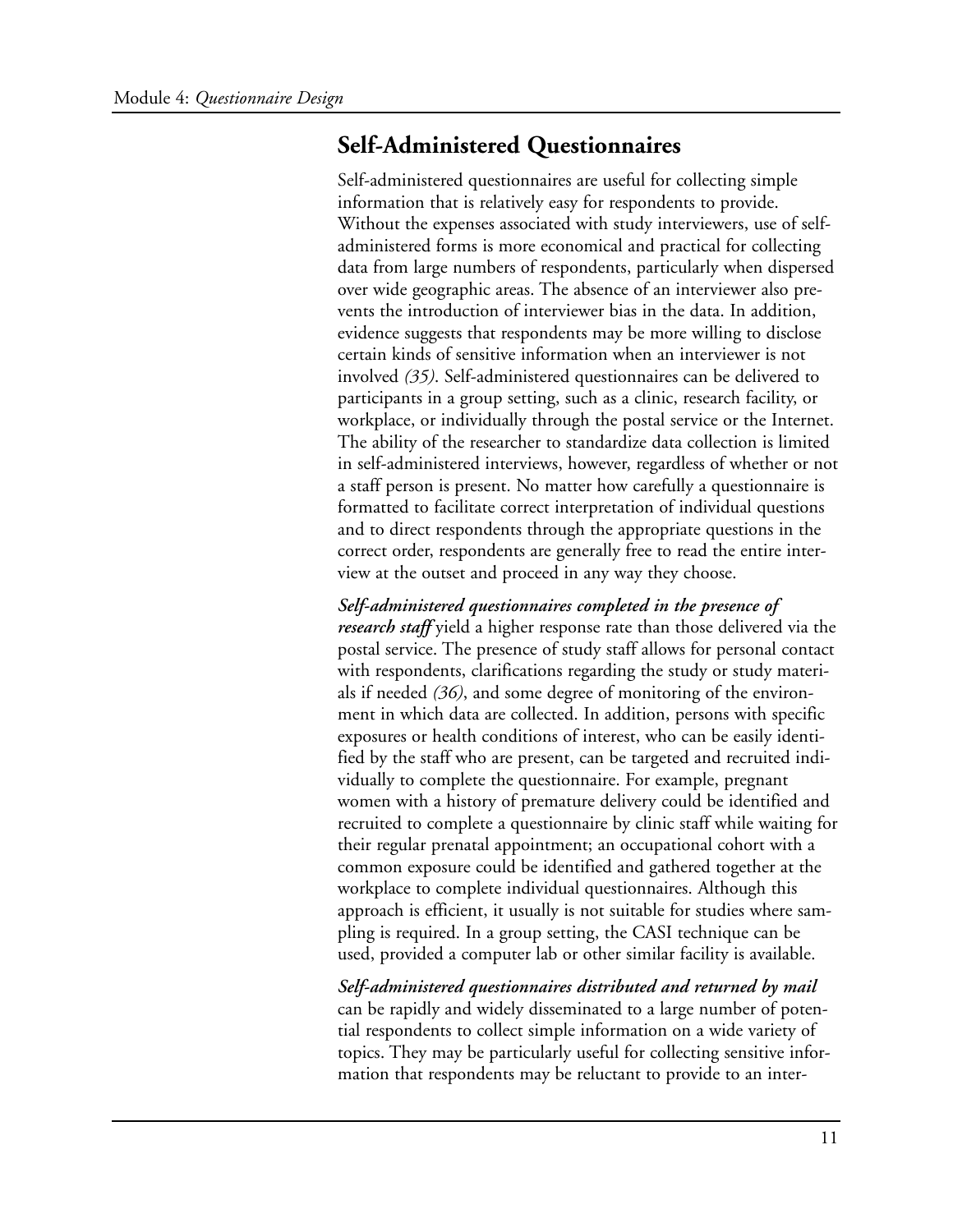viewer or record in the presence of research staff. Distribution of questionnaires by mail is generally not suitable for collecting complex information because the respondents must read and interpret the questions by themselves without any clarification. Other household members could "help" with the questionnaire, which is usually undesirable. Respondents may review the questions and answer in any order they choose. Although mailed questionnaires are easily disseminated in settings with widespread and dependable postal service, they often initially meet with relatively low response; the occurrence of major societal events may further reduce survey response by increasing the likelihood that unfamiliar or unexpected mail will not be opened *(37)*. Response rates can be increased through the use of follow-up mailings *(38, 39)*, although these can be costly and do not necessarily ensure against bias *(40, 41)*.

Types of questionnaires and modes of administering them are rapidly evolving, largely as a result of advances in telecommunication and computer technology. Social norms, which may influence response rates and accuracy of data, are changing as well. The more researchers know about a variety of technological and other factors in the study population, the better equipped they are to select the most appropriate type of questionnaire for their study. Unfortunately, research concerning the effects of emerging technologies and social factors on questionnaire design and administration is lagging behind the pace at which these changes are occurring *(22)*. Nonetheless, researchers armed with knowledge of study objectives, available resources, and basic characteristics of the study population should not have difficulty choosing the most appropriate type of questionnaire for most epidemiologic studies. Key information presented above is summarized in Figure 4.

# **BASICS OF QUESTIONNAIRE DESIGN**

Answering a question, even a seemingly simple one, requires a number of sequential tasks. A respondent must first interpret the question, then recall the necessary information from memory, next evaluate the relevance of the information and perform any estimates that may be needed, and finally edit and prepare the response for delivery *(42)*. Depending on the characteristics of the question and the respondent, some of these tasks may be more burdensome for the respondent or more likely to result in error than others. In Figure 5, a respondent contemplates his answer to the interviewer's question: "On average, during the years that you smoked, how many cigarettes per day did you smoke?"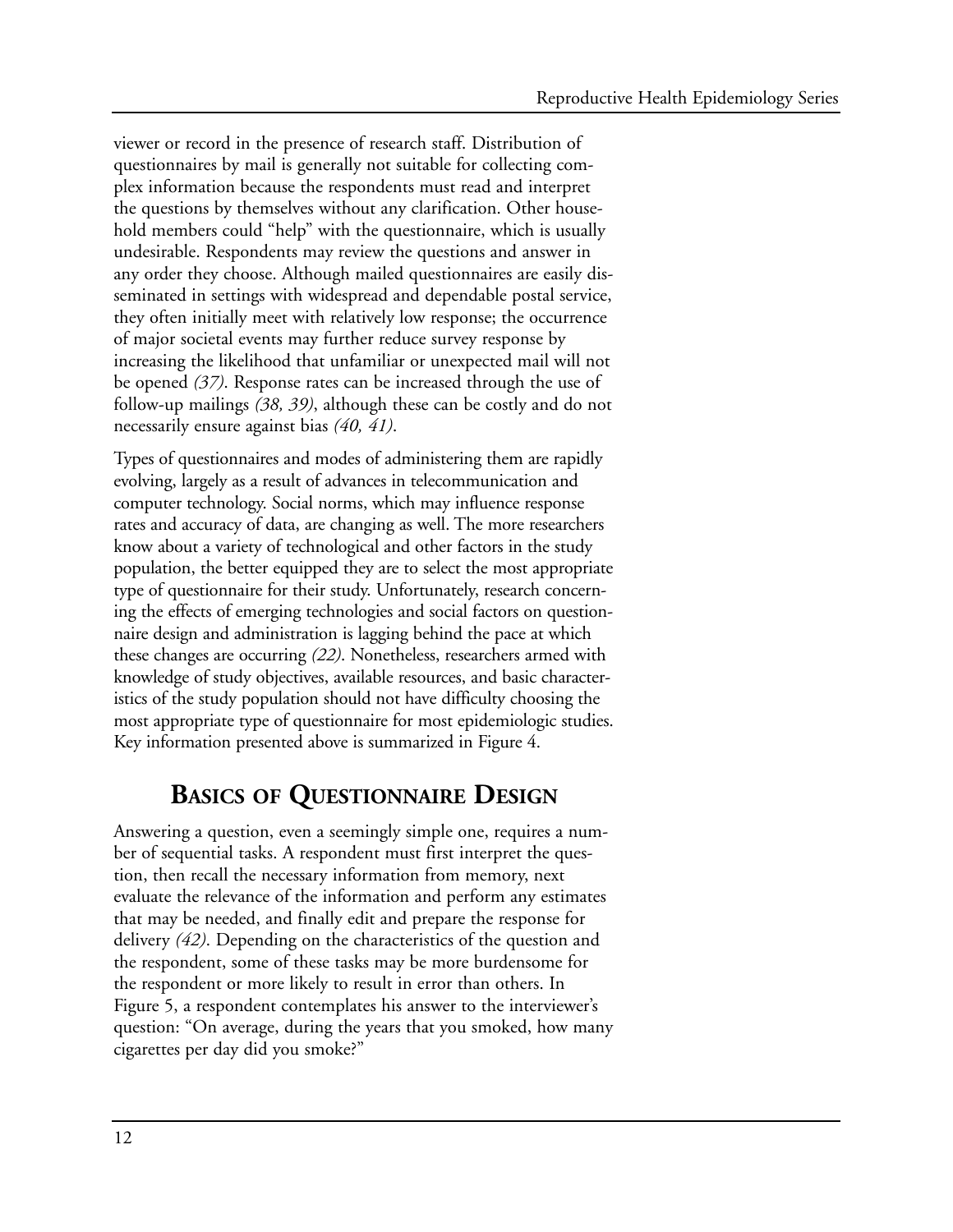| Figure 4. Factors to Consider When Selecting the Type of Questionnaire |                                           |                                    |  |  |
|------------------------------------------------------------------------|-------------------------------------------|------------------------------------|--|--|
|                                                                        | Interviewer-Administered<br>Questionnaire | Self-Administered<br>Questionnaire |  |  |
| Response                                                               | Generally higher                          | Generally lower                    |  |  |
| <b>Ability to Monitor Data</b><br>Collection                           | Easy to limited                           | Limited to impossible              |  |  |
| <b>Interviewer Error</b>                                               | Present                                   | None                               |  |  |
| <b>Relative Cost</b>                                                   | Higher cost                               | Lower cost                         |  |  |
| Time in Field                                                          | Longer data collection period             | Shorter data collection period     |  |  |
| Maximum Length                                                         | 60-90 minutes                             | 30 minutes                         |  |  |
| <b>Complexity of Questions</b>                                         | Higher complexity                         | Lower complexity                   |  |  |
| Use of Visual Aids                                                     | Easy                                      | Difficult                          |  |  |
| <b>Sensitive Topics</b>                                                | Decreased respondent comfort              | Increased respondent comfort       |  |  |

When designing a questionnaire, investigators must weigh the questions they would like to ask against the limitations of what most respondents are able and willing to provide. Failure to consider respondent burden when constructing a questionnaire will result in poor quality data *(11)*. The selection and construction of survey questions starts with the list of variables developed by the investigator in the study proposal. The variables, as well as examples of previously used questions and related questionnaires are compiled during the investigator's review of the epidemiologic and medical literature (See Chapter 2: Developing a Research Proposal). Developing table shells as a part of the analysis plan is widely recommended as an efficient method of identifying the variables that will be needed. Table shells are also useful in minimizing the inclusion of unnecessary variables on the list and unnecessary questions in the questionnaire. Once the variables are identified, questionnaire development can proceed.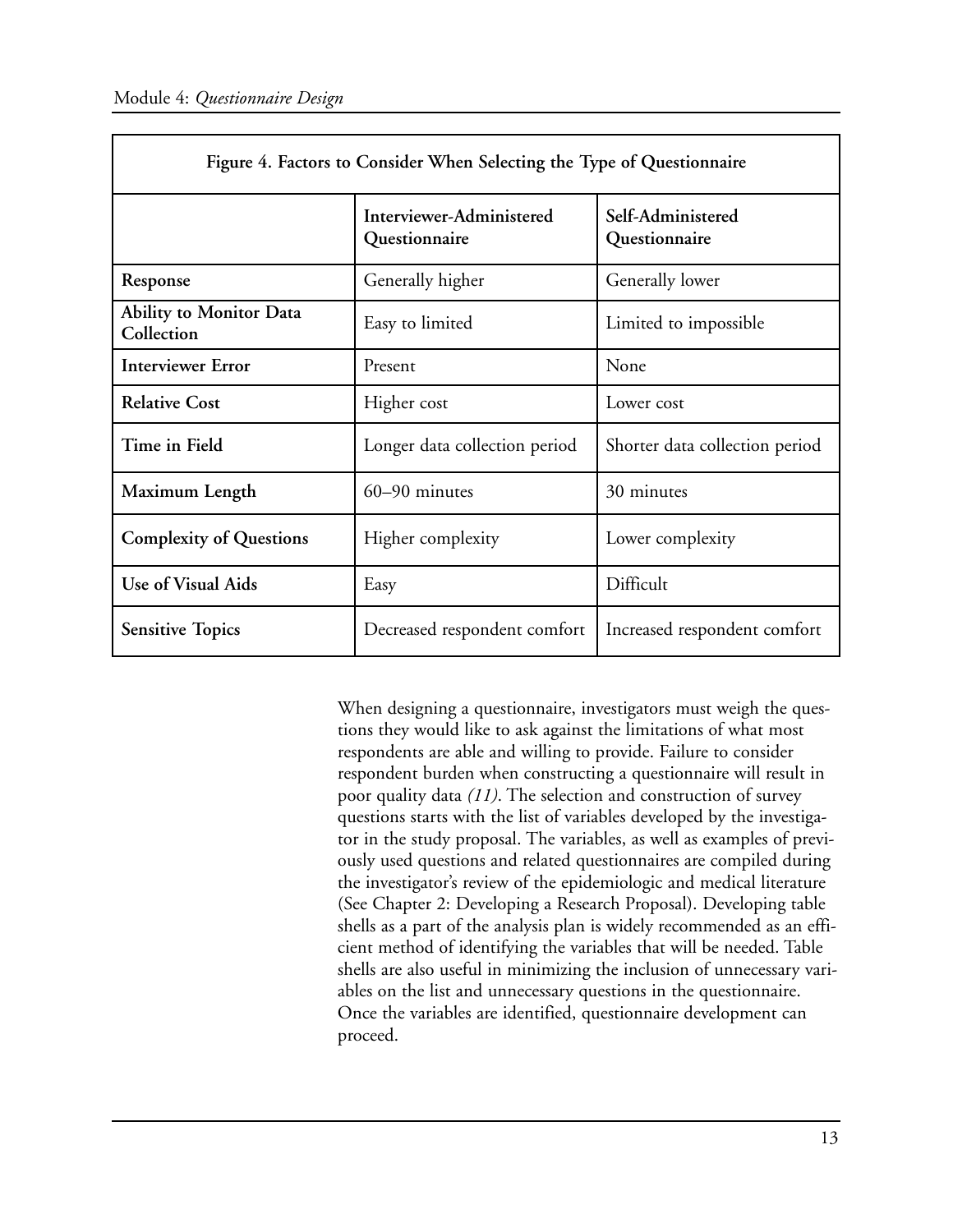

*Illustration: Peter J. McDonald, 2001* 

# **Validity and Reliability**

The concepts of validity and reliability (Chapter 4: Epidemiologic Study Design) are most often used in epidemiologic research to evaluate how well a given question will yield an accurate and precise measure, or the true value, of the phenomenon under study *(3)*. Assessing measurement error in this way is primarily a statistical process and is usually carried out in separate studies designed specifically for that purpose *(43)*. (See *Statistical Assessment of Measurement Error*, p. 67.)

The term *validity* is also used frequently in reference to the inferences that can be drawn from survey data. For example, in a study designed to examine access to routine medical care, asking respondents only for the number of times they have visited a physician in the last month will not provide a valid measure of access to care for those who typically choose to see a nurse practitioner instead of a physician. When designing a questionnaire, investigators must also be attentive to this kind of validity.

Assessment of validity and reliability in the context of questionnaire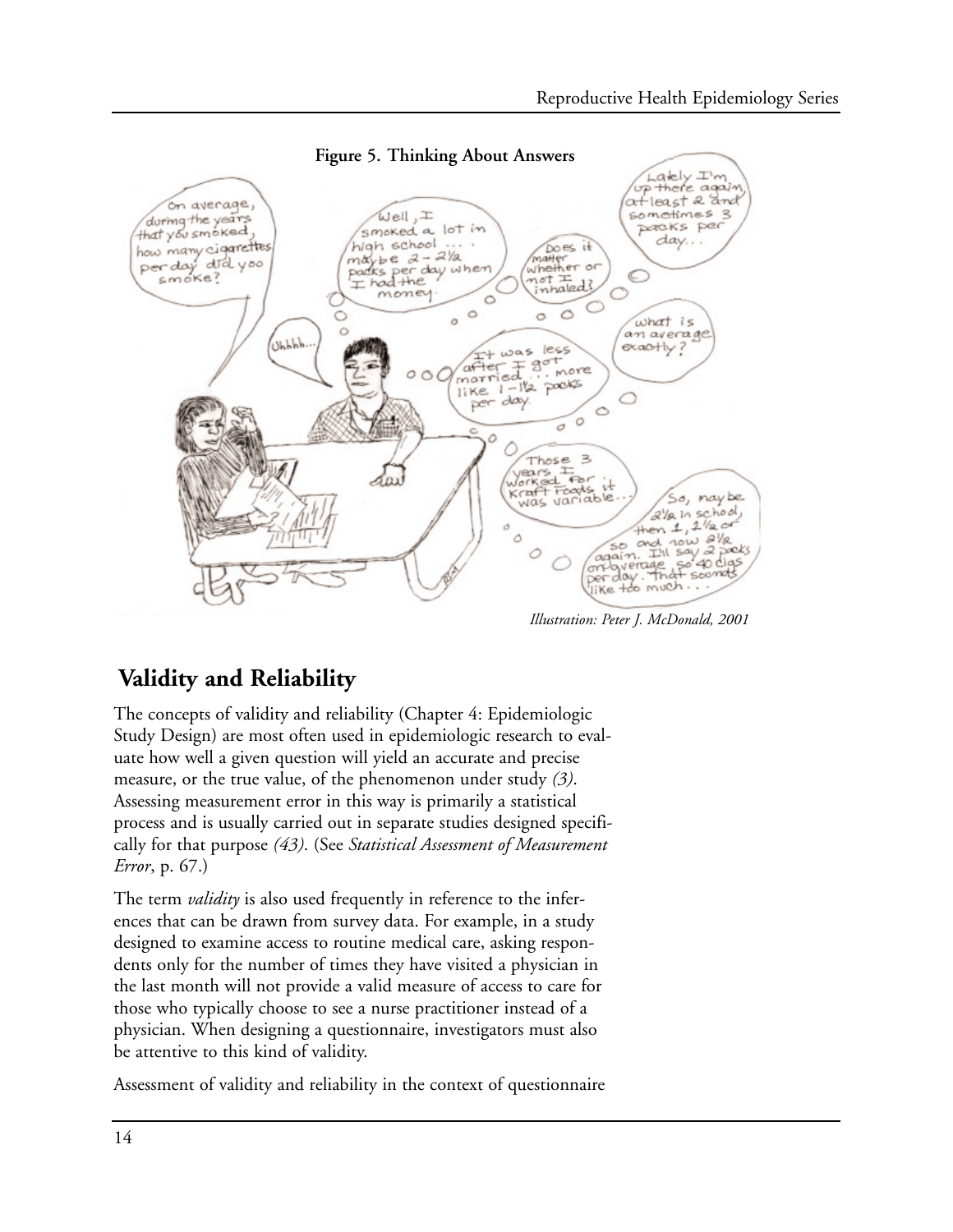design involves qualitative as well as quantitative procedures, which are integrated throughout design activities. (See *Pre-Survey Evaluation of the Questions and the Questionnaire*, p. 46.) Extensive research into the question and answer process has identified important characteristics of questions and the way in which they are administered that affect validity and reliability. Study investigators need to be aware of these factors as they design and assess the usefulness of their questions and questionnaires. These factors, or characteristics, are discussed below within the context of the general design objectives stated earlier.

#### **Borrowing Questions from Other Questionnaires**

Before embarking on the design of new questions, however, it is important to review the literature and evaluate the utility of similar questions from previous studies. It is common in epidemiology and considered good practice to borrow questions and questionnaires developed by previous investigators whenever possible. When legal, borrowing questions is not only efficient, but improves the comparability of data collection instruments used in different studies and the comparability of findings resulting from these studies *(44, 45)*. Increasingly, scientific journals and health agencies are making available copies of questions and questionnaires that are not copyrighted, e.g., materials developed by the U.S. government *(45–47)*. For example, the Web sites of the CDC's National Center for Chronic Disease Prevention and Health Promotion (www.cdc.gov/nccdphp) and National Center for Health Statistics (www.cdc.gov/nchs) contain the instruments of several national surveys conducted by the U.S. government. These questionnaires and related documentation can be accessed directly and used free of charge. In addition, investigators should feel free to contact authors of published studies to request copies of data collection forms that are otherwise unavailable.

Many of these borrowed instruments have been previously tested for the validity and reliability of the responses they elicit. Such prior assessment is helpful in that it provides information about the quality of data collected previously with these questions, and it may limit additional testing that will be needed for the current study. However, it is important to know the type and purpose of any prior testing, when the testing was conducted, and the characteristics of the population in which the testing occurred, because validity and reliability are tied to these factors *(44)*. Investigators will need to evaluate the circumstances under which previously used questions were tested, determine the applicability of previous results to the current study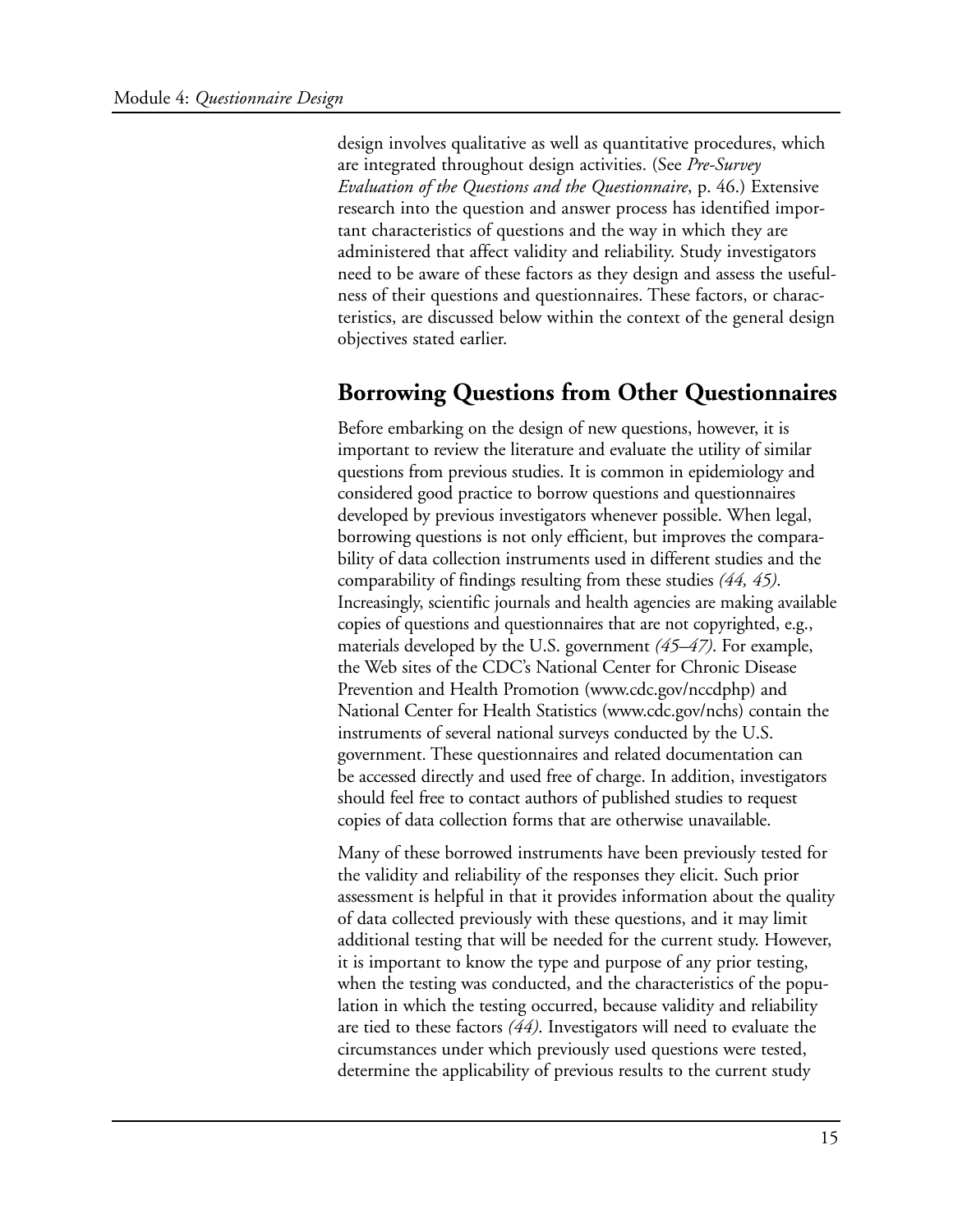population and setting, and plan for additional tests as needed. On the basis of these results, investigators should weigh the advantages of borrowing questions and the comparability with previous research this may engender against any limitations of the questions in the current setting, and make informed decisions to keep and use the questions as they are or to make changes to them *(13, 25)*.

# **Types of Questions**

Broadly speaking, survey questions can be formatted in two ways: as open questions, or questions that will accept any information provided by the respondent, and as closed questions, or questions that restrict the respondent to choosing between prespecified responses. A goal for every question included in a questionnaire, regardless of format, is to clearly convey what type of information is being sought *(48)*. In questionnaires designed for epidemiologic study, use of closed questions is commonly maximized to increase question specificity; more specific responses facilitate quantitative analysis and increase the comparability of results across studies *(45)*. Nevertheless, researchers generally agree that each format has strengths and limitations and that use of open, closed, or mixed format questions should be guided by the purpose of the question being asked and the type of information it asks for.

*Open questions*: Open-ended questions ask respondents to recall or retrieve information without spelling out the possible responses for them. As a result, these questions can be burdensome for respondents, interviewers, and coders, especially if they are complicated and lead to detailed answers. In epidemiology, the open format is typically used to collect simple, factual data, in questions for which many possible responses exist. Demographic data and exposure data, which can be coded directly without loss of information, are well-suited to the open format *(43)*. For example: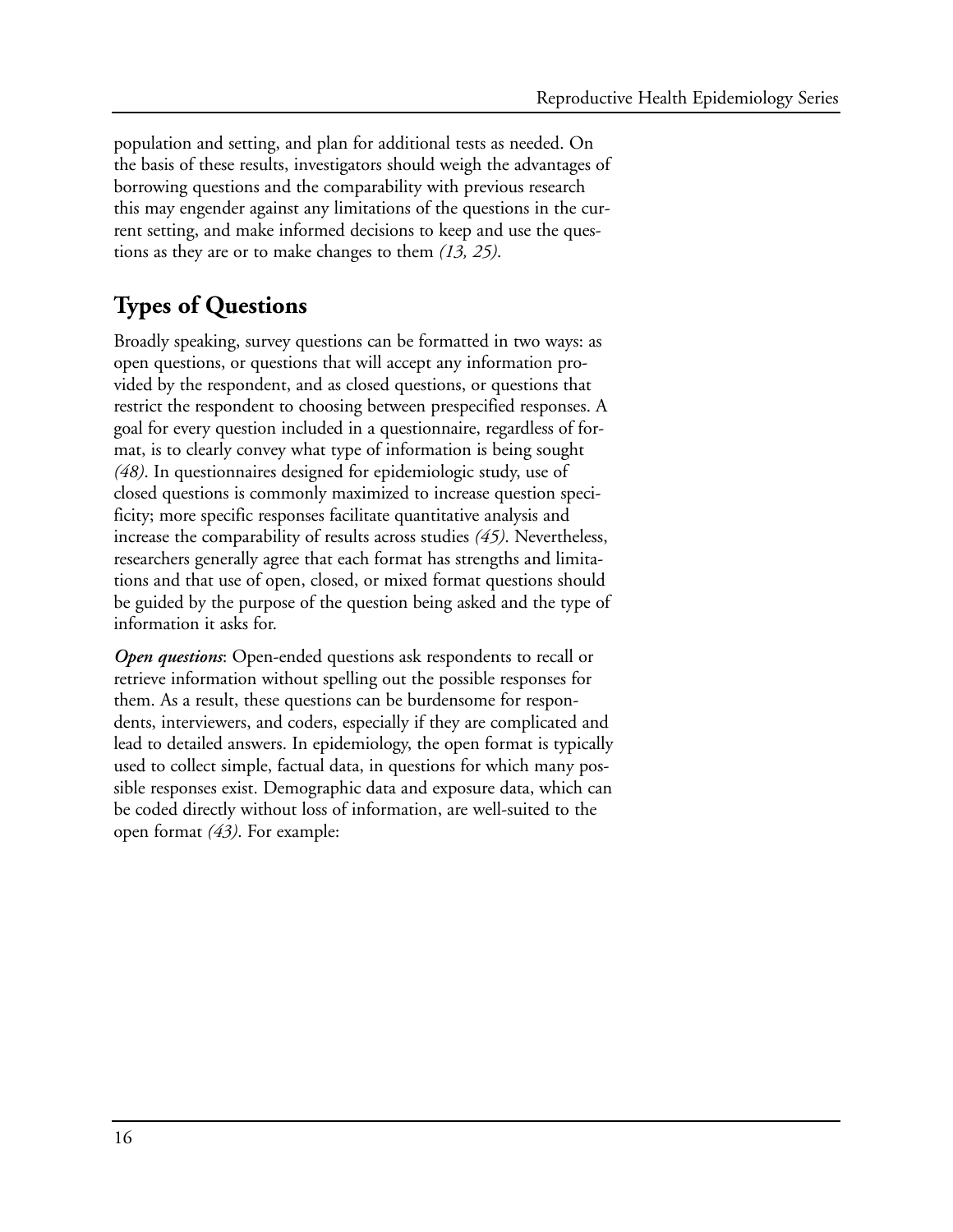

#### **Example 2. Open Format Questions of a Sensitive Nature**

Q16b. In the *3 months before* you got pregnant, how many times did you drink 5 alcoholic drinks or more in one sitting?

\_\_\_\_Times

*Adapted from CDC/NCCDPHP/DRH. Pregnancy Risk Assessment Monitoring System (PRAMS). Atlanta; 1987.* 

In addition, questions about some potentially sensitive topics, such as alcohol use or sexual behavior, may yield more complete or accurate responses in the open format, perhaps because respondents feel more comfortable reporting socially undesirable behavior if no suggestions of normality are implied by prespecified response categories *(11, 45)*.

Another common use of the open format in epidemiology is in the pre-evaluation of questions as a way to identify the range of expected responses and develop the appropriate response categories that will be used in the finalized questionnaire *(21, 48, 49)*.

*Closed questions:* Closed-ended questions can include dichotomous or multiple choice questions, checklists, and rating scales *(21, 27)*. They are used extensively in self-administered questionnaires and in other questionnaires where complicated or subjective information, such as knowledge or feelings, is being collected *(43)*. Advantages of using specified response categories are that they remind respondents of important experiences they may otherwise have forgotten or been unable to express and, by providing respondents with more information about how to answer the question, they limit the kinds of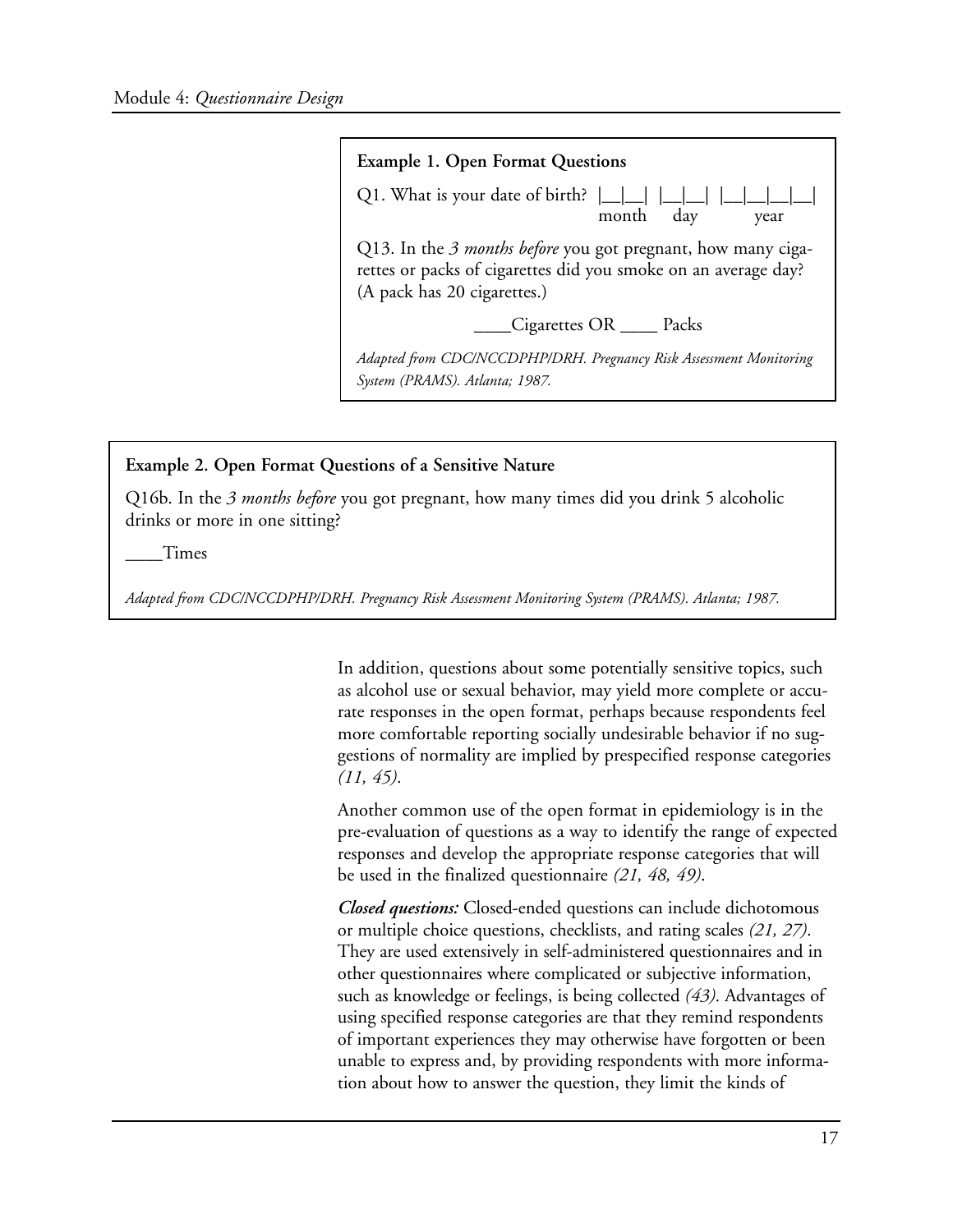responses that will be given *(48)*. When collecting information about past experiences in epidemiologic questionnaires, listing the responses of interest in a closed format may yield better information than ask-

| <b>Example 3. Closed Format Question</b>                                                            |   |     |  |  |
|-----------------------------------------------------------------------------------------------------|---|-----|--|--|
| Did you have any of these problems during your pregnancy? For each item, circle Y (Yes) if you      |   |     |  |  |
| had the problem or circle N (No) if you did not.                                                    |   | Yes |  |  |
| a. Labor pains more than 3 weeks before your baby was due (Preterm or<br>early labor)               | N | Y   |  |  |
| b. High blood pressure (including preeclampsia or toxemia) or retained<br>water (edema)             | N | Y   |  |  |
| c. Vaginal bleeding                                                                                 | N | Y   |  |  |
| d. Problems with the placenta (such as abruptio placentae, placenta previa)                         | N | Y   |  |  |
| e. Severe nausea, vomiting, or dehydration                                                          | N | Y   |  |  |
| High blood sugar (diabetes)<br>f.                                                                   | N | Y   |  |  |
| g. Kidney or bladder (urinary tract) infection                                                      | N | Y   |  |  |
| h. Water broke more than 3 weeks before your baby was due (premature<br>rupture of membranes, PROM) | N | Y   |  |  |
| i. Cervix had to be sewn shut (incompetent cervix, cerclage)                                        | N | Y   |  |  |
| You were hurt in a car accident<br>1.                                                               | N | Y   |  |  |
| Source: CDC/NCCDPHP/DRH. Pregnancy Risk Assessment Monitoring System (PRAMS). 1987.                 |   |     |  |  |

ing a completely open-ended question.

Unspecified response options and options for unknown responses are commonly added to closed questions in epidemiologic surveys. In the next example, investigators have added a category for "Other (specify)" to the response options, in case the respondent feels the specified categories do not adequately describe the place where her prenatal visit occurred. A respondent who was visited by a nurse in her home, for instance, might check the "Other (specify)" option and write in "at my home." A category for "Don't know" has also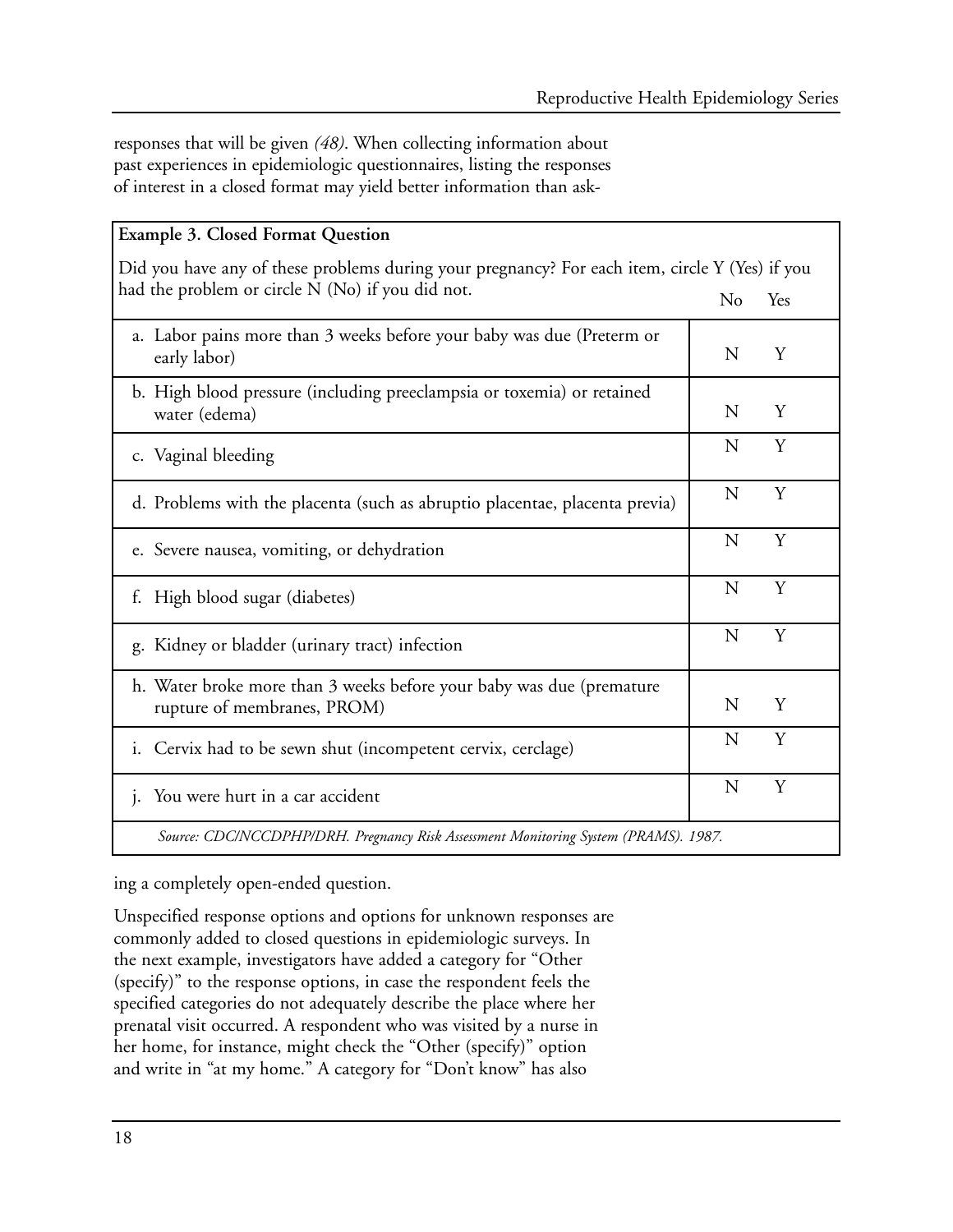been added. The availability of this option will increase the accuracy of response overall, since respondents who are not sure of the right answer will choose "Don't know" rather than guess *(48)*. If completeness of the data is more important than accuracy, however, it may be preferable not to offer a "Don't know" response.

Closed questions may lead to increased errors if they suggest an answer that a respondent may not have otherwise provided (e.g., if a respondent thinks an item is familiar when it is not, or if all of the prespecified responses are not read by a respondent in a self-administered questionnaire) *(21)*. In all closed questions, the completeness and number of response options included, the wording and phrasing of each and the order in which they are presented can make critical differences in the quality and usefulness of the data collected *(43, 48)*. To minimize the extent to which these factors influence responses, design and testing of response options should be given the same attention as the design and testing of the questions themselves.

**Example 4. Question That Includes Response Categories for "Other" and Unknown** 

- Q10. Where did you go for your first prenatal visit? Please choose one answer and specify the name of the facility. (READ RESPONSES)
	- $\Box$ <sub>1</sub> Hospital clinic
	- $\Box$  2 Health department clinic
	- $\Box$  3 Private doctor's office
	- $\Box$  4 Birthing center
	- $\Box$  5 Community health center
	- $\Box$  8 Other (specify)  $\Box$
	- $\Box$  9 Don't know
	- Name of facility\_\_\_\_\_\_\_\_\_\_\_\_\_\_\_\_\_\_\_\_\_\_\_\_\_\_\_\_\_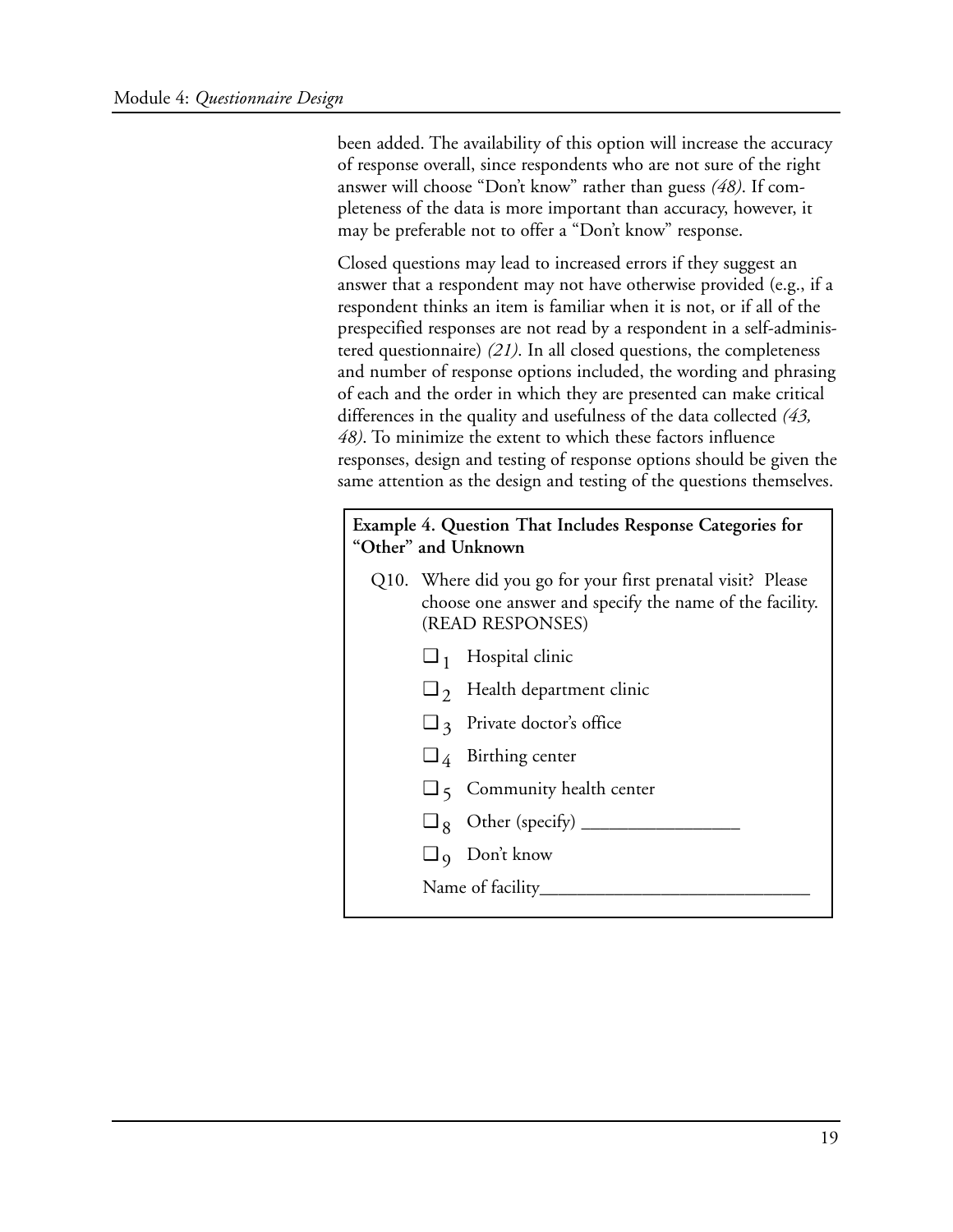# **Design Characteristics of Questions and Their Administration That Influence Measurement**

#### *Design Objective 1: Communicate meaning consistently.*

The first objective of a well-designed question is that it be interpreted to mean the same thing by all respondents. Since individuals use their life experience to interpret requests for information, study populations that are diverse with respect to ethnicity, age, education, or other cultural factors will interpret and respond to questions differently *(50)*. In most study populations, even basic terms that would seem to carry widely shared meanings can be surprisingly problematic. As a result, investigators must carefully examine the way respondents interpret key words and phrases before questions are finalized. In addition, survey research and experience have shown that the efficiency of the questionnaire construction process and the quality of the final product is greatly enhanced if designers avoid certain common pitfalls described below.

*Avoid vague and difficult language*. In general, investigators can use two approaches to increase the likelihood that respondents will interpret terms consistently: 1) build definitions of ambiguous, abstract, or difficult terms into the question itself, and 2) avoid these terms (and their complicated definitions) by asking a series of questions that cover all aspects of what is to be reported and allow investigators to compute the exposure or event for themselves with the data collected. For example, in the relatively simple medical history question in Example 5, study investigators chose to include definitions of medical terms within the body of the question *(51)*:

#### **Example 5. Defining Medical or Other Terms Within the Question**

Q. Before (REFERENCE DATE), did a doctor or other health professional ever tell you that you had phlebitis, pulmonary embolism, or blood clots in your legs or lungs?

In a more complicated and frequently used question about the use of medical care shown in Example 6 *(13)*, however, investigators chose not to define the terms *seen*, *talked*, or *health professional*, which would have added to the question's complexity.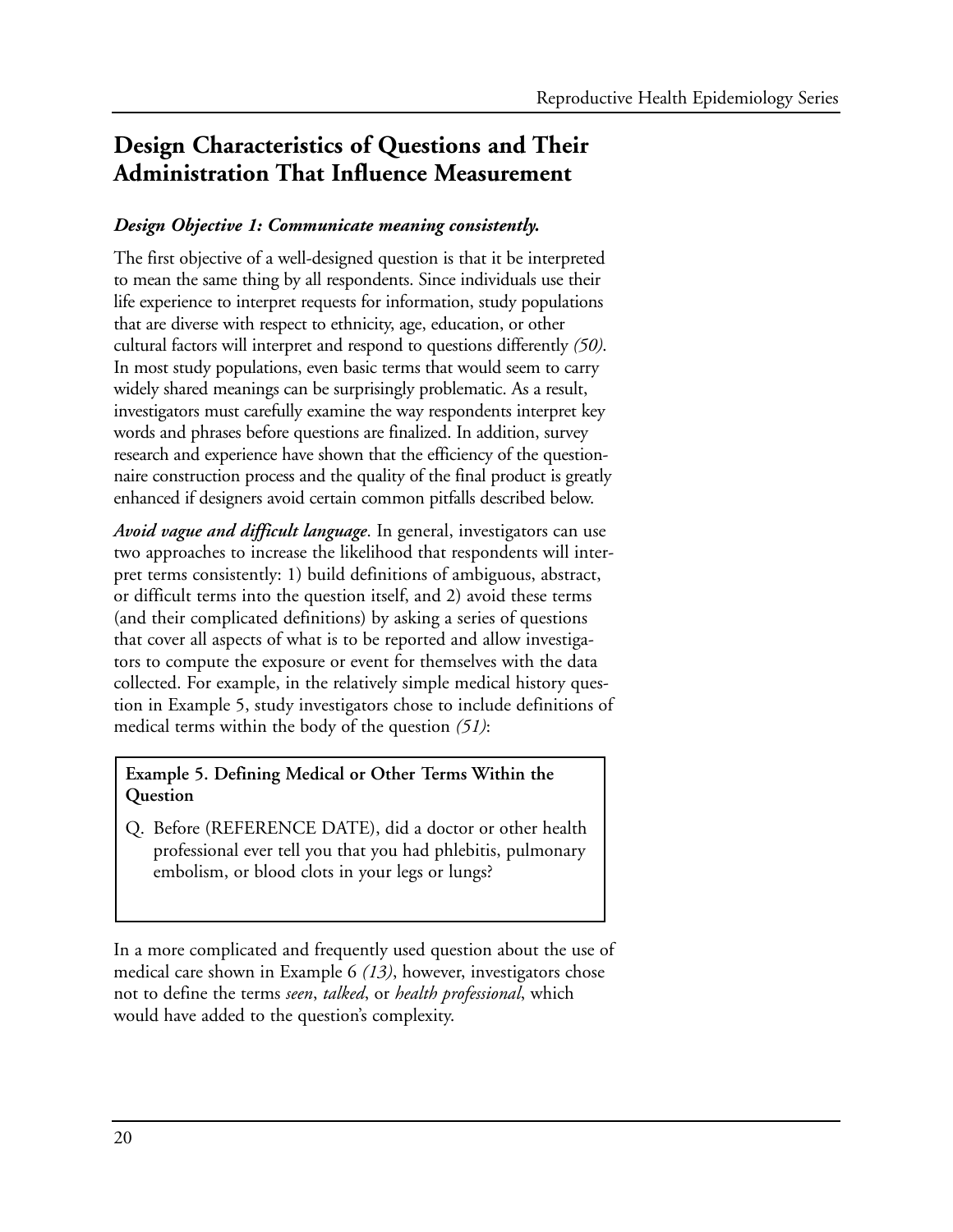

To ensure that respondents would report telephone consultations and care received from psychiatrists, for example, follow-up questions such as those shown in Example 7 could be added.

#### **Example 7. Follow-up Questions to Probe for More Information**

- Q2. In the past year, have you talked over the telephone with a doctor or other health professional about your health?
- Q3. In the past year, have you seen or talked with a psychiatrist about your health?

*Adapted from: Fowler FJ Jr. Improving survey questions: design and evaluation. Thousand Oaks, CA: Sage Publications, Inc.; 1995.* 

Many types of words may be interpreted in various ways and should be defined or avoided in diverse populations. These include vague terms used to measure frequency of events, such as *usual, average, frequent, regular, occasional, often;* vague descriptive terms, such as *old*  or *wealthy*; evaluative terms, such as *good* or *bad*; vague pronouns, such as *you*, that can be interpreted personally or collectively; abbreviations; jargon; colloquialisms; and slang. Difficult or sophisticated terms are also frequently misinterpreted. A key factor in the interpretation of words and phrases is the readability of the text. Investigators should be aware of vocabulary and educational level of the target population and aim to communicate at that level *(21)*. In general, the wording of questions should be as straightforward, simple, and specific as possible. In the first question in Example 8, a vague term, *smoke*, and a vague descriptor of frequency, *regularly*, are used; in the second question they are replaced with more specific language: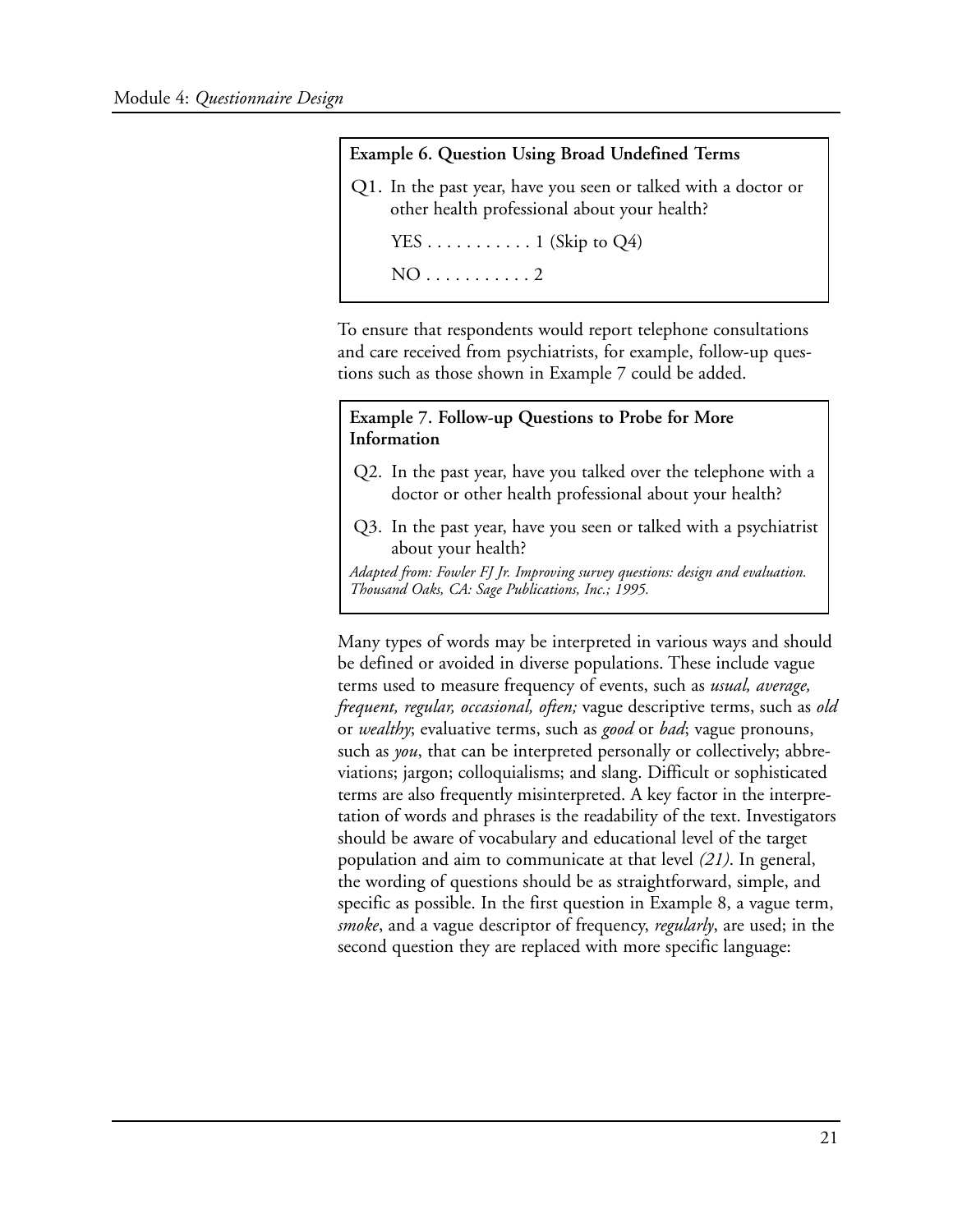#### **Example 8. Avoiding Ambiguous Terms**

- Q1. How old were you when you first began to smoke regularly? (*vague*)
- Q2. How old were you when you first smoked one or more cigarettes a day for one month or longer? *(more specific language)*

Another fairly common source of ambiguity is the use of negative phrasing in a question that can have a negative answer *(42)*, or the so-called double negative. In Example 9, a negative response to the first question shown could mean either that the respondent never uses condoms or does use condoms. (A positive response could also be difficult to interpret.) It is best to avoid this kind of problem by eliminating the negative phrasing.

#### **Example 9. Avoiding Negative Phrasing**

- Q1. Do you never use condoms?
- Q2. Have you used condoms one or more times in the past month?

Q1 in Example 9 illustrates an additional ambiguity, i.e., a nonspecific time frame; does *never* mean not even once in your lifetime, never in recent years, or what exactly? If a specific time frame is not specified in the question, respondents will make up their own minds about what time frame is implied and answer the question accordingly. The phrasing shown in Q2 in Example 9 provides for more consistent interpretation. As shown, in Example 10 as well as in several of the previous examples, questions sometimes are framed around a specific reference date *(43, 52)*, such as a diagnosis date, which is written in for each subject before administering the questionnaire. Questions also may be framed around a particular reference event, such as a pregnancy *(53)*.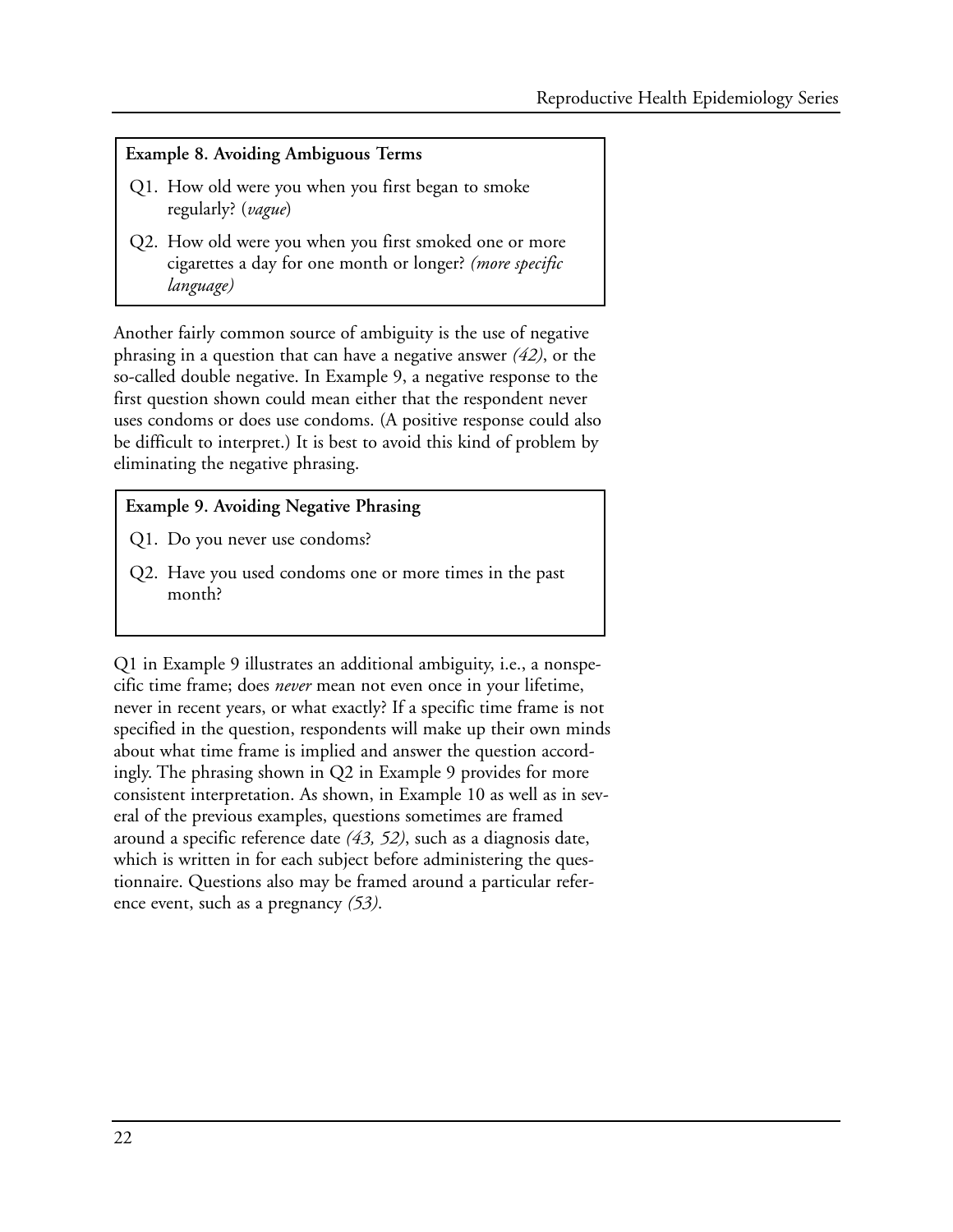#### **Example 10. Reference Dates or Events**

- Q2. Before (*Reference Date*), were you ever diagnosed with breast cancer?
- Q3. In the month before you got pregnant with your new baby, how many times a week did you take a multivitamin?

Sometimes the meaning of an entire question is ambiguous because it fails to convey its intent. A question that starts with the word *why*  may be particularly prone to this weakness, since it could be asking for a cause, a goal, an enabling factor, or something else *(54)*. In Q1 of Example 11, investigators were interested in gathering diagnostic information, but respondents interpreted the question in a variety of ways and answered accordingly. The intent of the question is clarified in Q2.

| <b>Example 11. Avoiding Ambiguous Intent</b> |                                                                                                                                                                                                     |  |  |  |
|----------------------------------------------|-----------------------------------------------------------------------------------------------------------------------------------------------------------------------------------------------------|--|--|--|
|                                              | Q1. Why were you seeing $Dr.$ $\_\_$<br>Name<br>at.<br>Hospital Hospital<br>$\ddot{\phantom{1}}$                                                                                                    |  |  |  |
|                                              | (ambiguous intent)                                                                                                                                                                                  |  |  |  |
|                                              | Possible responses:<br>A1a: Because my mother went to him and she liked him.<br>A1b: Because it is close to where I live.<br>A1c: Because I wanted to go to the pharmacy there at the<br>same time. |  |  |  |
|                                              | (ambiguity clarified)                                                                                                                                                                               |  |  |  |
|                                              | Q2. What medical condition or problem caused you to see<br>$Dr.$ <i>Name</i><br>at Hospital                                                                                                         |  |  |  |

*Avoid multiple ideas and concepts*. Limiting a question to a single idea or concept is also a requirement for consistent interpretation. In Example 12 *(21)*, it is confusing and unnecessary to include the timing of the event, as shown in Q1, since in this case its timing is unimportant; Q2 is a better question.

| <b>Example 12. Avoiding Multiple Concepts</b>                 |
|---------------------------------------------------------------|
| (multiple concepts)                                           |
| Q1. Have you had swelling of both ankles or feet in the morn- |
| ing or later in the day?                                      |
| (single concept)                                              |
| Q2. Can you tell me, have you ever experienced swelling       |
| of both ankles or both feet?                                  |
|                                                               |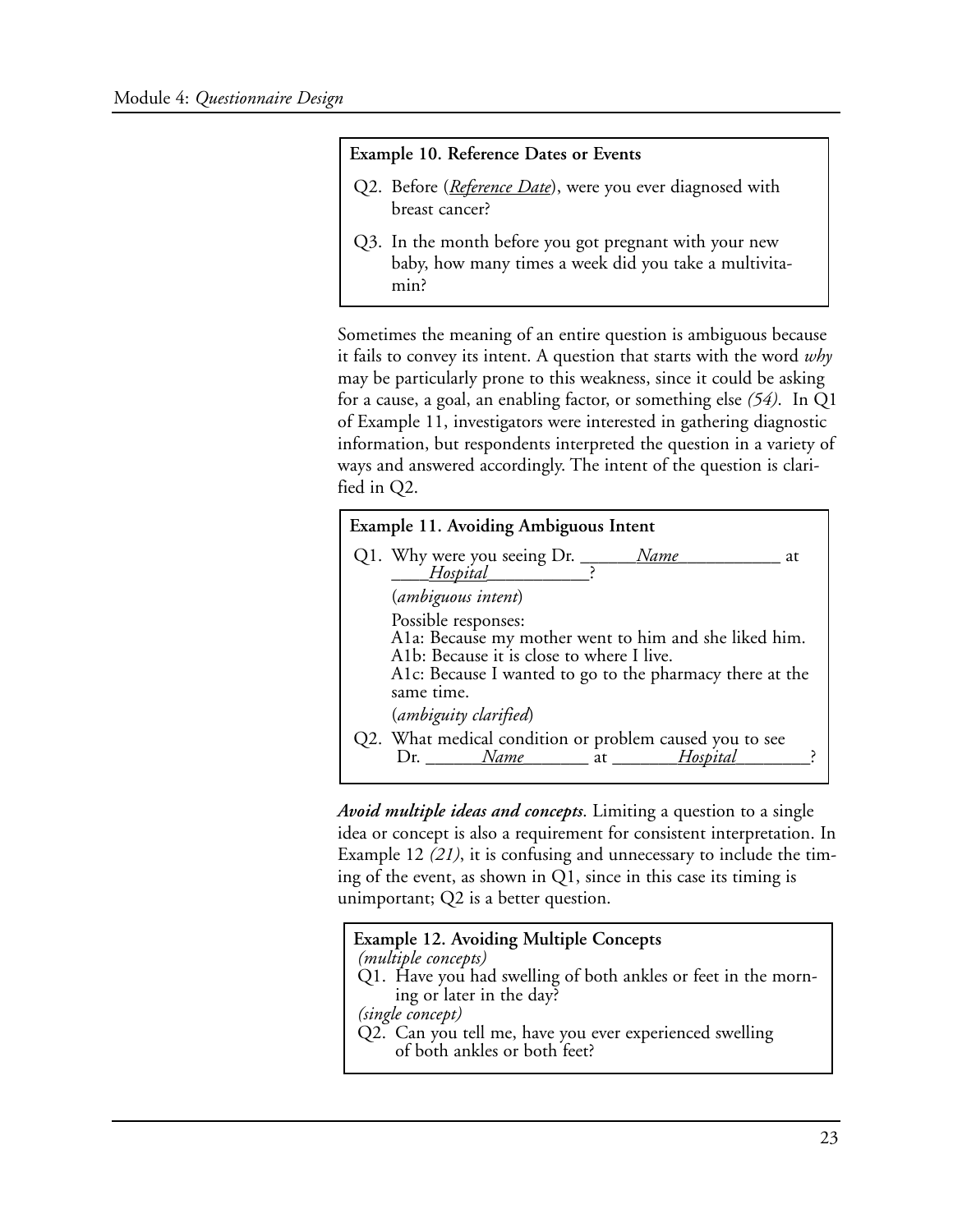The introduction of multiple ideas can also lead to asking two questions in one, or so-called "double-barreled" questions, especially in instances where the connecting words *and* or *or* are used. In a casecontrol study of malignant melanoma, in which time frame and other parameters of response were set in previous questions, the question shown in Example 13 was included *(55)*:

#### **Example 13. Multiple Concepts**

Q1. How many times have you used temporary hair dyes or color rinses?

The question resulted in an unexpected positive finding, but failure to have distinguished between hair dyes and color rinses, which contain different types of chemicals, limited the investigator's ability to interpret the finding *(43)*.

The single concept requirement does not necessarily mean that short questions are better than long ones. Some investigators have found that longer questions, provided they are restricted to simple language and single ideas, may sometimes yield more accurate or complete responses *(11, 45, 56)*. Various mechanisms could explain this finding, if true. For example, a longer question could give respondents more time to recall information needed to answer the question. Question length is a topic that could be explored in questionnaire pretesting and would benefit from further research *(48)*.

*Avoid leading questions*. It is probably impossible to design a question that is perfectly balanced and neutral. The very fact that a question is asked means that the investigator thinks it is of interest, and that will suggest certain answers to certain respondents *(48)*. It is comparatively easy, however, to consider the relative balance among combinations of words and phrases to determine 1) whether all sides of a question are adequately represented and 2) whether the question is clearly weighted (or loaded) in one direction or another *(26)*, so that obvious problems can be avoided. Leading questions elicit biased responses because they indicate what the answer should be or the investigator's own point of view *(3)*. In Q1 in Example 14, failure to state alternative sides of the question could inadvertently lead respondents, whereas stating the alternatives, as shown in Q2, could minimize bias *(3)*.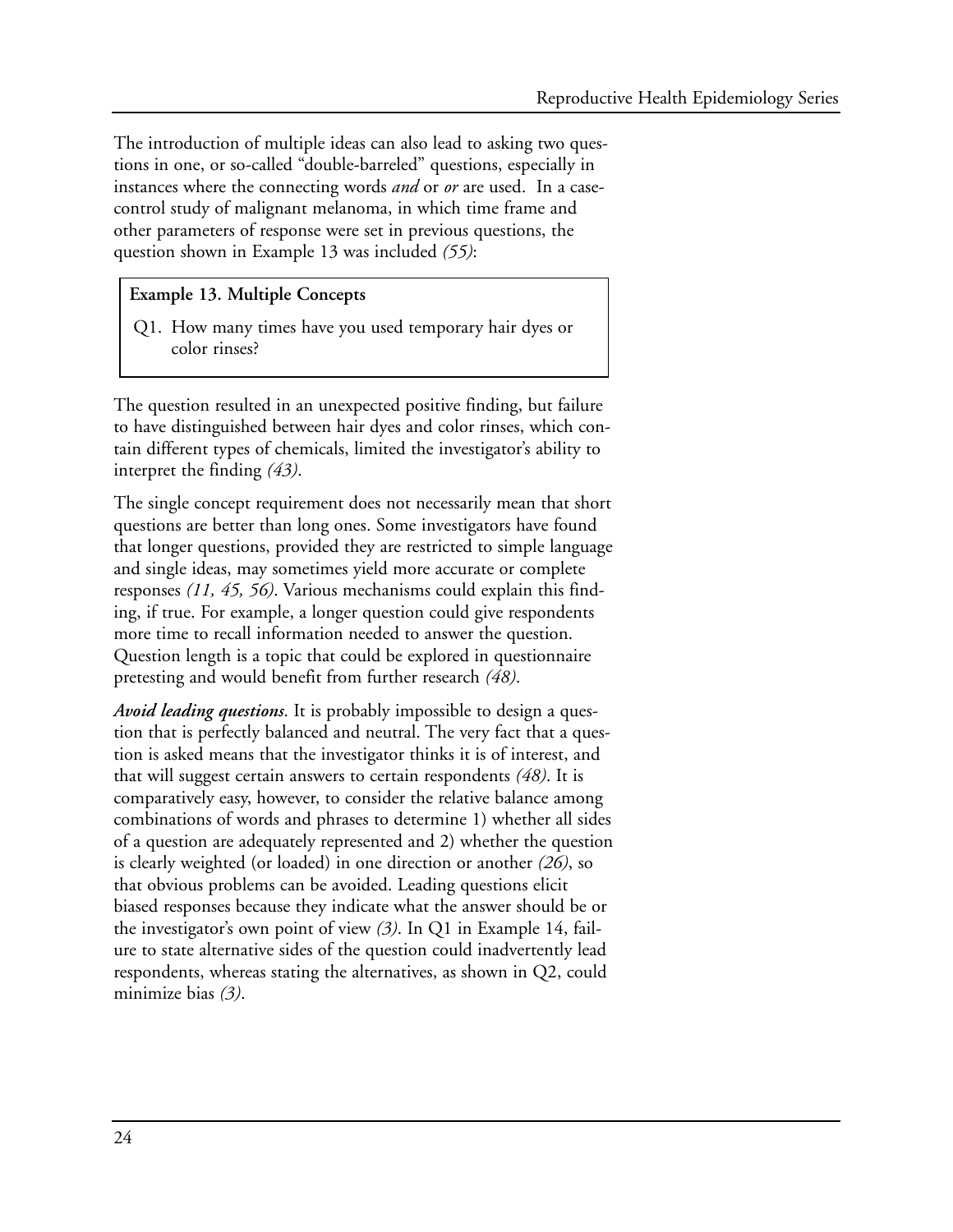#### **Example 14. Avoiding Leading Questions**

- Q1. Do you prefer being examined by a doctor of your own sex?
- Q2. Would you rather be examined by a male or by a female doctor, or doesn't it matter which?

Loaded words or phrases, such as *unfaithful*, *natural*, *interfere*,

| <b>Example 15. Avoiding Overlapping Response Categories</b> |                          |  |  |  |
|-------------------------------------------------------------|--------------------------|--|--|--|
| Q1. What was the worker's compensation claim for?           |                          |  |  |  |
| <i>(Overlapping)</i>                                        | (Mutually Exclusive)     |  |  |  |
| A. Chronic lung disease                                     | A. Chronic lung disease  |  |  |  |
| B. Injury                                                   | B. Ingestion of a poison |  |  |  |
| C. Poisoning                                                | C. Burn of the skin      |  |  |  |
| D. Burn                                                     | D. Other acute injury    |  |  |  |
| E. Other (specify)                                          | E. Other (specify)       |  |  |  |

*motherly*, *starvation*, and *intelligent* automatically suggest approval or disapproval *(3)*. In the following example, the leading word *banned*  is used in Q1, but is replaced with more neutral language and phrasing in Q2:

#### **Example 16. Using Neutral Terms and Language**

Q1. Do you think that smoking should be banned in planes?

Q2. Do you think that smoking should be permitted or not permitted in planes?

*Source: Armstrong BK, White E. Principles of exposure measurement in epidemiology. Oxford University Press; 1992.* 

Some leading questions may be harder to recognize than others because they use terms that can be neutral in some contexts and among some groups of people, but highly loaded in other contexts and among other groups. Consider, for instance, such terms as *birth control* and *abortion*. Pretesting of questions that use these kinds of terms may be the only way investigators can determine how they will be interpreted by respondents.

*Avoid inadequate and incomplete response categories*. Many investigators have explored the ways in which preset response categories in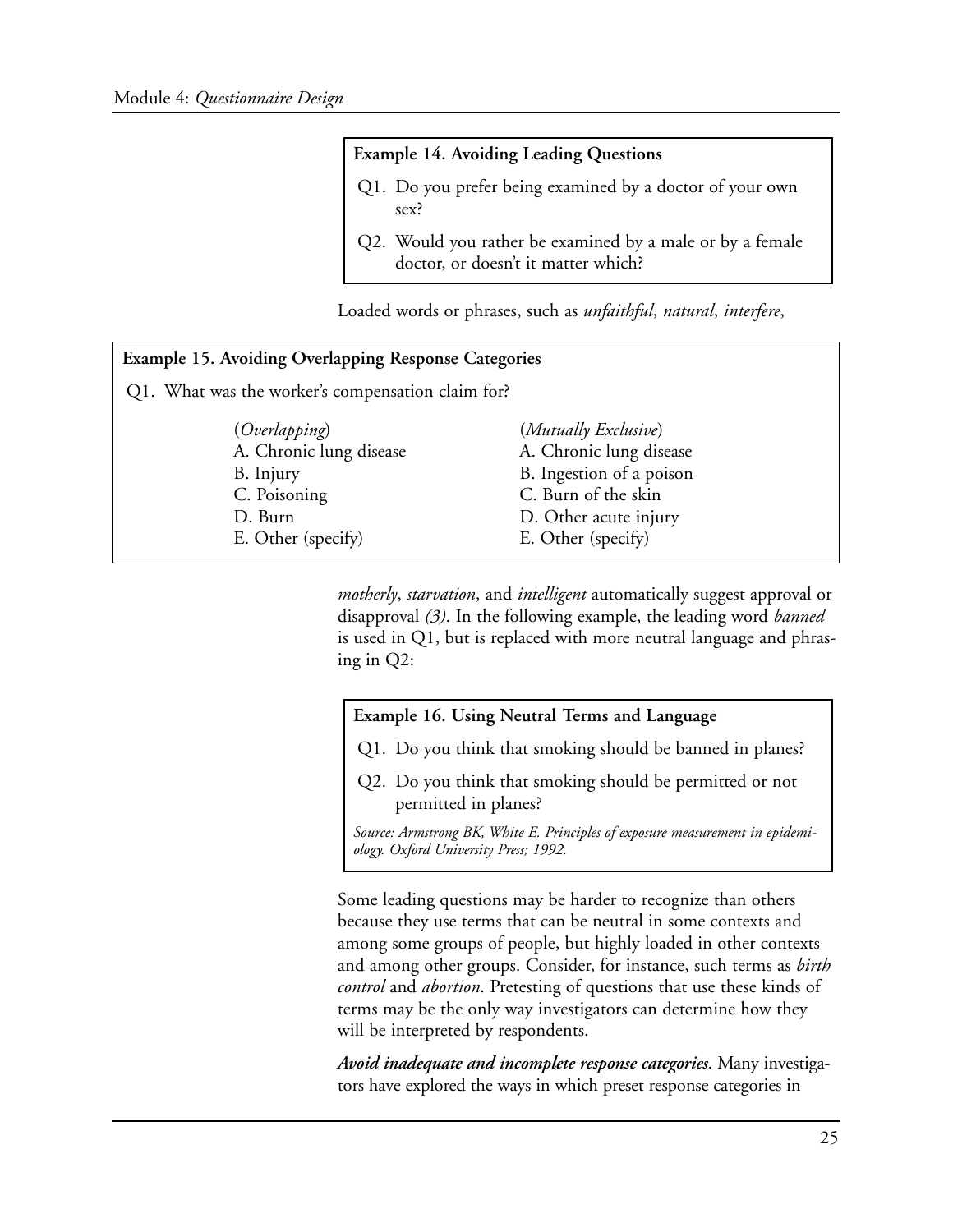close-ended questions can bias the answers of respondents *(48)*, but the key to conveying consistent meaning to respondents is to offer complete and unambiguous response options. To achieve completeness, investigators must identify and cover all answers respondents are likely to provide; failure to be complete will increase nonresponse and frustrate respondents, whether the questionnaire is self- or intervieweradministered. To avoid ambiguity, investigators must be wary of the same pitfalls described above and be especially attentive to the exclusivity of each response category. Overlapping response options can usually be caught and eliminated during questionnaire testing; nevertheless, errors like those shown in the first set of responses in Example 16 are commonly seen. Since injuries can result from poisonings and burns, respondents with these kinds of claims will be confused about how to answer this question on a self-administered form. Testing might reveal a better set of response options to be something like the second set of responses shown in the example.

Questions involving ages, dates, and intervals of time also commonly fall victim to overlapping response categories. In Example 17, a response of "5 years ago" was coded as category 4 by some interviewers and as category 5 by others, leading to loss of data.

### **Example 17. Avoiding Overlapping Time Intervals**  Q1. When was the last time before (*date*) that you had a breast physical exam? Never 0 Within 1 year before given date. 1 Within 2 years before given date. 2 Within 3 years before given date. 3 Within 5 years before given date. 4 5 or more years before given date. 5 DK 9 *Source: Women's Contraceptive and Reproductive Experiences (CARE) Steering Committee. Women's CARE Study. Atlanta: Public Health Service; NICHD and CDC. 1995.*

#### *Design Objective 2: Specify how the question should be answered.*

Sometimes the meaning of a question is consistently interpreted, yet the form of the expected answer is not specified and ambiguous. This lack of specificity is especially problematic in open-ended ques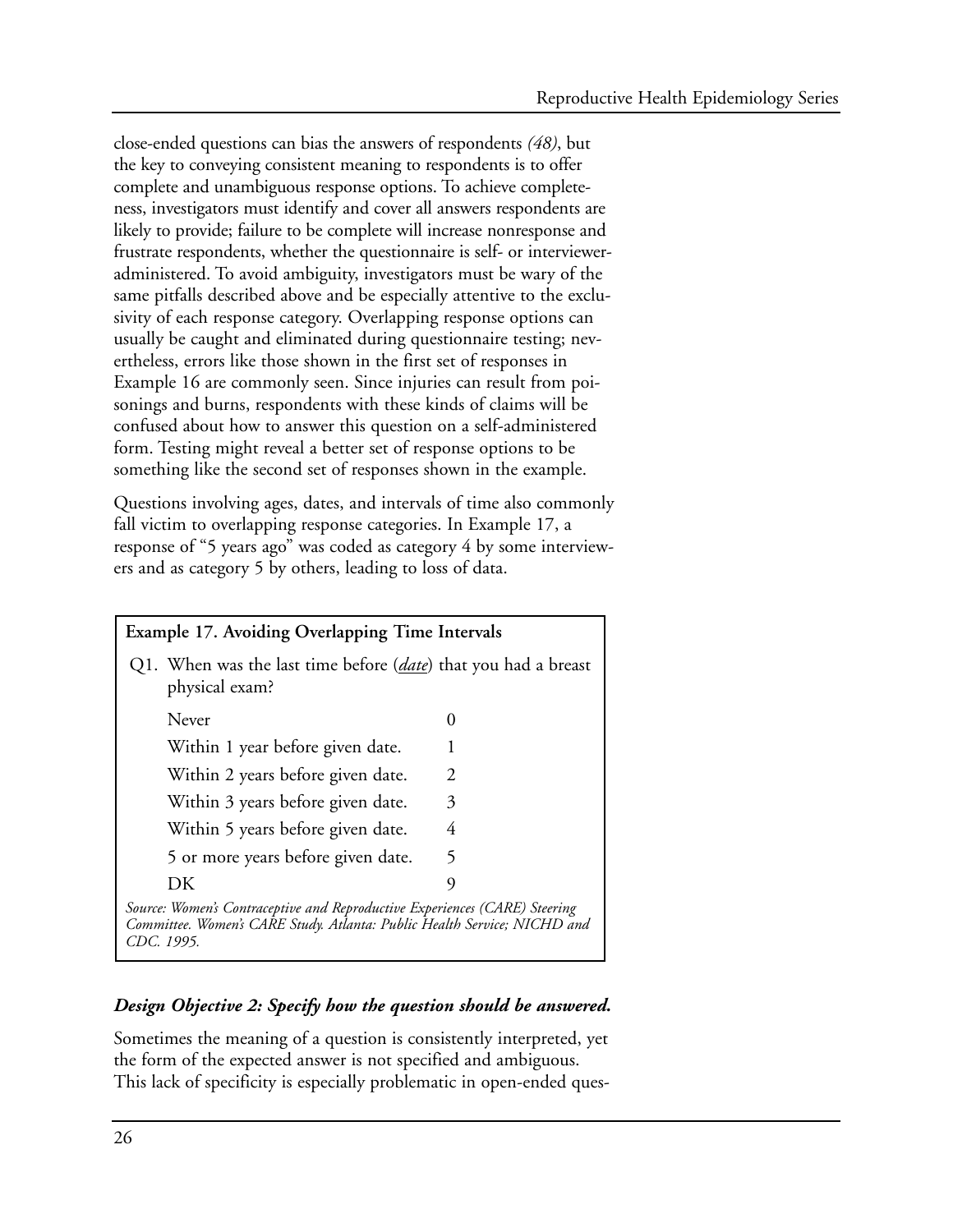tions that lack preset response options. If the question does not specify how it should be answered, respondents must draw on clues from previous questions, the interviewer, or their own frame of reference. For example, in response to the question below, a variety of reasonable answers could be provided:

#### **Example 18. Lack of Specificity for Answers**

- Q. When did you first move to Atlanta, Georgia?
	- A1. In 1987.
	- A2. When I was 10 years old.
	- A3. The summer before I started middle school.

This kind of variation in response will result in increased missing data and increased measurement error, since additional procedures must be conducted to make the data useful. To avoid this problem, the expected form of the answer must be communicated to the respondent. For example, a better question would be one of the following:

#### **Example 19. Providing Specificity for Answers**

- Q2. In what year did you first move to Atlanta?
- Q3. At what age did you first move to Atlanta?

#### *Design Objective 3: Ask for something respondents are able to provide.*

Although drawing on a respondent's first-hand experience is generally thought to be the strength of survey research *(13)*, assuming that a respondent is able to provide the answer to any question about his past, present, or future is a mistake. Problems arise because the respondent 1) simply does not have the information, 2) once had the information but cannot recall it, 3) has the information but cannot recall the time period in which the event occurred, or 4) has related information, but cannot provide it in the form the investigator has asked for *(13)*. A critical part of questionnaire design is to make sure that each question can be answered by respondents.

Research has shown that recent and salient events are reported more accurately than more distant and less important ones *(56)*. As a result, relatively routine events, such as visits to the doctor or days lost from work, are best collected only for short periods of time prior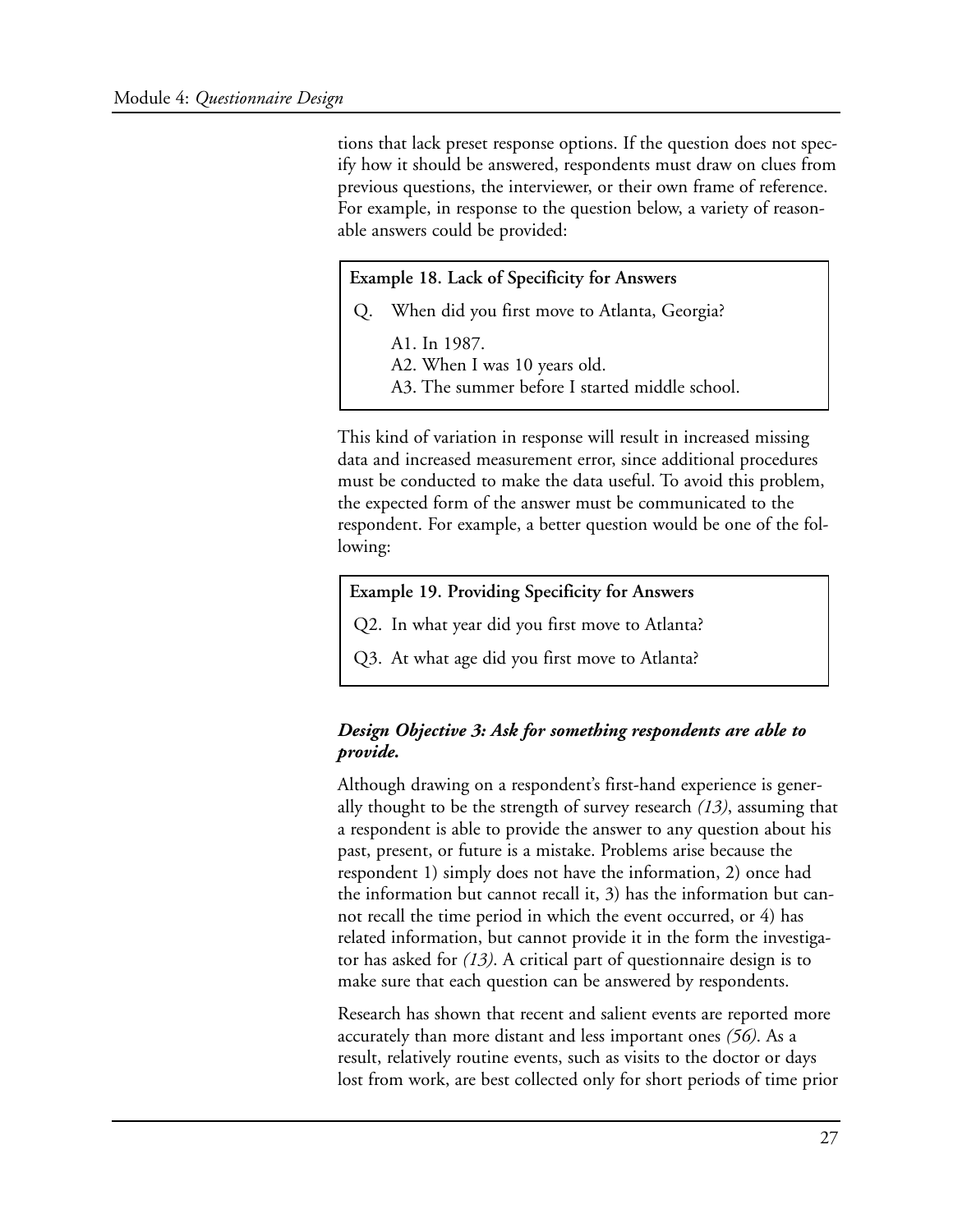to interview (e.g., two weeks) *(13)*, whereas hospital admissions and other unusual events can be more accurately recalled over much longer periods of time *(56)*. For extremely routine events of low saliency, such as dietary practices, one-day recall may be a wise limit. In some studies of routine practices, it has been common to give respondents diaries, asking them to complete and return them at a later date rather than asking them to recall past exposures during the interview *(11)*. Some common strategies to trigger recall of past events and help respondents identify the time period in which they occurred include asking longer questions *(56)*; asking multiple questions about the event *(44, 56)*; using memory aids such as life events calendars *(57–59)*, response cards, photo books, and other, more complex, strategies *(13)*, which are beyond the scope of this chapter. (See p. 32, *Visual Memory Aids*.) In instances where respondents can recall events of interest but cannot provide answers in the form requested, redesign of the question is necessary. One can imagine, for example, that respondents may know exactly where the nearest hospital is located in relation to their home, but may not be able to accurately or reliably report the number of miles between the hospital and their home *(13)*.

#### *Design Objective 4: Ask for something respondents are willing to provide.*

#### **Example 20. Establishing a Permissive Attitude**

Q. Many people find it difficult to get regular exercise, like jogging, through lack of time. How many times did you go jogging in the past 4 weeks?

*Source: Armstrong BK, White E, Saracci R. The design of questionnaires. Principles of exposure measurement in epidemiology. Oxford University Press; 1992.* 

When respondents feel there is a right or wrong answer to a question, they tend to distort or withhold some responses *(11)*. Their reasons include 1) not wanting to be judged negatively, 2) wanting to answer in a way that is consistent with their own self-image, 3) wanting to answer in a way that is consistent with their answers to previous questions *(12, 26)*, or feeling that a true answer could threaten their well-being (e.g., their marriage, job security, insurance coverage, or standing in the community) *(13)*. Evidence indicates that respondents will underreport embarrassing or socially undesirable events, such as incontinence, abortions *(3)*, and hospitalizations for threatening conditions *(11)*, and overreport events they feel are socially desirable, such as voting *(60)*, owning a library card *(61)*,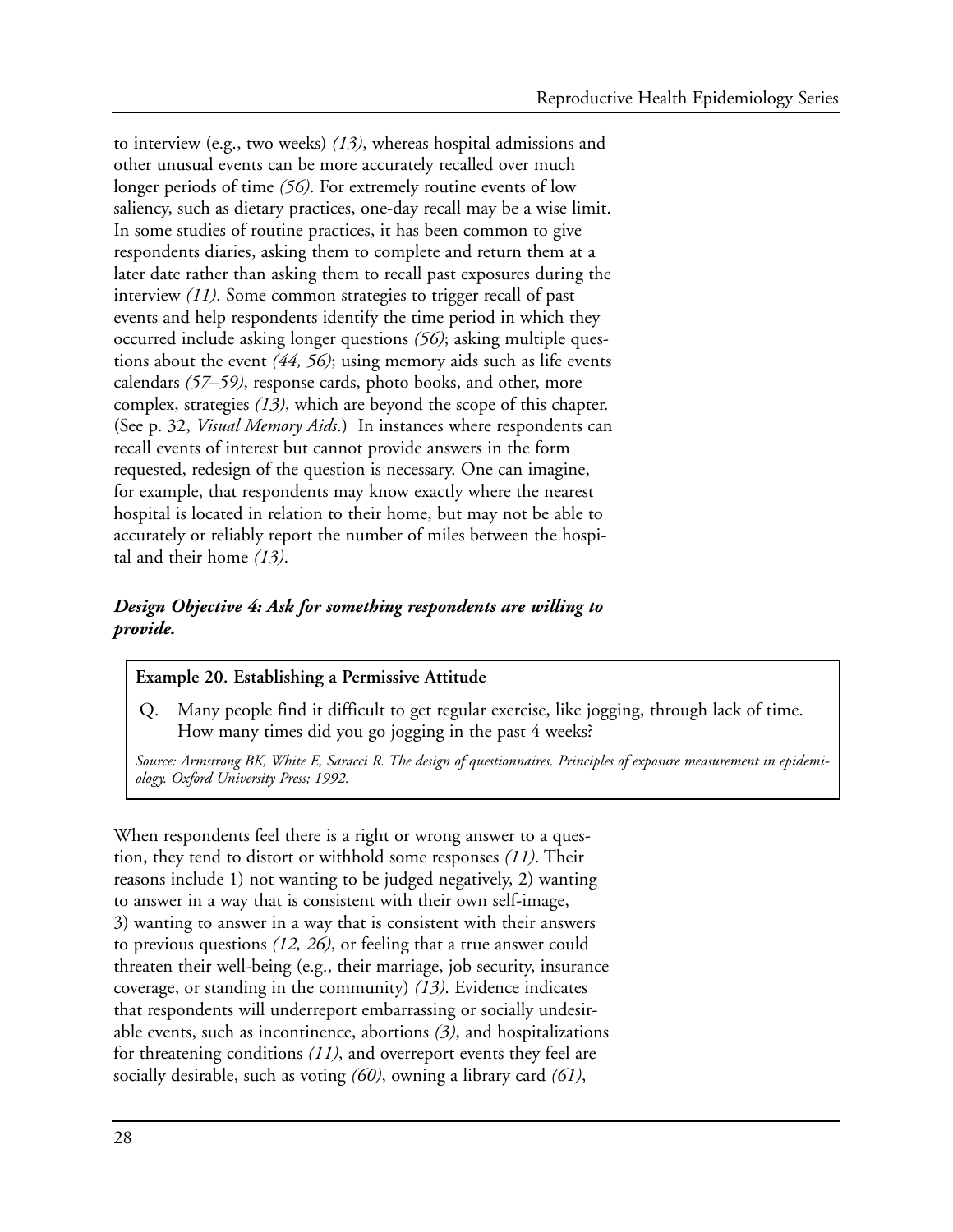exercising regularly *(43)*, wearing seat belts, and practicing good personal hygiene *(3)*.

Until questions are actually tested, it is difficult to tell which ones will embarrass or threaten respondents and why. Imagine a respondent who is threatened by a question about age, for example, through fear of personal rejection by the interviewer, fear of mortality, or fear of job-related economic sanctions *(48)*. Because such feelings will influence a respondent's answers, questionnaires should be designed and administered to minimize these reactions *(13)*.

Many design techniques have been described to help reduce distortion in answers to embarrassing or threatening questions *(11, 13, 48, 62)*. The following are believed to be among the most effective and are relatively easy to implement:

- Ensure that respondents understand the purpose of the question and why it is important that it be asked. This information can be provided to respondents within the text of the questionnaire, if not within the body of the question itself. Researchers agree that this is the single most important thing an investigator can do to gain the full cooperation of respondents and to minimize distortion in their answers *(48)*.
- *Establish a permissive attitude* by assuring respondents that all responses are acceptable and appropriate, perhaps with an introductory phrase as shown in Example 20, with carefully balanced questions that state all possible answers (see *Avoiding leading questions [3])*, and with generous response categories that encompass even the most extreme behaviors *(48)*.
- *Provide a context for the answer* to reduce the sense that some answers may be interpreted negatively. This can be accomplished through a variety of techniques, including the use of introductory phrases, embedding the question in a series of related, nonthreatening questions *(43)* (such as including questions about alcohol consumption among dietary questions or abortion questions among pregnancy history questions), the use of show cards *(3)*, and, in some situations, the deliberate use of leading language to show that the researcher expects and will not be surprised or disappointed by a positive response *(3, 21)*.
- *Restrict the level of detail requested* to that which is essential for analysis. Socially desirable events or exposures are reported more accurately and with less inflation when the length of the reporting period is current or recent rather than usual, and socially undesirable events are reported more accurately when ever or dis-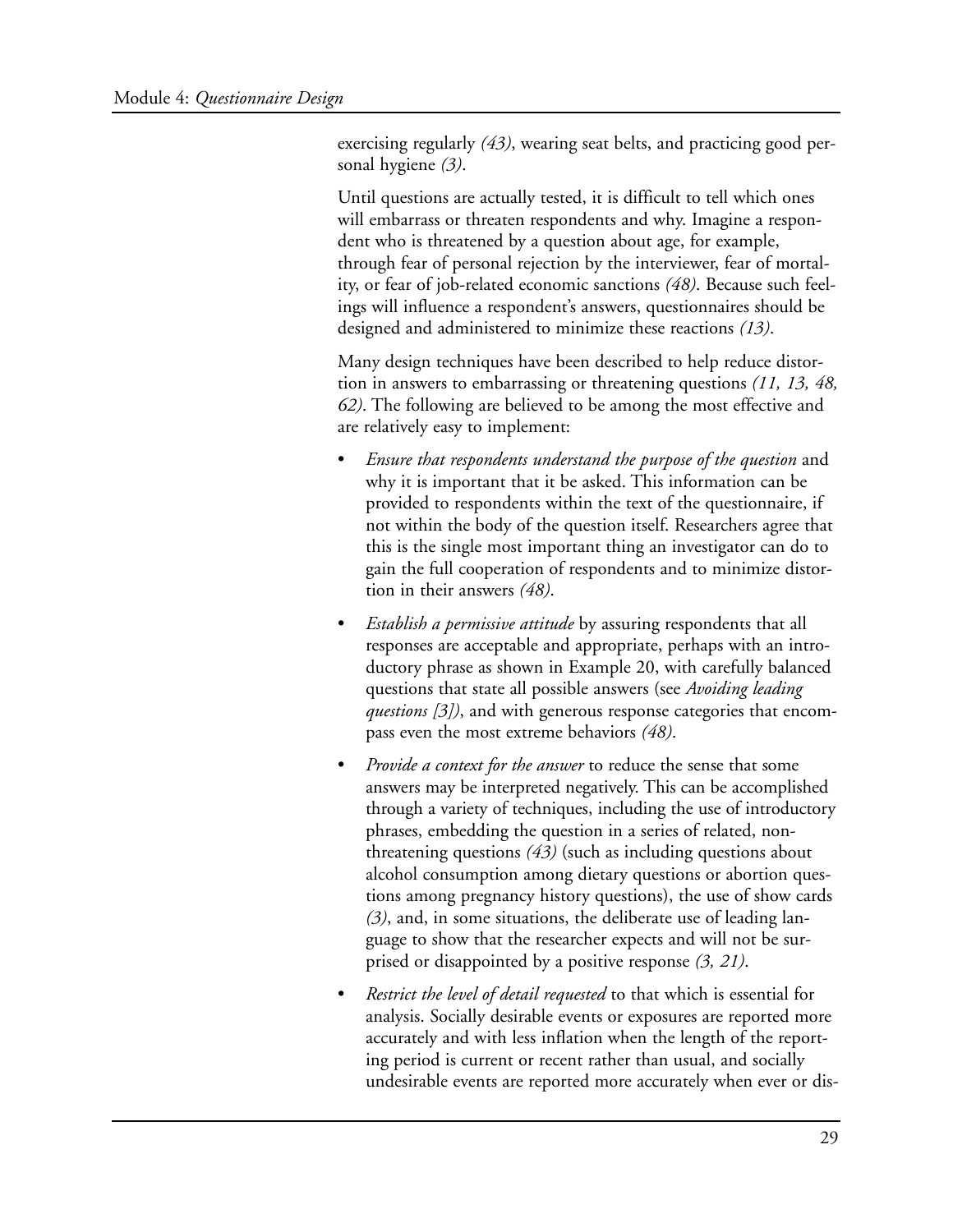tant events are asked for rather than usual or recent *(13, 43)*. Framing questions about socially undesirable behavior accordingly permits respondents to present themselves in a more positive way currently, while providing the needed information *(13)*.

- *Assure confidentiality*. This involves assuring respondents that many of the issues discussed earlier, including the separation of personal identifiers from data, secure storage of completed questionnaires, restricted access to data of nonstudy personnel, and proper disposal of study instruments, have been and will be carried out *(13)*.
- *Emphasize the importance* of accuracy by having interviewers read statements that emphasize the importance of accuracy to meeting study objectives, asking respondents to commit (verbally or in writing) to providing accurate responses, and training interviewers to selectively reinforce thoughtful answers *(13, 64)*.
- *Reduce or eliminate the role of the interviewer*. This is best accomplished through self-administered questionnaires or by the integration of computer-assisted self-interview (CASI) techniques, touchtone data entry (TDE), voice recognition (VR), randomized response, and other techniques into the personal interview that assure respondent anonymity *(11, 28, 62)*.

### *Design Objective 5: Administer questions consistently.*

In questions presented to respondents in written form or in selfadministered questionnaires, all respondents must be able to read the questions, accompanying instructions, and any additional materials provided exactly as written. In questions that are read to respondents by interviewers, interviewers must read the questionnaire and any additional materials provided exactly as written, and any additional information provided by the interviewer (e.g., introductory remarks and answers to respondent questions) must be strictly standardized.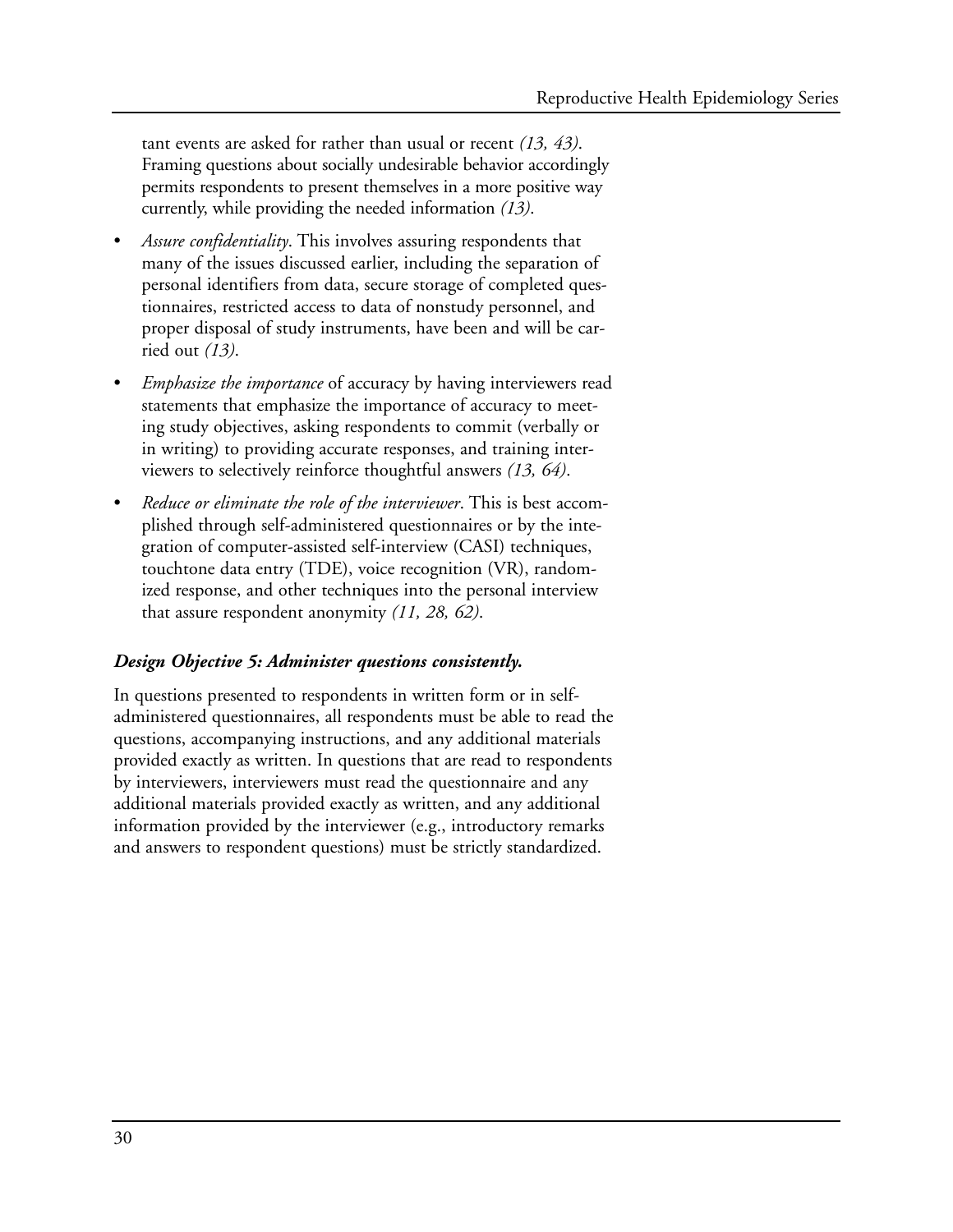## **Other Questionnaire Design Factors That Influence Data Quality**

The following factors have also been shown to influence the quality of questionnaire data.

### *Other Standardized Text*

*General introductory statement.* Regardless of the mode of administration, a carefully constructed introductory statement is either read to the respondent by the interviewer or included in the text of the self-administered questionnaire. The primary purpose of this statement is to communicate to the respondent the purpose of the study. Research has demonstrated that when respondents understand why the information they can provide is important, they are more motivated to participate and will work harder to provide complete and accurate data *(64)*. Much of the content of the introductory statement may be presented to respondents in a cover letter at initial contact or during the interview consent process. In addition to conveying the purpose of the study and eliciting respondent cooperation, the introductory statement serves to remind respondents of the confidentiality of the information they provide and to present all of this information in a standardized manner. Other information commonly disclosed in the introduction includes identification of the research organizations and sponsors involved, the interviewer or study director (for mail surveys), the importance of accurate reporting *(65)*, and the fact that participation is voluntary. When respondents are identified on the basis of their disease status (case-control studies) or exposure status (cohort studies), it is common practice for investigators not to mention the specific disease or exposure under study to reduce the possibility that this information will bias response *(43)*.

*General instructions*. General instructions to respondents for answering questions are a necessity in self-administered questionnaires, but are valuable in interviews as well, since they tell respondents about standard procedures used in the interview process and why they are important (Example 21).

*Specific introductions and instructions*. Introductory or linking (transitional) statements are often included between subject areas, or modules, to introduce and set the stage for a new topic and to give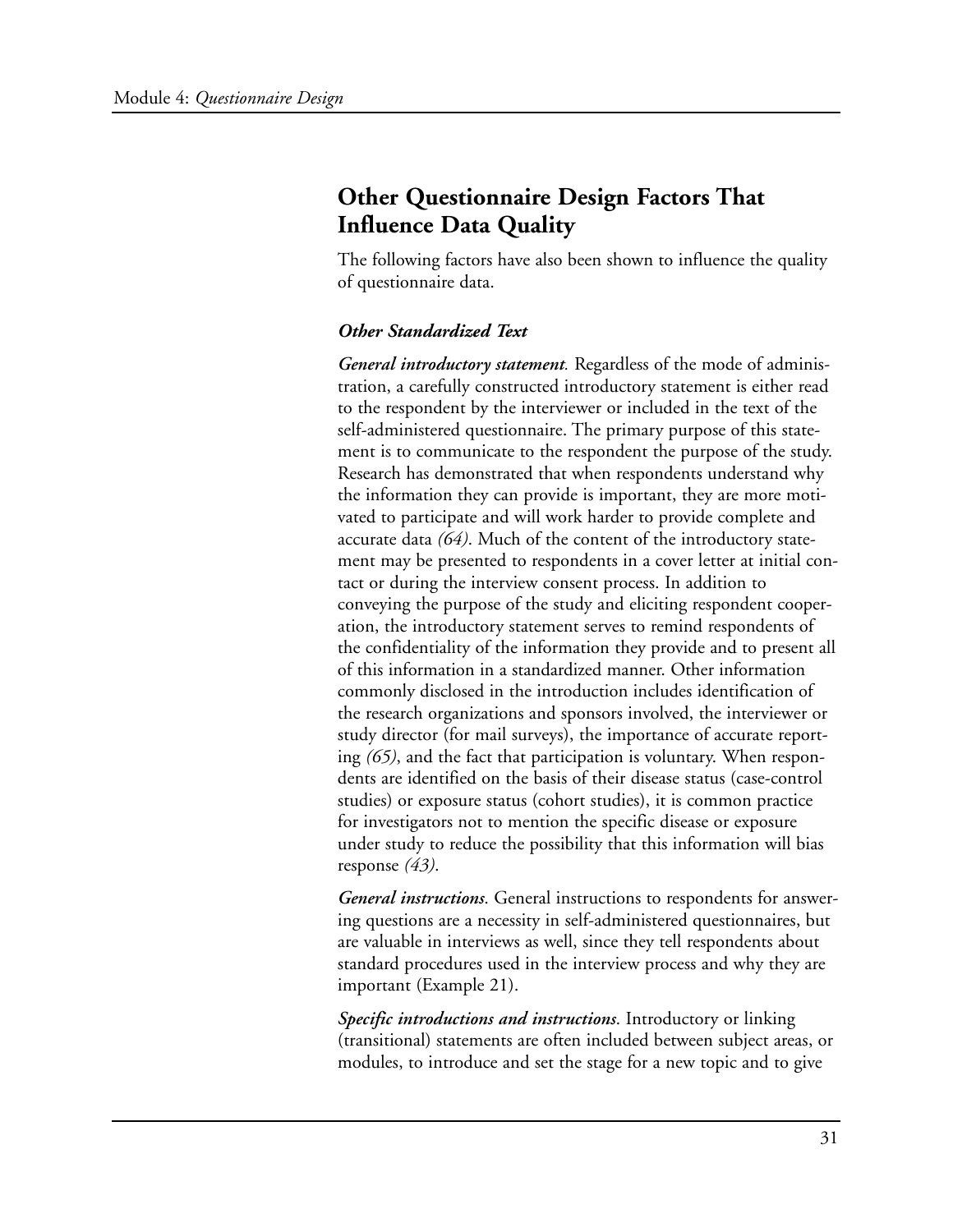### **Example 21. Instructions to Respondents in a Self-Administered Questionnaire**

We are asking you to complete this survey so we can learn whether programs that teach students about AIDS and pregnancy are working.

The survey asks questions about preventing AIDS and pregnancy. There are also questions about sexual behavior.

You do not have to answer any questions that make you feel uncomfortable. Your participation is voluntary. It is YOUR CHOICE to answer the questions on this survey. Your grades in school will not be affected by answering this survey.

Your answers will be private. No one at your school will know your answers. It is very important that you answer every question truthfully.

Mark your answers with a #2 pencil. Make dark marks. Erase cleanly any mark you change or stray marks.

*Source: Center for AIDS Prevention Studies, ETR Associates. Student health questionnaire. University of California at San Francisco.* 

the respondent in an interview time to refocus. In addition, these kinds of statements can be included within subject areas to break the monotony of a long series of questions (Example 22).

These statements may be phrased somewhat differently in self- and interviewer-administered questionnaires and may need to be kept shorter in the former. In each case, however, they can provide a sense of purpose to questions that might otherwise seem unimportant to the respondent. In addition, they can include specific instructions for answering specific questions. In self-administered questionnaires, this is especially important because serious loss of data can occur from ambiguous or inadequately specified skip patterns or answering procedures that fail to specify, for example, whether a positive response should be indicated by a tick, a circle, or an underline *(13, 36)*.

*Interviewer probes and feedback*. Instructions as well as any probes and feedback that interviewers may use to communicate with respondents must also be standardized. Ideally, these should be included in the body of the questionnaire, as shown in Example 23. In this example, adapted from a questionnaire developed by Cannell and colleagues, all instructions, probes, and feedback for respondents are italicized, whereas instructions to the interviewer are in uppercase. Probes and feedback instructions may also be provided to interviewers in supplemental question-by-question specifications and training manuals, although this method is not as helpful to interviewers and may lead to increased errors.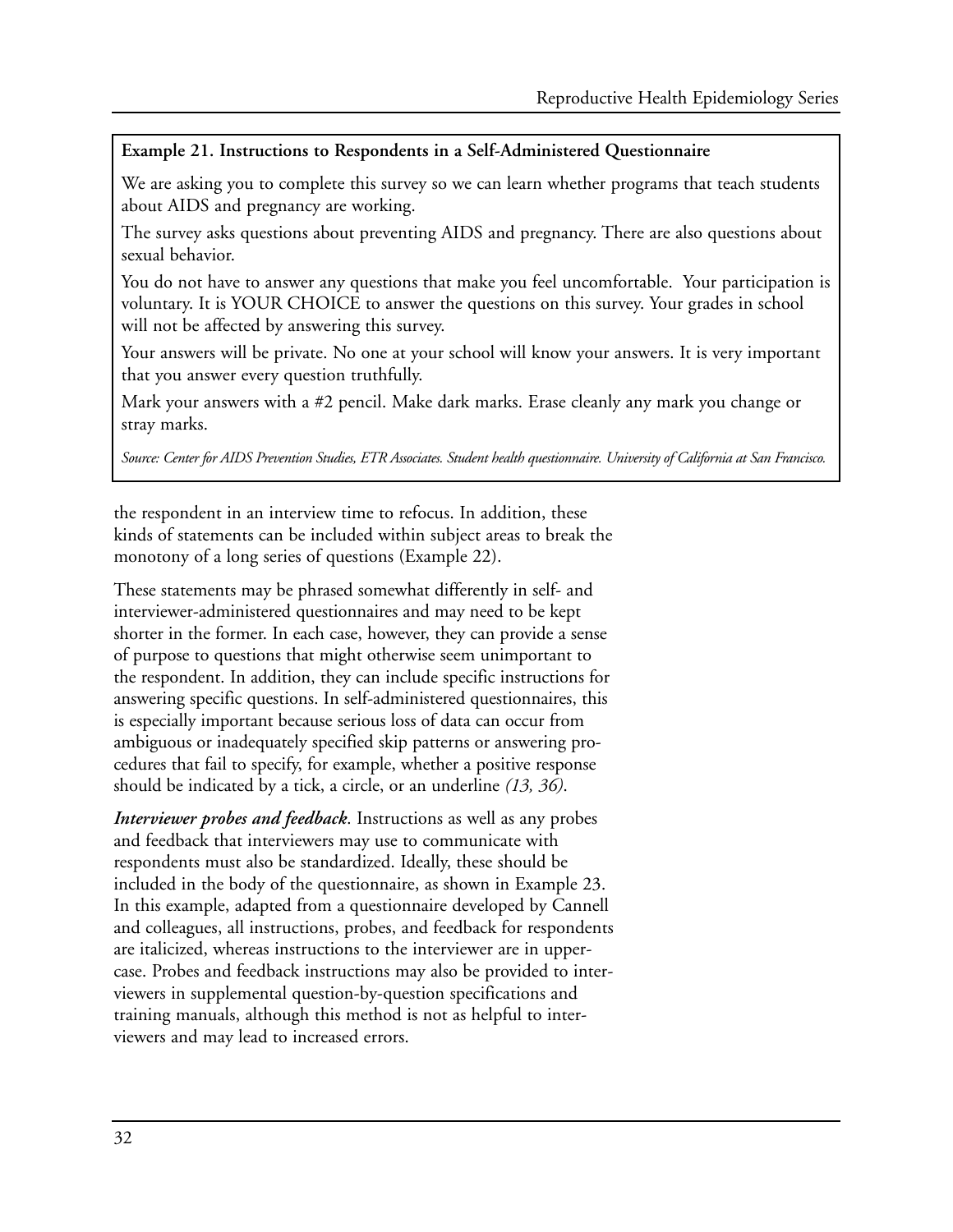| Example 22. Specific Introductions, Instructions, and<br><b>Transitional Statements</b>                                                                                                |                                                                            |                                                                      |                                                            |  |  |  |  |  |
|----------------------------------------------------------------------------------------------------------------------------------------------------------------------------------------|----------------------------------------------------------------------------|----------------------------------------------------------------------|------------------------------------------------------------|--|--|--|--|--|
| K1. (Introductory Statement) Now I have some questions about<br>your family history. We are inter-<br>ested in relatives who are living or<br>dead who are related to you by<br>blood. |                                                                            |                                                                      |                                                            |  |  |  |  |  |
| K3. We will<br>begin with<br>your mother<br>and grand-<br>mothers                                                                                                                      | K4. Was your<br>(RELATIVE)<br>still living in<br>(REF DATE)                | K5. (How old<br>was she?)/<br>(How old was<br>she when she<br>died?) | K6. Did she<br>ever have can-<br>cer before<br>(REF DATE)  |  |  |  |  |  |
| Mother                                                                                                                                                                                 | <b>YES</b><br>$\mathbf{1}$<br>NO <sub>1</sub><br>$\overline{2}$<br>DK<br>9 | <b>AGE</b>                                                           | <b>YES</b><br>$\mathbf{1}$<br>NO –<br>2(K3)<br>DK<br>9(K3) |  |  |  |  |  |
| Mother's<br>Mother                                                                                                                                                                     | $\epsilon$                                                                 | $\epsilon$                                                           | $\epsilon$                                                 |  |  |  |  |  |
| Father's<br>Mother                                                                                                                                                                     | $\epsilon$                                                                 | $\epsilon$                                                           | $\epsilon$                                                 |  |  |  |  |  |

**(Linking/Transitional)** Next, I will be asking similar questions about your sisters, your mother's sisters, and your father's sisters.

(*Corresponding table for recording cancer history in sisters and aunts follows.)* 

*Adapted from: Women's Contraceptive and Reproductive Experiences (CARE) Steering Committee. Women's CARE Study. 1995. Public Health Service: NICHD and CDC.* 

*Statement of appreciation*. Every questionnaire should include a thank you to the respondent for their time and effort *(26)*. Many investigators also include a question asking respondents if they would like to receive a summary of study results when they become available.

*Other study documents*. In addition to the questionnaires, numerous other documents need to be carefully prepared to ensure that respondents are approached uniformly and receive standardized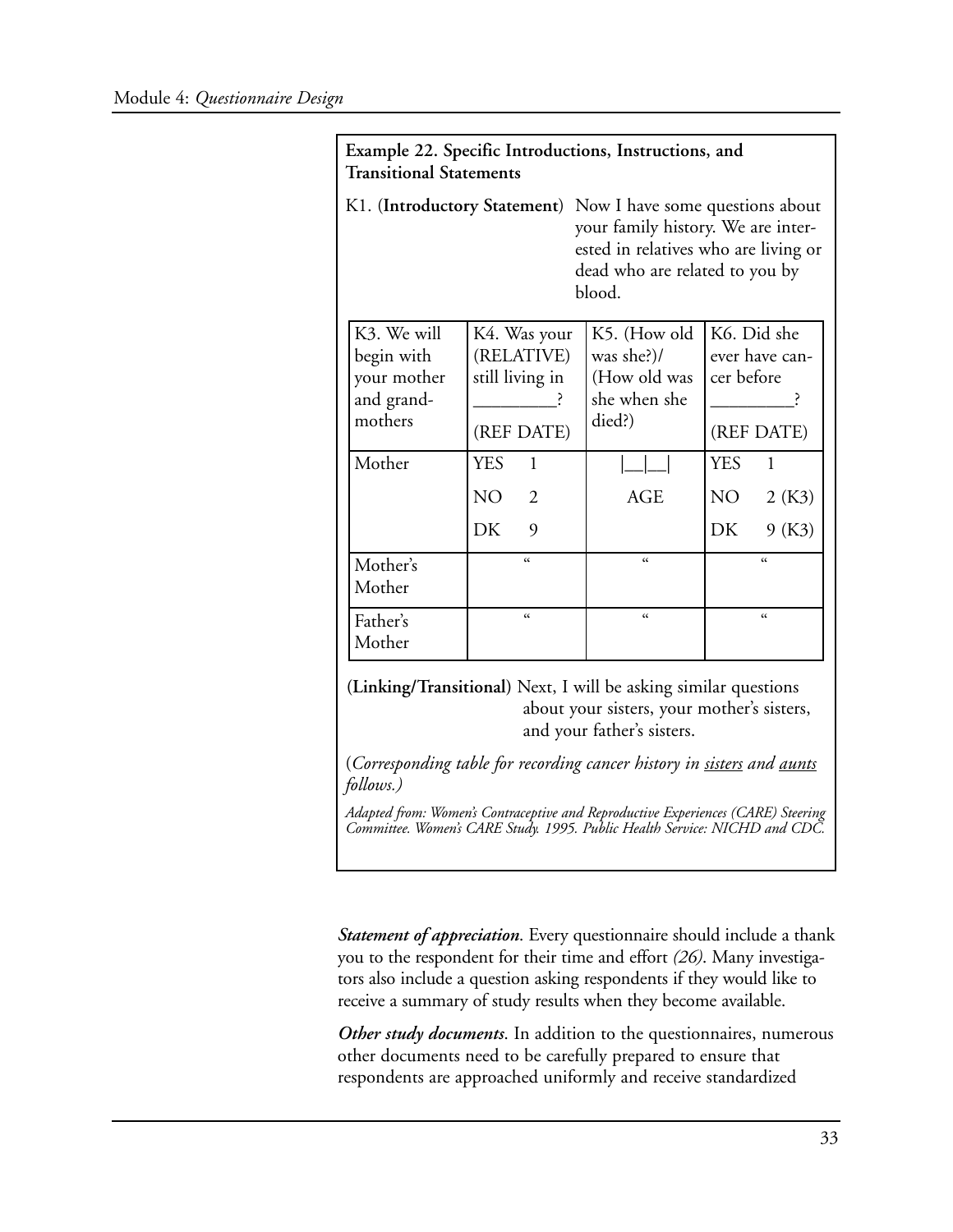information about the study. These documents include instruments and methods of initial contact, consent forms, instruction manuals for interviewers, and other documents.

| Example 23. Standardized Instructions, Probes, and Feedback                                                                                                                                |
|--------------------------------------------------------------------------------------------------------------------------------------------------------------------------------------------|
| Q1. Let me just mention, to be most accurate, you may need<br>to take your time to think carefully before you answer.<br>(PAUSE) Have you been sick in any way within the last 2<br>weeks? |
| IF R SAYS YES:                                                                                                                                                                             |
| 1a. In what ways were you sick?<br>1b. Uh-huh, I see. This is the kind of information we<br>want. Were you sick in any other ways within the last 2<br>weeks?                              |
| IF R SAYS NO WITHIN 5 SECONDS:                                                                                                                                                             |
| 1c. You answered that quickly. Were you sick in any way at<br>all in the last 2 weeks?<br>1d. (ANY MENTION) Thanks, this is the kind of infor-<br>mation we want.                          |
| IF R SAYS NO AFTER 5 SECONDS:                                                                                                                                                              |
| 1e. Were you sick in any way at all within the last 2 weeks?<br>1f. (ANY MENTION) Thanks, this is the kind of infor-<br>mation we want.                                                    |
| Adapted from: Cannell CF. Experiments in the improvement of response accuracy.<br>Survey interviewing—theory and techniques. Sydney: George Allen and Unwin,<br>1985:24-62.                |

### *Visual Memory Aids*

Memory is not simply a continuous record of the past, but a system of information arrays and event sequences that are stored chronologically and hierarchically in ways that are not well-understood *(66)*. To recall a specific fact or event, a respondent may first need to recall the sequence of events within which the fact is located. The more cues the investigator can provide to help respondents retrieve key information, the better. In addition to cues that may be embedded within questions and any response categories provided, visual aids are commonly employed as memory cues. In personal interviews, for example, response categories are often printed on cards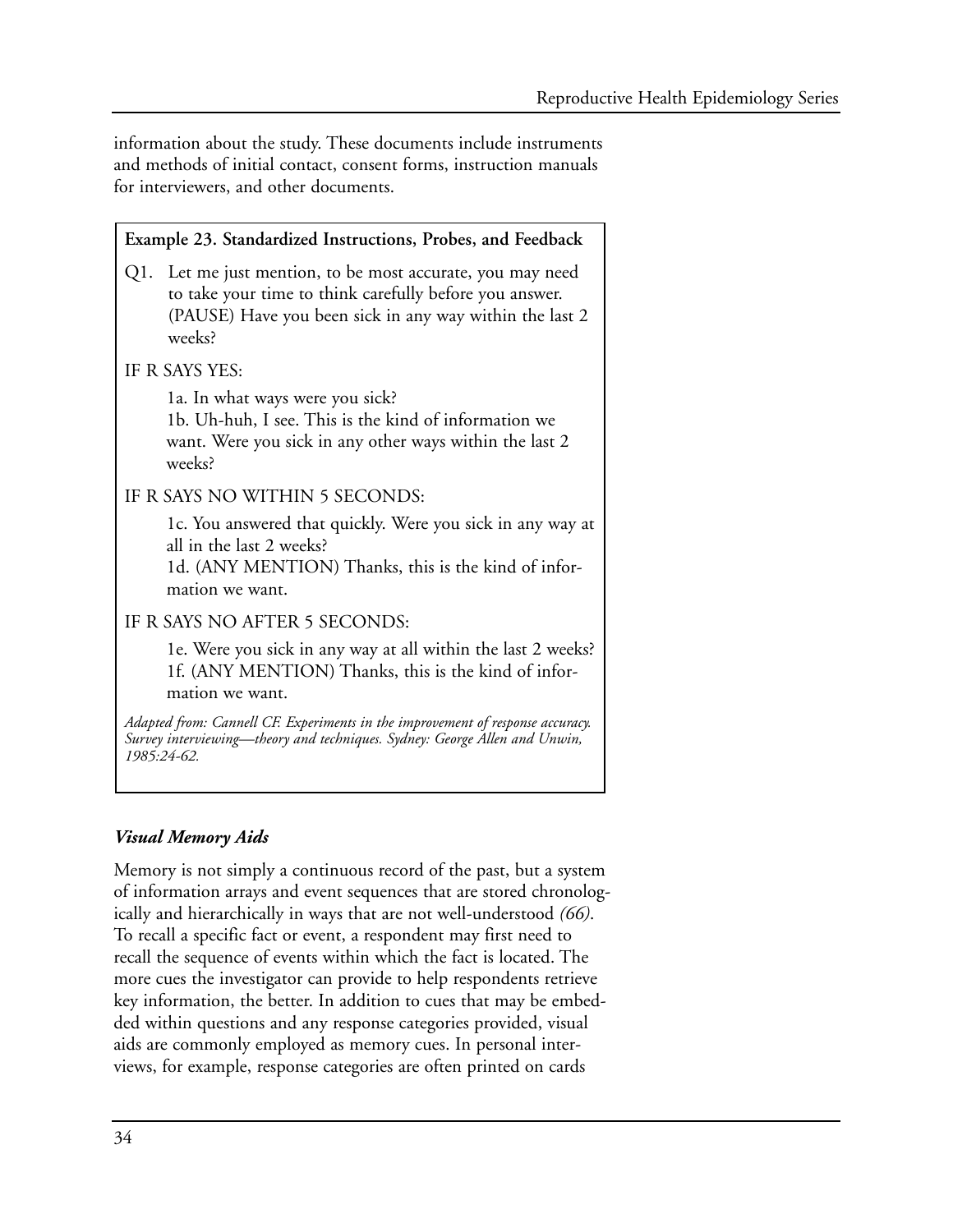and shown to respondents by interviewers, especially when these categories are numerous. The response card technique can also be used to show respondents a comprehensive list of possible answers for an open-ended question or a list of headings under which all possible responses might fall *(43)*. Photographs, particularly those of specific medications and their packaging, are also believed to enhance recall of past exposures *(43)*. In studies of the effects of exogenous hormones, for instance, it is common practice to prepare photo books containing the names and pictures of all marketed hormones for respondent review *(51)*. Calendars may also be used to record significant life events, and those events can then be used to jog memory of less salient events that would otherwise be more difficult to recall *(42, 51, 58, 59)*. In addition, investigators can ask directly about salient events, such as major illnesses, to improve recall of less salient events, such as medications or procedures the respondent may have been exposed to as a result of those illnesses *(67)*.

#### *Question Order*

A respondent's answer to a question is influenced by the questions and answers that precede it in the questionnaire *(68)*. Research indicates that these so-called "order effects," or contextual effects, are caused, in part, by the natural tendency of respondents to generalize to the interview situation expectations they have of speakers in everyday conversation *(10, 66, 69)*.

In particular, respondents will assume that earlier questions may be relevant to later ones. As a result, it is customary for investigators to control order effects by adopting what is called a "funnel approach" *(3, 27, 48)*. Questions are grouped together by subject, starting with the most general and proceeding to the most specific within each group or module. This approach may minimize the burden on respondents as well, because it reduces the amount of time they must spend orienting themselves to new subjects and increases the time available for recall. As much as possible, these question sequences should follow typical patterns of thinking, starting at the present time and going backward to collect an occupational or residential history, for example. The funnel approach often involves "filtering out" respondents to whom the more specific questions do not apply and directing them (or the interviewer) to the next question, or module, that does. It is important to keep these "skips" simple, clear, and, especially in the case of self-administered questionnaires, few in number *(13)*.

In addition to a respondent's expectation that a topic, once covered in the questionnaire, is relevant throughout the interview, most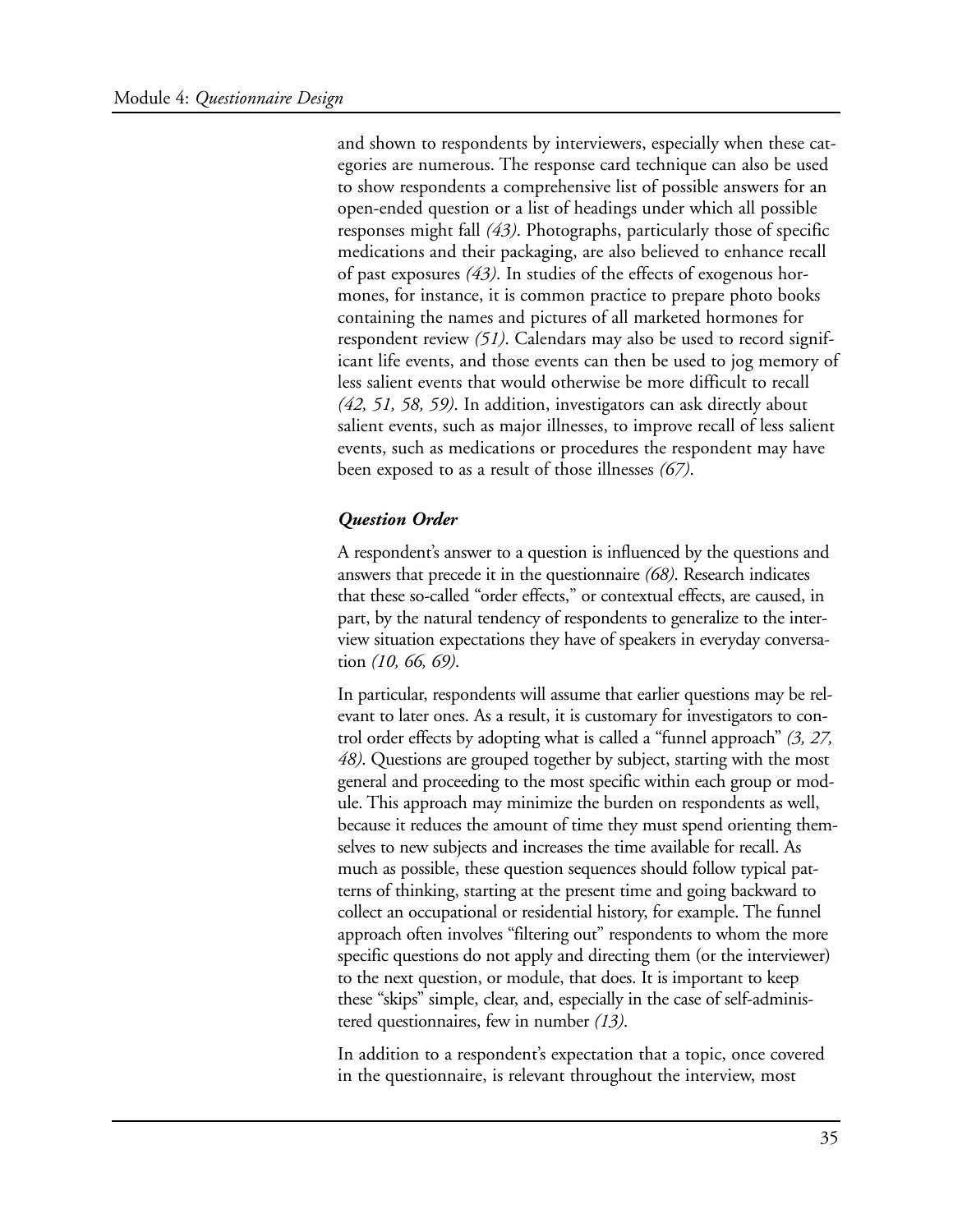

*Respondent provided details of thyroid cancer in G3-5, and then answered NO in G6 because she felt she had already provided the information about her cancer and she had no history of other thyroid problems.* 

respondents will avoid repeating answers to earlier questions and will assume that the investigator is also avoiding redundancy *(10, 12, 69)*. Failure to consider the possible impact of these expectations when making decisions about question order can lead to increased measurement error *(70)*. In example 24, a respondent reports details of her thyroid cancer diagnosis in QG3–5 at the end of a series of medical history questions; in QG6, however, the same respondent answers "no" to a filter question about a history of thyroid disease. This results in a skip to Q13 and failure to collect any information about thyroid medication and radiation that would have been collected in QG7–QG12. After having observed this error several times, study investigators realized that question order was to blame: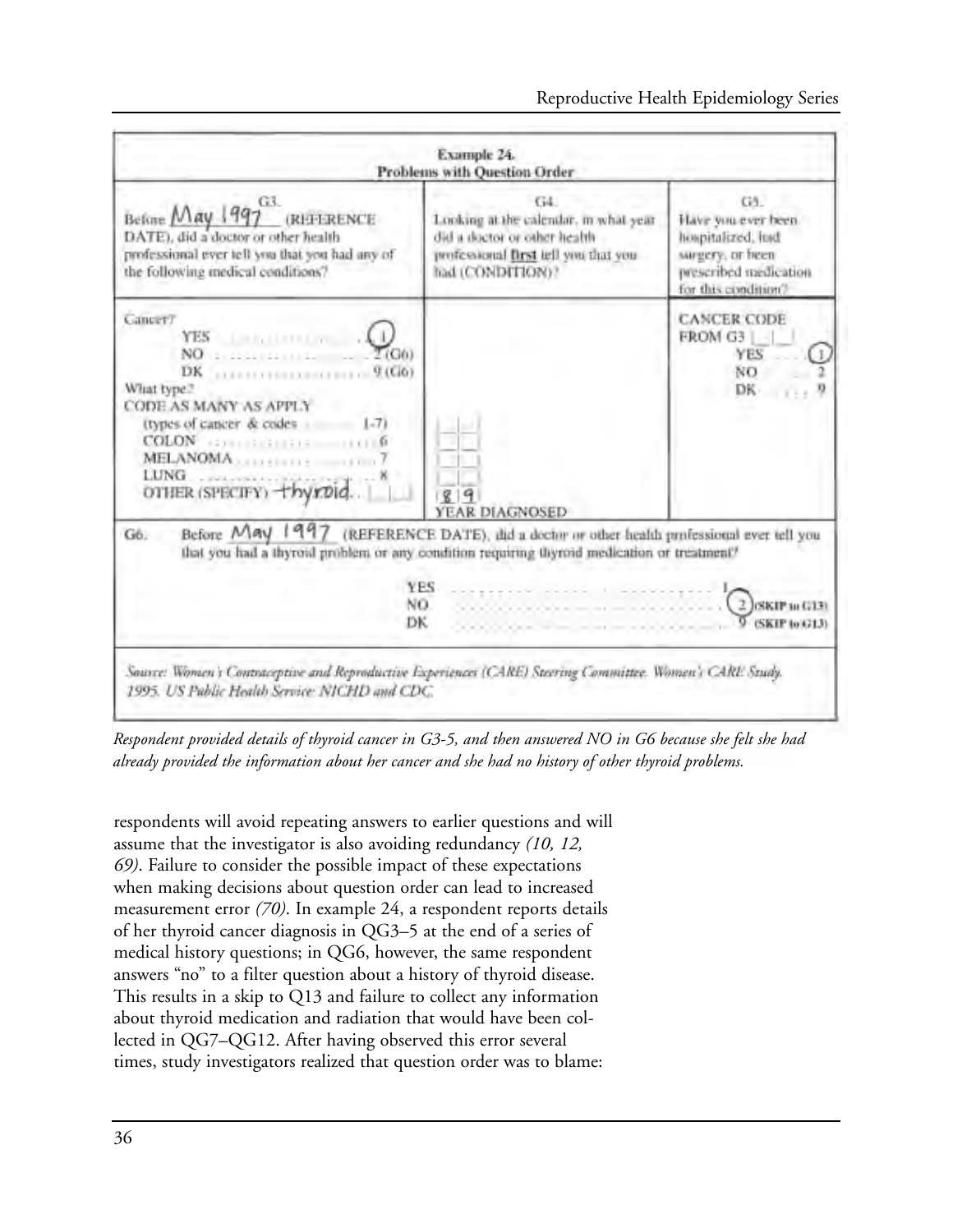respondents were answering "no" to QG6 because, having just told the interviewer about their thyroid cancer, they believed the interviewer would not ask about the same disease again.

Important questions that are easy to answer, but nonthreatening, are usually placed at the beginning of the questionnaire so as not to be affected by earlier questions and answers and any context they may have established. Demographic questions, which are generally of low interest and some of which can be threatening to respondents, should be saved for the end of the questionnaire and ordered so as not to leave the respondent feeling uncomfortable when the interview/questionnaire is completed *(36)*. If study eligibility hinges on one of these questions, religion or race, for example, so that it must be asked in the beginning of the interview, it is helpful to add text explaining why it is important *(43)*. Questions about behavior should precede questions about knowledge or attitudes, since behavior does not always reflect knowledge, and respondents may strive for consistency between the two. The desire to be consistent and even-handed, another characteristic of speakers in everyday conversation, can affect responses throughout the questionnaire *(48)*.

At the end of a questionnaire, it is always a good idea to ask the respondent for comments and feedback, and to allow enough space for verbatim answers to be fully recorded. A typical request for comments, immediately following a thank-you statement, is shown in Example 25.

Question order clearly needs to be considered when borrowing questions from previously designed questionnaires, especially if investigators intend to compare results between the two surveys. If an entire module is borrowed, additional questions on the same topic should be placed at the end of the module or at the end of the form so as not to disturb the context of the earlier questions *(43)*. Unfortunately, strategies to control order effects may have little bearing on self-administered questionnaires, especially those sent through the mail, since respondents are free to read and answer questions in any order they please.

### *Formatting, Layout, and Related Coding Considerations*

A questionnaire should be formatted so as to be as easy to follow as possible. In self-administered forms this is necessary because not all respondents are motivated to take additional time or their reading skills may not be strong. Interviewers can benefit from carefully formatted forms as well because the less attention they have to give to following the form, the more they can focus on administering to the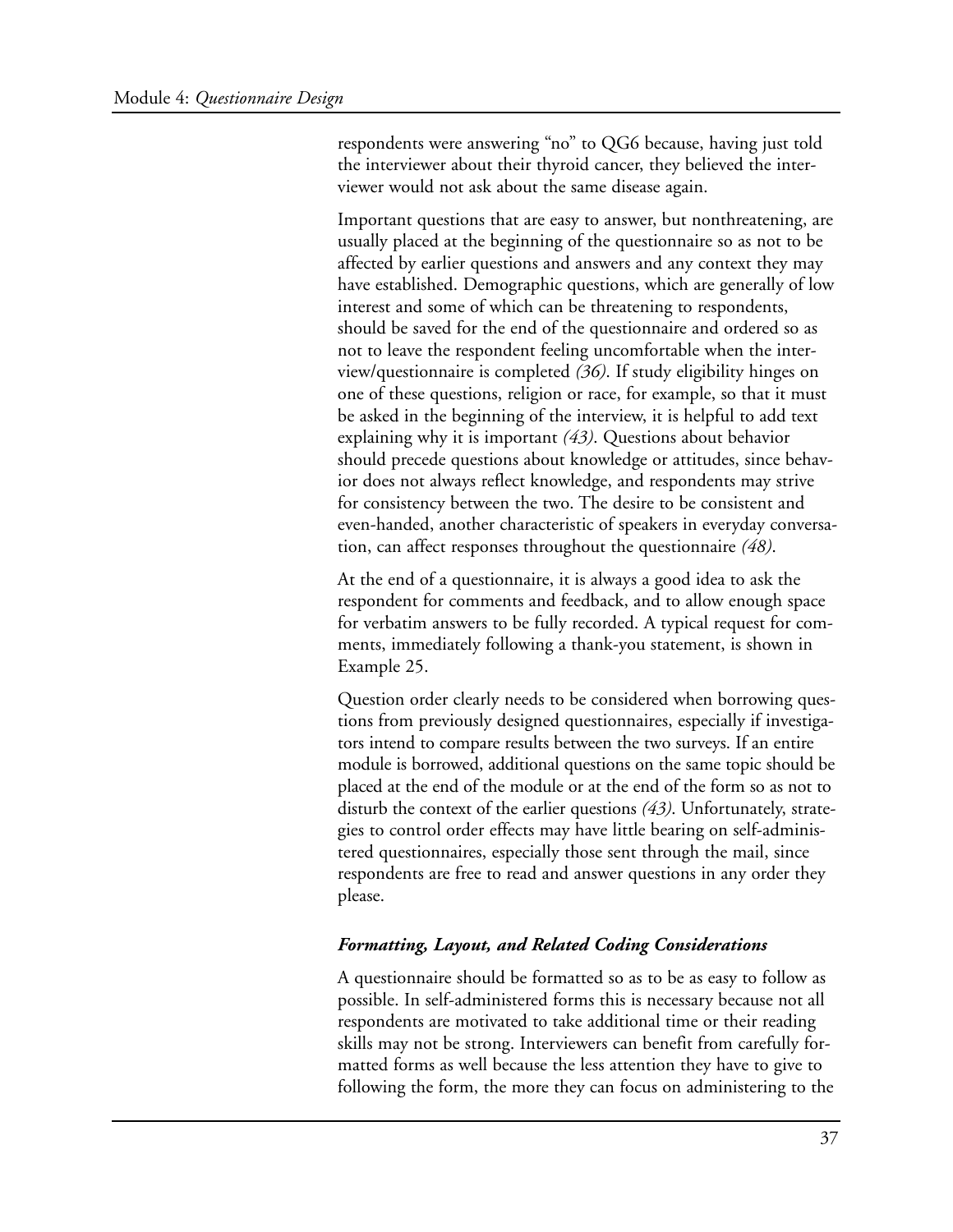### **Example 25. Statement of Appreciation; Additional Comments**

Thank you for taking time to answer these questions. Please use this space for any additional comments you would like to make about the health of mothers and babies.

*(Provide large space that will be adequate for written comments)* 

*Adapted from CDC/NCCDPHP/DRH. Pregnancy Risk Assessment Monitoring System (PRAMS). 1987.* 

respondent. As a secondary benefit, careful formatting can ease and reduce error in the subsequent preparation and processing of data. Certain formatting conventions for text, response categories, and overall layout have been shown to enhance data quality and, as a result, are commonly used by survey designers *(13, 27, 43)*.

*Conventions for text.* Questions should be printed in large font and lowercase typeface; in populations using self-administered questionnaires where vision problems may be prevalent (e.g., the elderly), extra-large typeface may be called for. Question text should be easily distinguished from any printed instructions to the interviewer or respondent; this is especially important on interviewer-administered forms, where it is important to avoid interviewer confusion (and the impression of interviewer confusion) as much as possible. Similarly, skips should be clearly indicated, usually in boldface type, and placed immediately after the answer or response code *(43)*. Examples 26 and 27, from personal interview forms, illustrate these conventions.

As illustrated in Example 28, taken from an interviewer-administered questionnaire *(51)*, conventions are also needed to indicate word choices and substitutions that interviewers must occasionally make, as well as the standardized probes and feedback shown earlier in Example 23.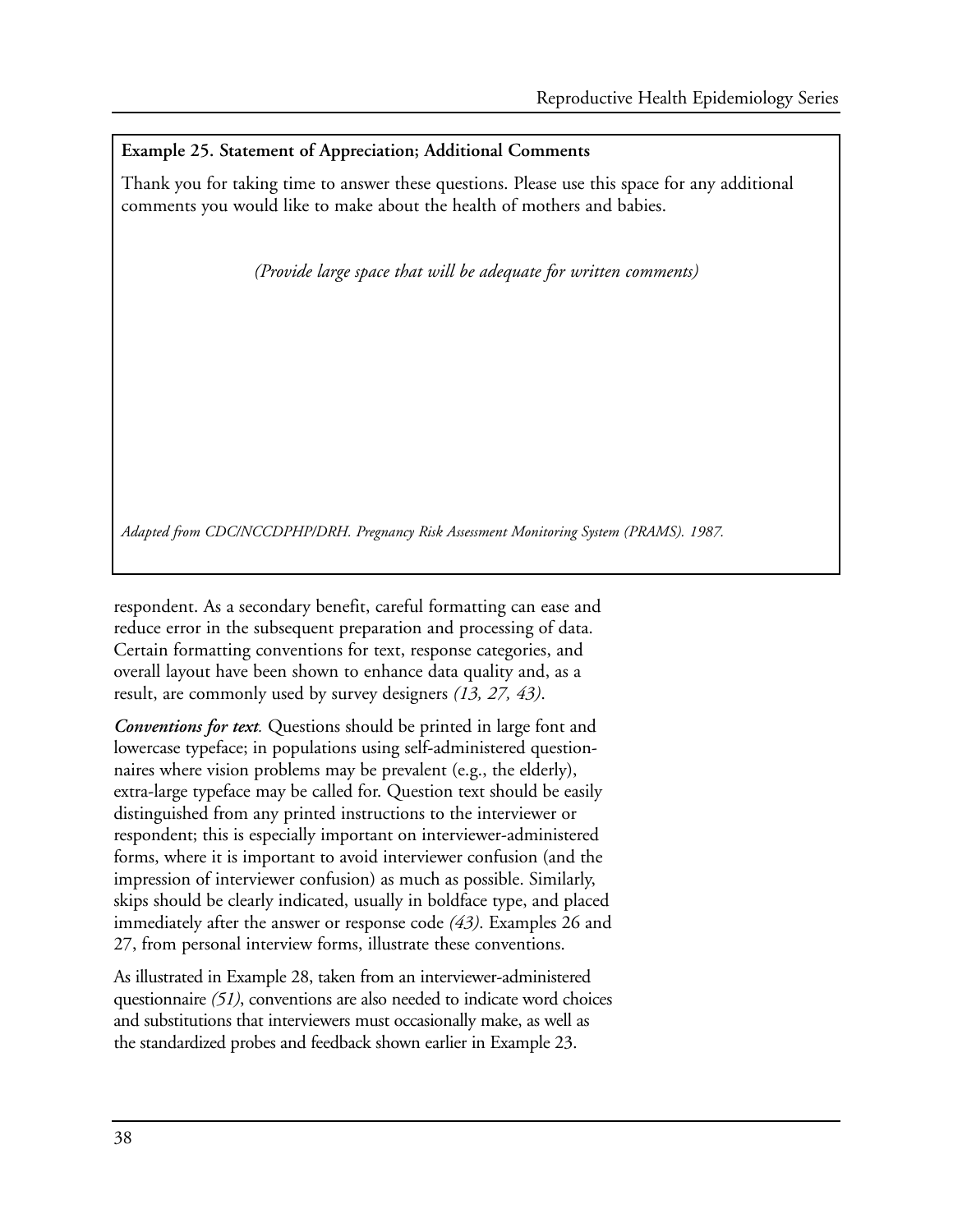|                                                                                                                                                                                                                                                                                                                 | Example 26. Formatting a Question in an Interviewer-Administered Questionnaire                             |   |                       |    |  |  |  |
|-----------------------------------------------------------------------------------------------------------------------------------------------------------------------------------------------------------------------------------------------------------------------------------------------------------------|------------------------------------------------------------------------------------------------------------|---|-----------------------|----|--|--|--|
| 725.                                                                                                                                                                                                                                                                                                            | Have you ever asked a partner to use a condom?                                                             |   |                       |    |  |  |  |
|                                                                                                                                                                                                                                                                                                                 | 1. YES<br>2. NO --> GO TO Q727<br>8. DON'T REMEMBER --> GO TO Q727                                         |   |                       |    |  |  |  |
| 727.                                                                                                                                                                                                                                                                                                            | If your partner/husband would want to use a condom when having sex with<br>you, would you feel: (READ A-G) |   |                       |    |  |  |  |
|                                                                                                                                                                                                                                                                                                                 |                                                                                                            |   | <b>AGREE DISAGREE</b> | DK |  |  |  |
|                                                                                                                                                                                                                                                                                                                 | A. Embarrassed?                                                                                            | 1 | $\mathcal{L}$         | 8  |  |  |  |
|                                                                                                                                                                                                                                                                                                                 | B. Angry?                                                                                                  | 1 | 2                     | 8  |  |  |  |
|                                                                                                                                                                                                                                                                                                                 | C. Safe from getting pregnant?                                                                             | 1 | 2                     | 8  |  |  |  |
|                                                                                                                                                                                                                                                                                                                 | D. Safe from getting HIV?                                                                                  | 1 | 2                     | 8  |  |  |  |
|                                                                                                                                                                                                                                                                                                                 | E. Like you had done something wrong?                                                                      | 1 | 2                     | 8  |  |  |  |
|                                                                                                                                                                                                                                                                                                                 | F. Safe from getting STD?                                                                                  | 1 | 2                     | 8  |  |  |  |
|                                                                                                                                                                                                                                                                                                                 | G. Suspicious that he may sleep around? 1                                                                  |   | 2                     | 8  |  |  |  |
| Source: Serbanescu F, Morris L, Marin M. Reproductive Health Survey: Romania, 1999. 2001. Atlanta GA;<br>Romanian Association of Public Health and Health Management (ARAPMA); Division of Reproductive<br>Health, Centers for Disease Control and Prevention; US Agency for International Development (USAID); |                                                                                                            |   |                       |    |  |  |  |

*United Nations Population Fund (UNFPA); United Nations Children's Fund (UNICEF).* 

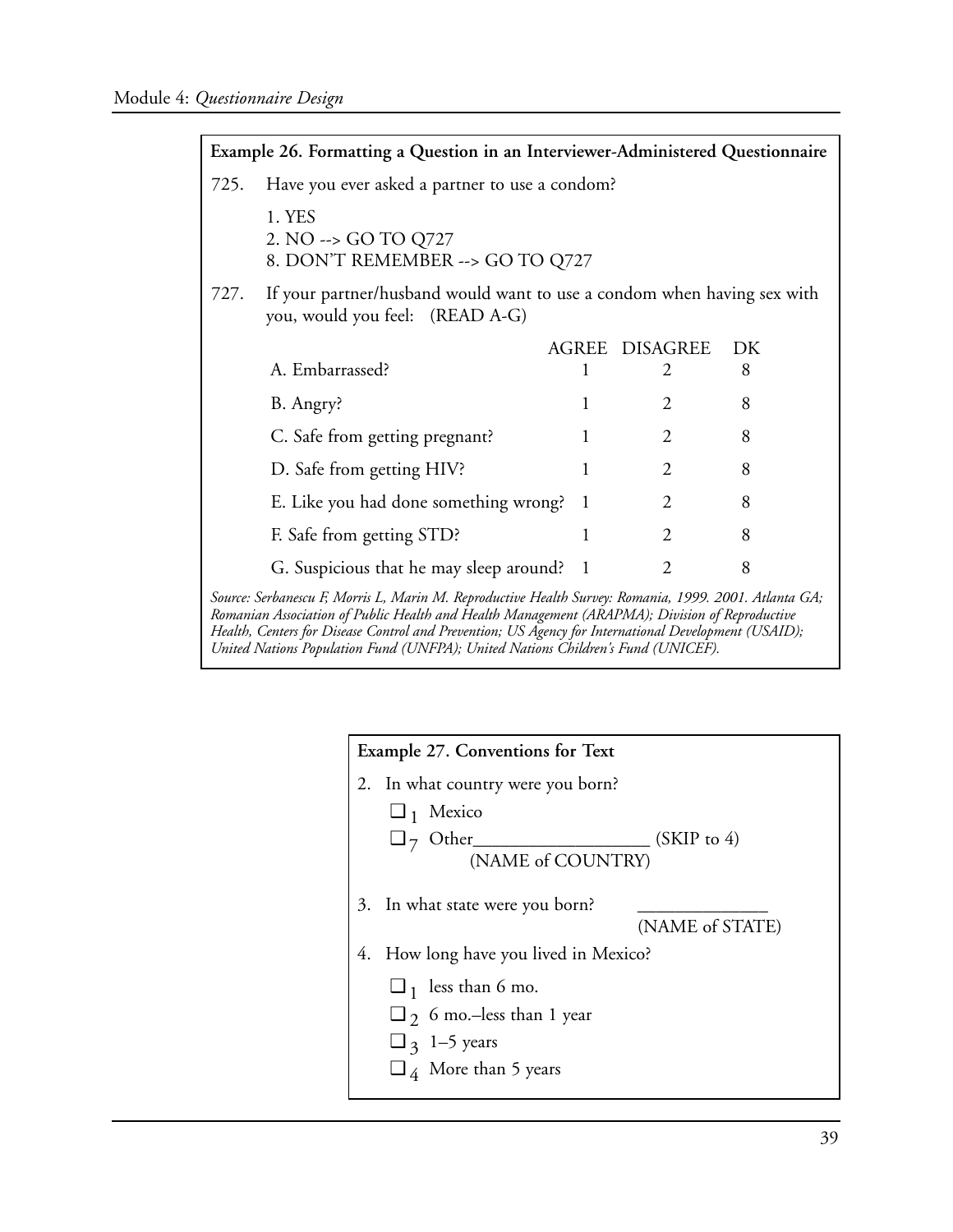*Conventions for formatting and recording responses*. To enable direct input of data from the questionnaire, closed questions should be precoded, and open questions on interviewer-administered forms should include codes for all anticipated responses. Numerical codes

| Example 28. Standardized Word Substitutions and Other Interview Conventions |                                                                                                                        |                                                      |  |  |  |  |  |
|-----------------------------------------------------------------------------|------------------------------------------------------------------------------------------------------------------------|------------------------------------------------------|--|--|--|--|--|
|                                                                             | G15.                                                                                                                   |                                                      |  |  |  |  |  |
|                                                                             | Please tell me the name of the<br>medication you (first/next)<br>took at least once a week for<br>one month or longer? | When did you start taking<br>(MEDICATION) regularly? |  |  |  |  |  |
| 1ST                                                                         |                                                                                                                        |                                                      |  |  |  |  |  |
| <b>MED</b>                                                                  | <b>NAME</b>                                                                                                            | <b>MONTH/YEAR</b>                                    |  |  |  |  |  |
|                                                                             | <b>CODE</b>                                                                                                            |                                                      |  |  |  |  |  |
| 2ND                                                                         |                                                                                                                        |                                                      |  |  |  |  |  |
| <b>MED</b>                                                                  | <b>NAME</b>                                                                                                            | <b>MONTH/YEAR</b>                                    |  |  |  |  |  |
|                                                                             | CODE                                                                                                                   |                                                      |  |  |  |  |  |

*(table continues 3rd, 4th, etc.)* 

| (WHEN REPEATING<br><b>G14 ELUCIDATES</b><br>NO FURTHER<br>MEDS, PROBE TO | "Are there any others?" | RECORD ADDITIONAL<br>MEDICATIONS IN TABLE<br>OR CONTINUATION<br><b>BOOK AS NEEDED</b> |
|--------------------------------------------------------------------------|-------------------------|---------------------------------------------------------------------------------------|
| COMPLETE)                                                                |                         |                                                                                       |
|                                                                          |                         |                                                                                       |

*Source: Women's Contraceptive and Reproductive Experiences (CARE) Steering Committee. Women's CARE Study. 1995. US Public Health Service: NICHD and CDC.* 

are favored over letter codes because they lead to fewer problems in data processing and analysis, and allow for more unique codes than do the 26 letters. It is important to follow a consistent pattern in assigning code numbers to comparable response categories, using '1' for YES, '2' for NO, and '9' for UNKNOWN, for example, and to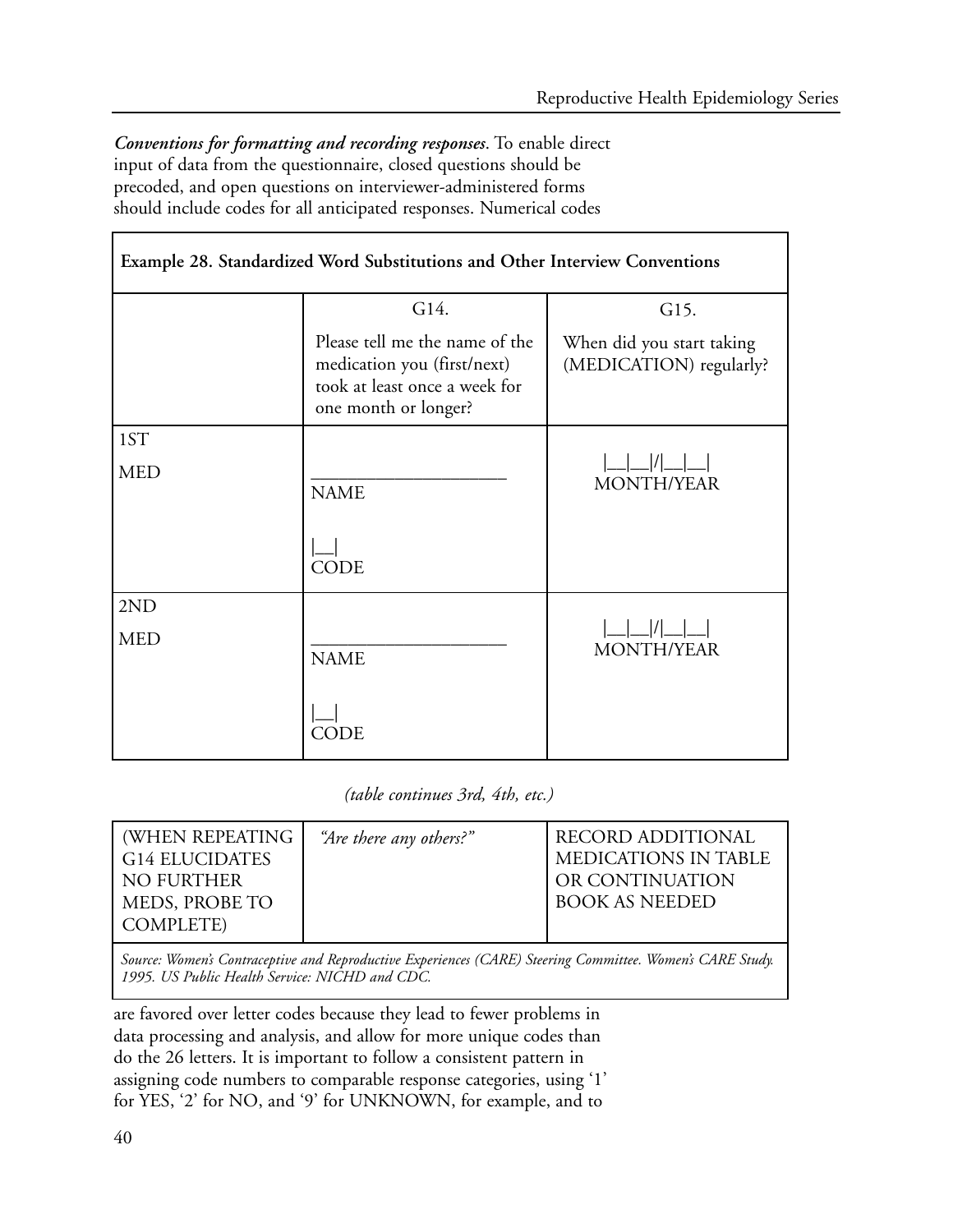assign separate codes for unknowns, refusals, and missing information. Data quality is also served by directing respondents and interviewers to record responses in a consistent manner, circling the coded number, for example, or checking or ticking the response category that applies. See Example 29.

Vertical answer formats for precoded responses have been shown to be less confusing to respondents, interviewers, and data entry personnel than are horizontal layouts *(26, 43)* (Example 30).

Most authors advise aligning response codes along the right-hand

### **Example 29. Recording Correct Coded Response and Numbers in a Self-Administered Questionnaire**

- 16. Have you had any alcoholic drinks in the past 2 years? (A drink is 1 glass of wine, wine cooler, can or bottle of beer, shot of liquor, or mixed drink.) Please check the appropriate box.
	- $\Box$   $\gamma$  No (SKIP to 18)
	- $\Box$ <sub>1</sub> Yes
- 17. During the most recent 3 months of your pregnancy, how many times did you drink 5 alcoholic drinks or more in one sitting?

\_\_\_\_\_\_\_\_\_ Times

 $\Box$  2 I didn't drink then.

 $\Box$  9 I don't know.

margin of the questionnaire on telephone or personal interview forms for ease of interviewer recording and data entry *(26, 43)*. On self-administered forms, however, where ease and accuracy of respondent recording is primary, aligning codes to the left of the response categories and in line vertically with codes for questions that precede and follow, is advised *(71)*. See Examples 31 and 32.

For open questions, and other (specify) responses, spaces or boxes should be provided, and the desired units of measurement for open as well as closed questions should always be specified (Example 33).

When respondents are asked to indicate more than one response to a question, recorded answers are easier to interpret if respondents are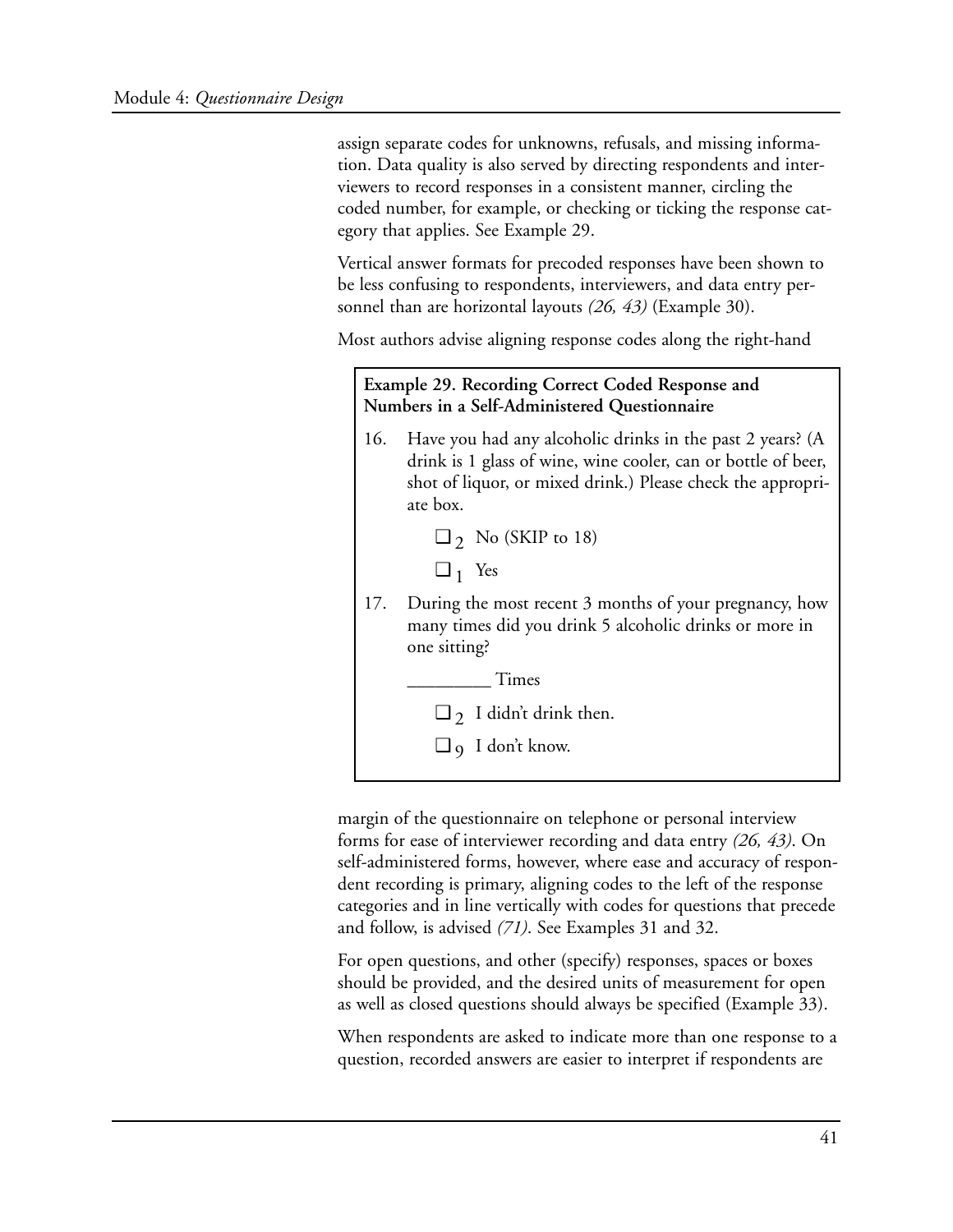| <b>Example 30. Vertical and Horizontal Answer Formats</b>                                                                                 |  |  |  |  |  |  |  |
|-------------------------------------------------------------------------------------------------------------------------------------------|--|--|--|--|--|--|--|
| 17b. During the <i>most recent 3 months</i> of your pregnancy, how many times did you<br>drink 5 alcoholic drinks or more in one sitting? |  |  |  |  |  |  |  |
| Times                                                                                                                                     |  |  |  |  |  |  |  |
| $\Box$ 7 I didn't drink then.                                                                                                             |  |  |  |  |  |  |  |
| $\Box$ q I don't know.                                                                                                                    |  |  |  |  |  |  |  |
| 17b. During the <i>most recent 3 months</i> of your pregnancy, how many times did you<br>drink 5 alcoholic drinks or more in one sitting? |  |  |  |  |  |  |  |
| I didn't drink then. $\Box$<br>I don't know.<br>$\Box$<br><b>Times</b>                                                                    |  |  |  |  |  |  |  |
|                                                                                                                                           |  |  |  |  |  |  |  |
|                                                                                                                                           |  |  |  |  |  |  |  |
| Example 31. Formatting Conventions in an Interviewer-Administered Questionnaire                                                           |  |  |  |  |  |  |  |

Q10. Where did you go for your first prenatal visit? Please choose one answer and specify the name of the facility. (READ RESPONSES)

| <b>HOSPITAL CLINIC</b>          |               |
|---------------------------------|---------------|
| <b>HEALTH DEPARTMENT CLINIC</b> | $\mathcal{L}$ |
| PRIVATE DOCTOR'S OFFICE         | 3             |
| BIRTHING CENTER                 |               |
| <b>COMMUNITY HEALTH CENTER</b>  | 5             |
| OTHER (SPECIFY)                 |               |
| DON'T KNOW                      |               |
| .                               |               |

Name of facility

*Adapted from: Non-Respondent Questionnaire (NRQ) Women's Contraceptive and Reproductive Experiences (CARE) Steering Committee. Women's CARE Study. 1995. US Public Health Service: NICHD and CDC.* 

### **Example 32. Formatting Conventions in a Self-Administered Questionnaire**

C7. What is your menstrual status?

1..........Still having periods, or pregnant, or nursing

2..........Possibly beginning menopause, or going through menopause or the change of life

3..........Periods stopped by themselves or natural menopause

4..........Periods stopped by surgery removing uterus (womb) or both ovaries

5.........Other (Specify)

*Adapted from: Non-Respondent Questionnaire (NRQ) Women's Contraceptive and Reproductive Experiences (CARE) Steering Committee. Women's CARE Study. 1995. US Public Health Service: NICHD and CDC.*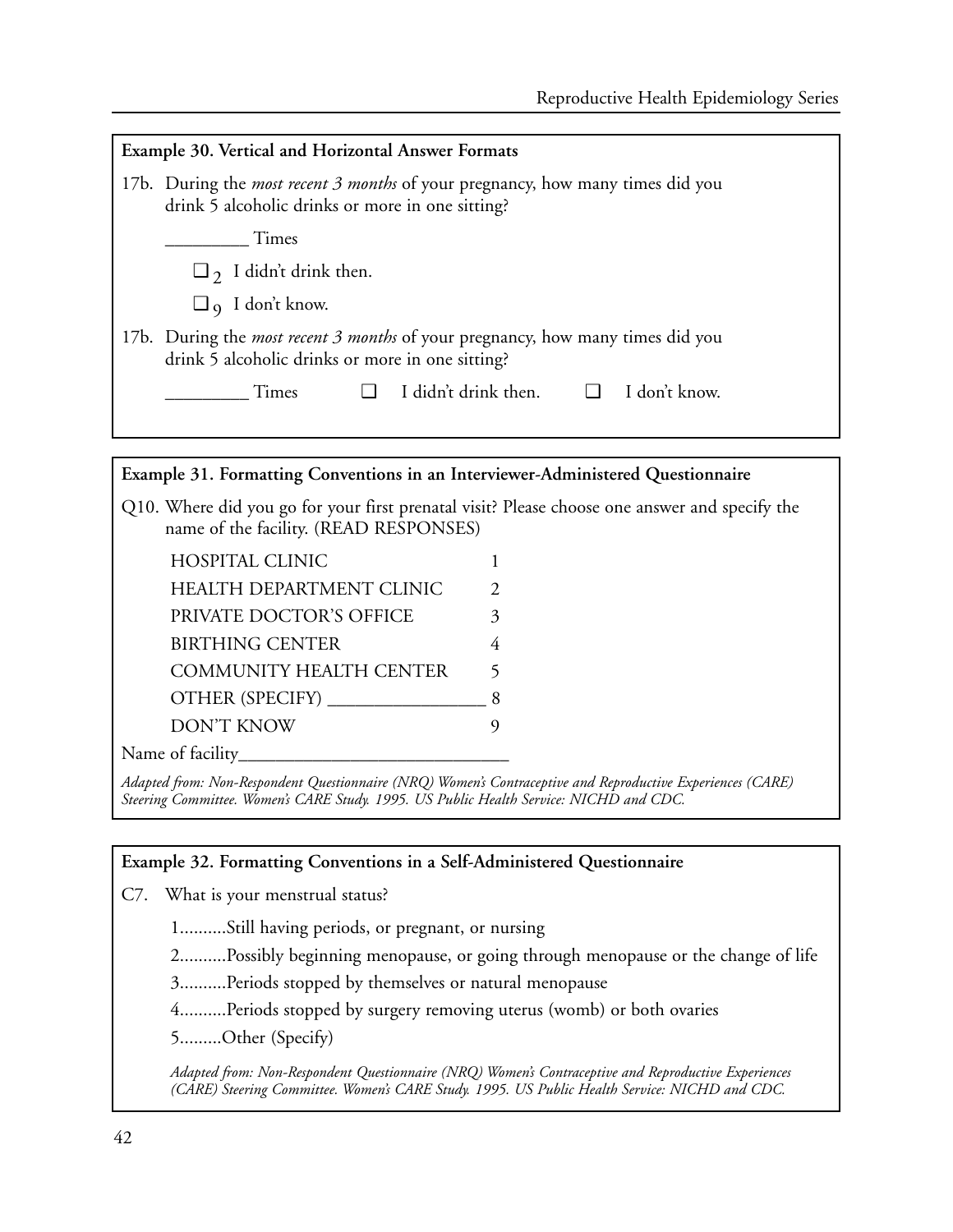| Example 33. Formatting to Record Units of Measurement                                                                                                                                                |  |  |  |  |
|------------------------------------------------------------------------------------------------------------------------------------------------------------------------------------------------------|--|--|--|--|
| a. How old were you when you first used birth control pills?                                                                                                                                         |  |  |  |  |
| $\Box$ (age)                                                                                                                                                                                         |  |  |  |  |
| b. How many years altogether in your lifetime have you used birth control pills?                                                                                                                     |  |  |  |  |
| $\Box$ (#years)                                                                                                                                                                                      |  |  |  |  |
| Adapted from: Non-Respondent Questionnaire (NRQ) Women's Contraceptive and Reproductive Experiences (CARE)<br>Steering Committee. Women's CARE Study. 1995. US Public Health Service: NICHD and CDC. |  |  |  |  |

forced to choose between Yes and No for each possible response than if they are asked to indicate only those that apply, as shown in Example 34.

When a series of questions is to be repeated for multiple conditions or exposures, such as all places of residence or all occupations, it is simpler, cleaner, and space-saving to use a matrix format, rather than to format each question for each condition separately *(43, 71)*. Similarly, when a question or series of questions has the same set of

### E**xample 34. Formatting Questions That Permit More Than One Response**

During any of your prenatal care visits, did a doctor, nurse, or other health care worker talk with you about any of the things listed below? **For each thing, please circle Y (Yes) if someone talked with you about it or N (No) if no one talked with you about it.** 

|    |                                                                                                               | No | Yes |  |
|----|---------------------------------------------------------------------------------------------------------------|----|-----|--|
| a. | How smoking during pregnancy could affect your baby                                                           | N  | Y   |  |
|    | b. Breastfeeding your baby                                                                                    | N  | Υ   |  |
|    | c. How drinking alcohol during pregnancy could affect your baby                                               | N  | Υ   |  |
| d. | Using a seat belt during your pregnancy                                                                       | N  | Y   |  |
| e. | Birth control methods to use after your pregnancy                                                             | N  | Y   |  |
| f. | Medicines that are safe to take during your pregnancy                                                         | N  | Υ   |  |
| g. | How using illegal drugs could affect your baby                                                                | N  | Υ   |  |
| h. | Doing tests to screen for birth defects or diseases that run in your family                                   | N  | Υ   |  |
|    | What to do if your labor starts early                                                                         | N  | Y   |  |
|    | Getting your blood tested for HIV (the virus that causes AIDS)                                                | N  | Y   |  |
|    | k. Physical abuse to women by their husbands or partners                                                      | N  | Υ   |  |
|    | Source: Georgia Division of Public Health. Georgia Pregnancy Risk Assessment Monitoring System (PRAMS). 1996. |    |     |  |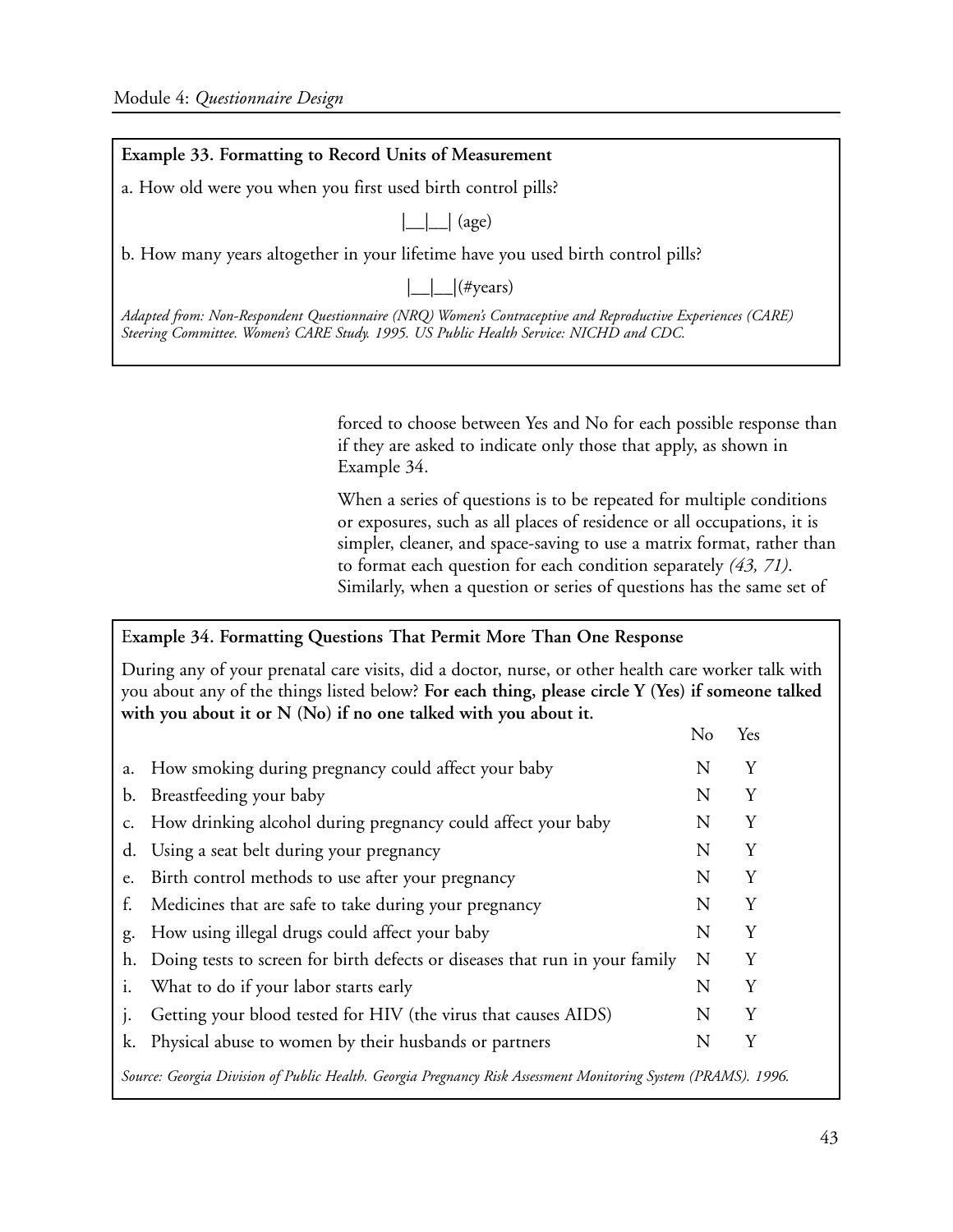response categories or the same skip pattern, it is preferable to use a column format (e.g., the Yes/No responses in Example 34) *(26)*.

*Conventions for overall layout and appearance.* Questionnaires that will be seen by respondents should be attractive. Colored covers or subsections, for example, can be effective attention-getters, and many covers include an eye-catching illustration or study logo. In addition to having visual appeal, the study logo, if one is used, and the study name should be carefully selected so as not to offend respondents in any way. Paper and pencil forms are best put in booklets to ease reading and page turning and to avoid page loss *(26)*. The organizations conducting and sponsoring the work should be listed on or inside the front cover, and other key information,

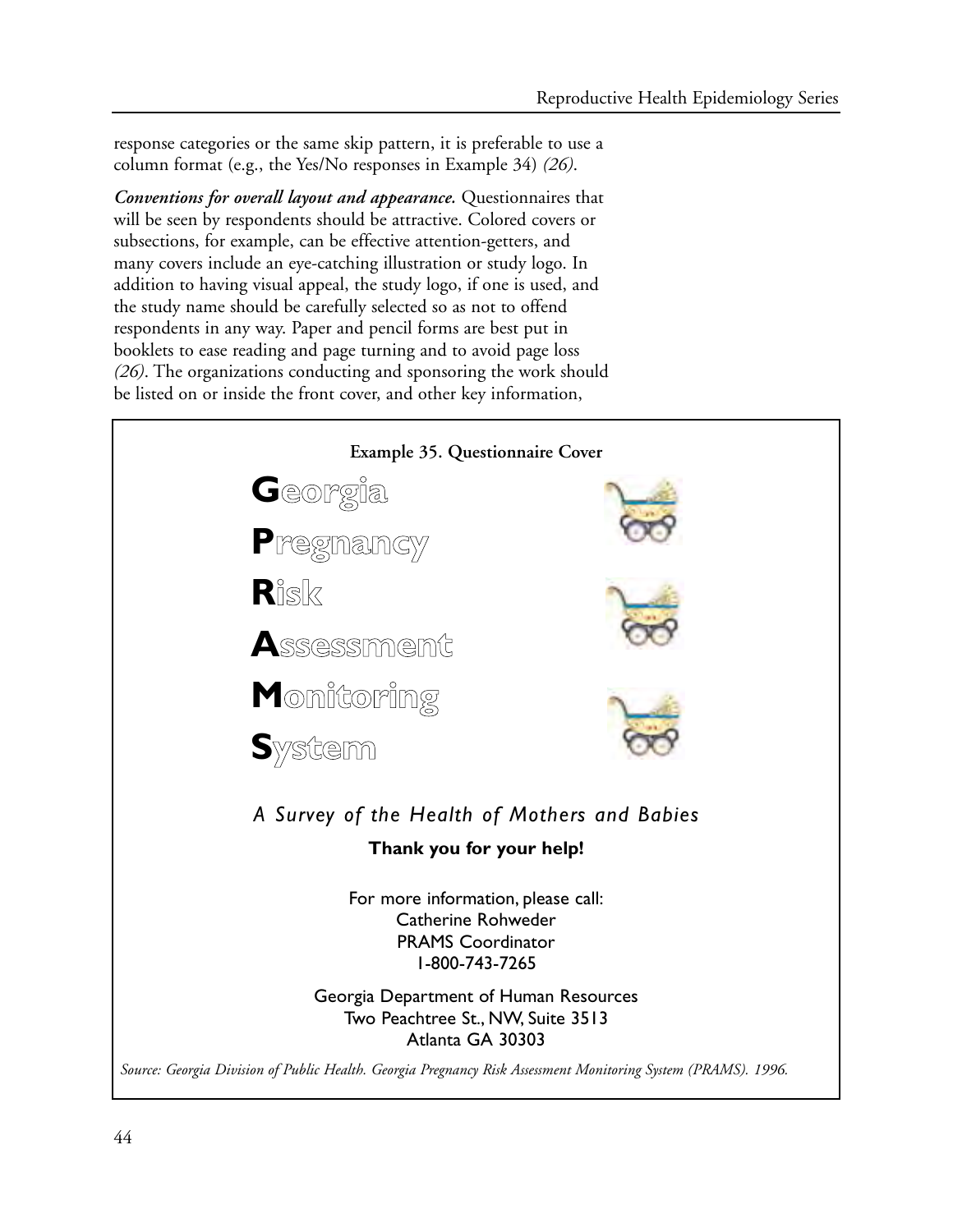such as respondent ID and interview date, is also often recorded on the cover. A good cover accomplishes all of this without looking crowded. (See Example 35.)

On interviewer-administered forms, the starting time and ending time of the interview are usually recorded on the first and last pages, respectively. (See Example 36.)

On each page of the questionnaire, ample white space should be pre-

| Example 36. Recording Elapsed Time of Interview                                                                                                             |                                                                    |  |  |  |  |  |
|-------------------------------------------------------------------------------------------------------------------------------------------------------------|--------------------------------------------------------------------|--|--|--|--|--|
|                                                                                                                                                             | Page 1                                                             |  |  |  |  |  |
|                                                                                                                                                             | Page 91                                                            |  |  |  |  |  |
| TIME ENDED: $ \_\_ $ : $ \_\_ $                                                                                                                             | $PM \dots \dots \dots \dots \dots \dots \dots \dots \dots \dots 2$ |  |  |  |  |  |
| Source: Women's Contraceptive and Reproductive Experiences (CARE) Steering Committee. Women's CARE Study. 1995.<br>US Public Health Service: NICHD and CDC. |                                                                    |  |  |  |  |  |

served, both to avoid the appearance of busyness and to leave room for interviewers to write uncluttered, explanatory notes in the margins; the respondent ID should be recorded or stamped on each. Every question and sub-question should be numbered, and none should ever be split between two pages.

### **Translation**

When studies are conducted internationally or among diverse cultural groups whose members speak different native languages, it is often necessary to translate and administer the questionnaire in two or more languages *(72)*. Translation is a complicated, additional step in questionnaire development that requires careful planning and attention to enhance rather than detract from the quality of data collected *(73, 74)*.

One approach to questionnaire translation that has been recommended by several authors *(43, 75)* is a four-stage process that includes the following: 1) a preliminary translation, 2) evaluation of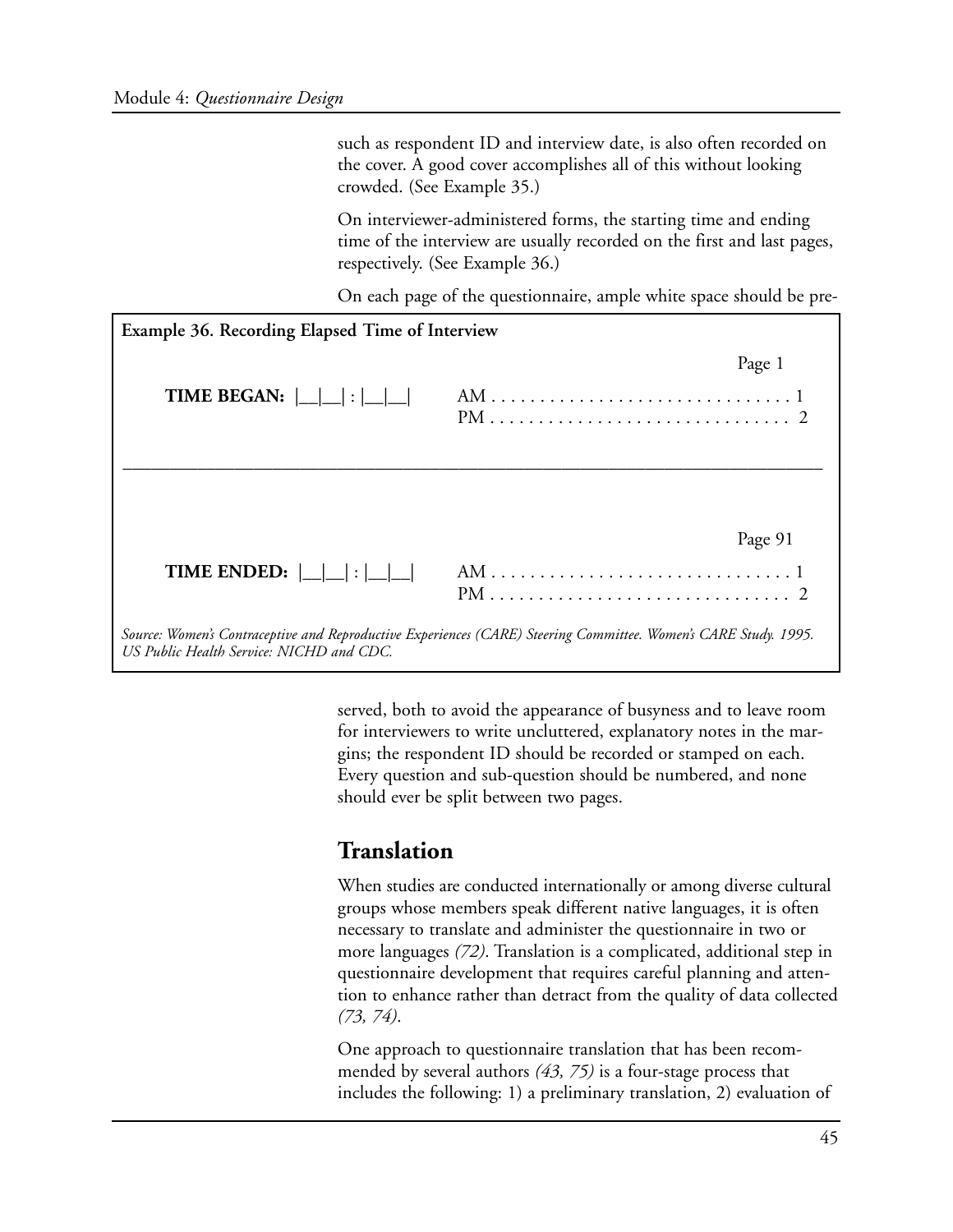the preliminary translation, 3) testing for cross-language and crosscultural equivalence between the translated and original versions, and 4) assessment of validity and reliability of the translated version. The preliminary translation of the questionnaire from the original language into the second should be carried out by a person who is fluent in both languages and well-informed about the objective of the study and the intent of each question. Ideally, a preliminary translator should be as familiar as possible with the culture of the target population as well.

Once the preliminary translation and evaluation are complete, it should be back-translated to the original language by someone with bilingual and bicultural expertise who has not seen the original language version of the questionnaire. Discrepancies must be examined and the translated questions must be redrafted and back-translated again if necessary. This procedure of translation and back-translation may require several iterations until the translated version is satisfactory. New translators and evaluators should be used at each iteration, if possible. In addition to back-translating, bilingual experts can be helpful in examining the translated version and comparing it to the original for content, meaning, and clarity. Once the preliminary translation is complete, the translated questionnaire is tested for cross-language equivalency by administering both versions to bilingual and bicultural respondents and comparing the two sets of responses. Half of the subjects are given the original language version to complete first while half are given the translated version first. Testing for equivalency in this manner is important because backtranslation cannot pick up certain kinds of problems (e.g., poor translation that is hidden by compensation skills of good interpreters). Strong correlation between the responses in the two versions of the questionnaire is indicative of cross-language equivalence. The final stage of the translation process, which involves the assessment of validity and reliability, should follow the same pre-survey evaluation procedures as are described for the original version of the questionnaire. (See Pre-Survey Evaluation of the Questions and the Questionnaire, p. 46.) Each translated version of the questionnaire must be assessed separately, because language equivalency does not ensure cultural equivalency, and it is likely that cultural differences between respondents using the translated and original versions of the questionnaire will lead to different interpretations and responses to questions. When limited resources prevent such a carefully planned translation, particularly in instances where respondents are few but vital to the study, less structured and systematic alternatives can be used, such as simultaneous interpretation provided by bilingual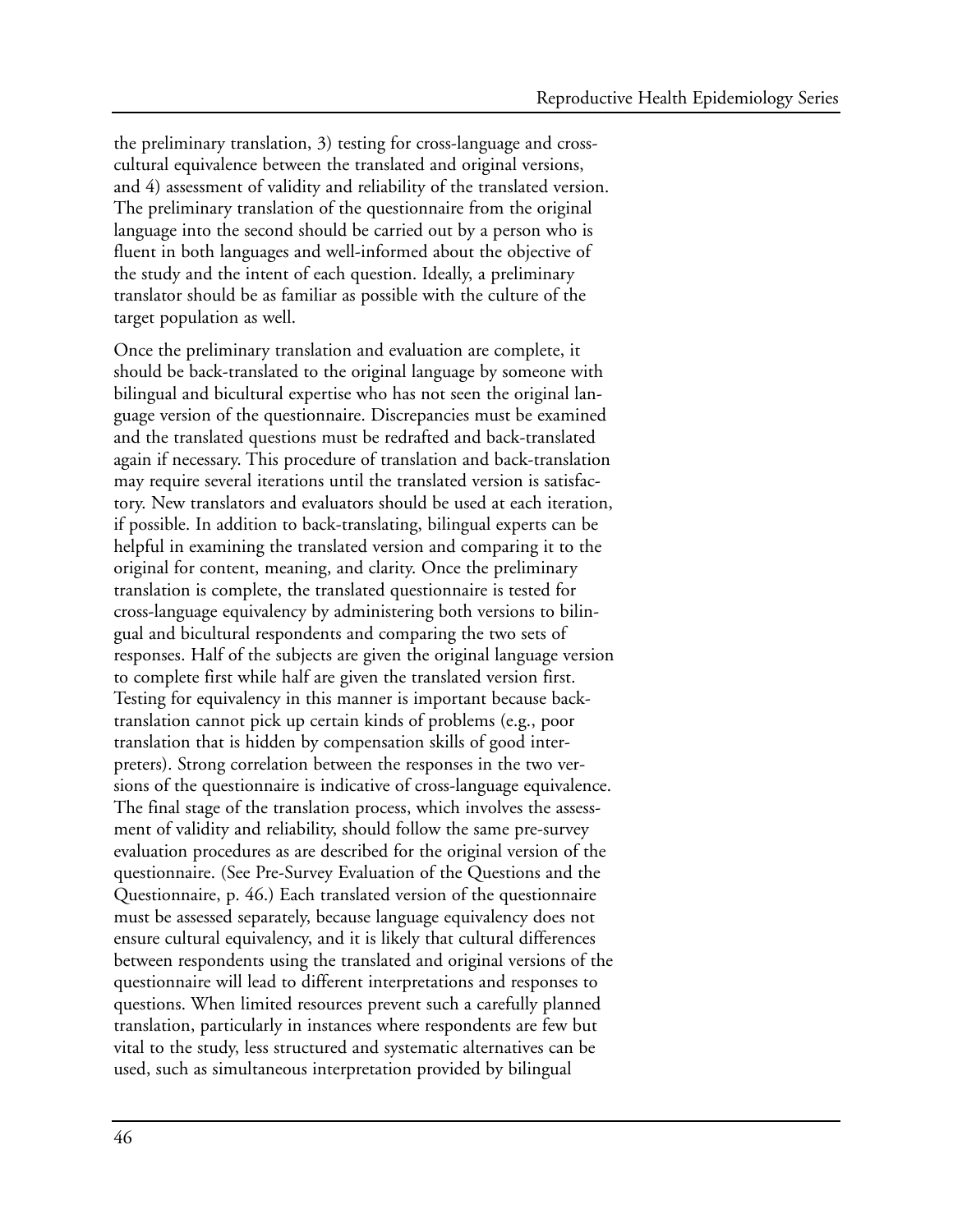interviewers or interpreters. The lack of standardization in these techniques, however, can easily introduce bias into the data *(73)*.

## **PRE-SURVEY EVALUATION OF THE QUESTIONS AND THE QUESTIONNAIRE**

Attention to the design objectives and other considerations described earlier will greatly facilitate the process of constructing a valid questionnaire. The instrument that results, however, is merely a draft. Unfortunately, most investigators spend insufficient time and resources on the important and cost-effective next step of evaluating and testing their drafted questions prior to fielding their questionnaire *(13)*. In part, this may be due to misconceptions about the time and resources required *(13)* and the fact that the best methods of pre-survey evaluation are still being identified *(76)*. Nonetheless, evaluation research has shown that certain relatively simple techniques can be extremely beneficial. These techniques incorporate cognitive and interactional perspectives as well as traditional methods of assessment and include feedback from interviewers and respondents as well as experts and researchers *(13, 45, 48)*. One approach to these methods is to apply them sequentially in phases as described below. The discussion that follows contains an ordered selection of recommended procedures. Readers will need to consult additional sources for more complete information *(13, 45, 48, 66, 76, 77)*.

## **Phase I: Review by Researchers and Experts**

Once the questionnaire has been drafted, it is customary to solicit review and feedback from colleagues and experts who are knowledgeable in the field of study and survey design. This procedure addresses the relevance (or "face validity") and completeness (or "content validity") of the instrument, as well as the meaning of individual questions. Reviewers try to determine whether the questionnaire will measure what it is supposed to measure, whether the right types of information will be captured, and whether the questions will yield accurate answers *(21, 36, 66)*. As a complement to this review, it is helpful for investigators to administer the questionnaire to themselves and a number of willing colleagues, friends, or family members; if the form is designed to be self-administered, a few of these individuals should complete it. These activities can uncover major design problems, which can then be corrected by the investigator.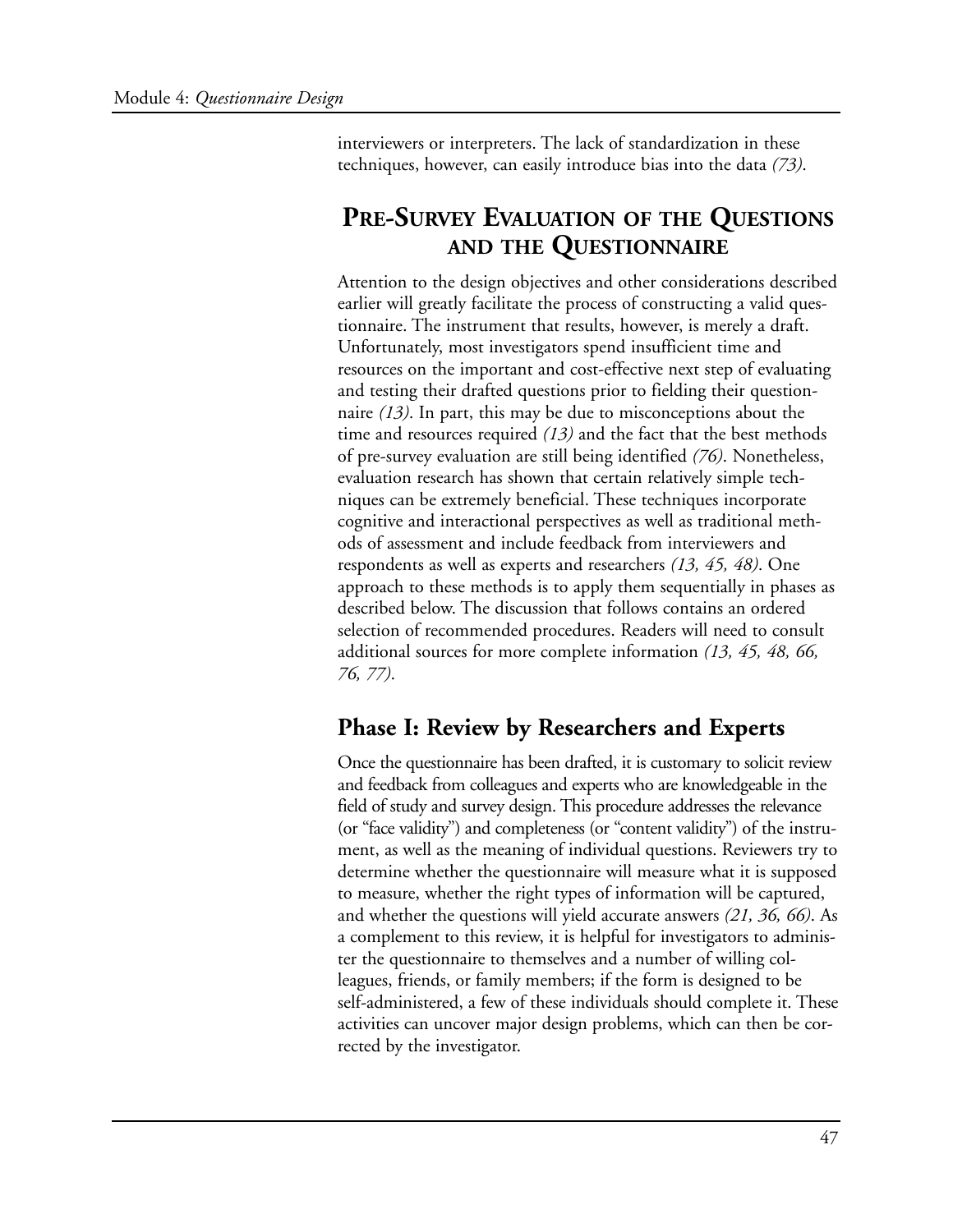# **Phase IIA: Focus Group Discussion with Respondents**

These detailed group discussions are geared toward general respondent comprehension of key or problematic questions within the questionnaire *(13, 48, 66)*. Their purpose is to acquaint the researcher with the diversity of experience and perception that may exist in the study target population and to suggest changes to the questions that may be needed to ensure consistent interpretation across that diversity. Focus group discussions, which are typically 1 to 2 hours in length, can yield tremendous amounts of helpful information at relatively low cost. Because results can be diffuse, however, researchers should try to set clear objectives for these discussions. In particular, key recall and reporting tasks and key vocabulary should be identified by investigators beforehand and used to help guide decisions about the composition and number of focus groups that will be needed *(13)*.

Individuals from diverse sociocultural backgrounds, who represent the full range of respondents in the target population, are usually selected by investigators to serve as focus group members. Homogeneous groups may be preferred, however, to address topics that may be difficult to discuss candidly in heterogeneous surroundings (e.g., sexual practices or religious beliefs) *(27)*. Different things can be learned from differently composed focus groups *(13)*. Most investigators report that groups of 5 to 12 members work best.

Focus group discussion centers around whether the selected questions and the words used in them 1) appropriately cover what investigators want the respondents to describe, 2) convey consistent meaning, and 3) pose tasks that respondents are able and willing to perform *(13)*. For example, if questions about early menstrual cycle regularity are being examined, the interviewer may start by asking the group to talk about what "menstrual regularity" and other terms used in the questions mean to them. How accurately and how easily members can recall details of their menstrual cycles in their teenage years should also be discussed, as well as any hesitation or discomfort members may feel about discussing the subject. When problems in the structure, content, or vocabulary of the questions are identified, the group should be encouraged to propose solutions. To expedite the evaluation process and to reach sound conclusions, it is important to carefully document the interactions among the group members. Having a staff member other than the interviewer take notes, and tape-recording or videotaping the session have been suggested as ways to record discussion for better decision-making *(13)*.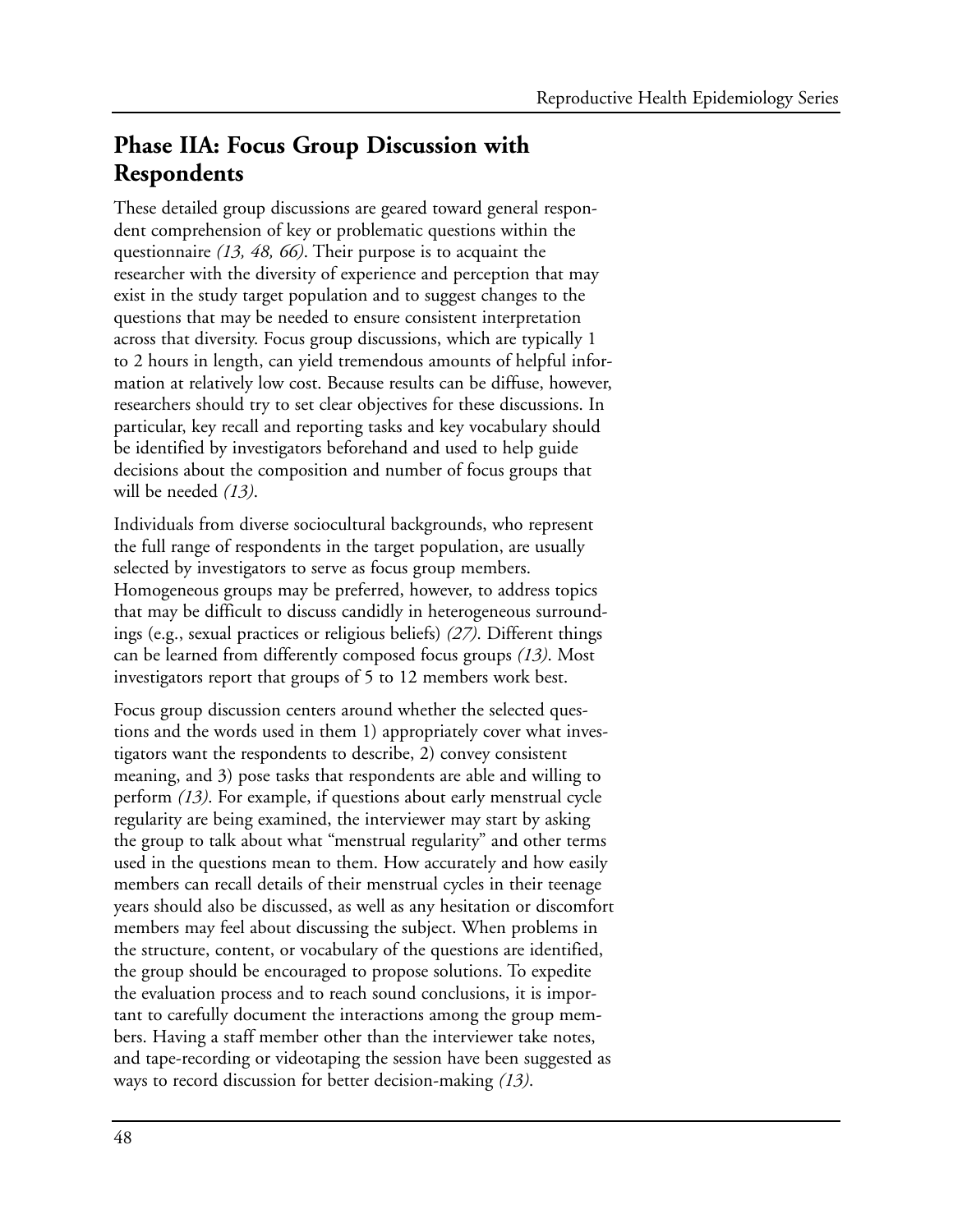## **Phase IIB: Intensive Interviews with Individual Respondents**

These so-called "laboratory" or "cognitive" interviews have been developed by cognitive psychologists and often take place in a laboratory setting where they can be observed by cognitive specialists *(76, 77)*. These interviews are used in pre-survey evaluation to assess the errors that may be introduced as respondents interpret specific questions, recall necessary information, perform judgments, and edit their answers. Different from focus group interviews, which are conducted in group format and provide general feedback on the adequacy of question wording, these interviews are conducted one to one and incorporate strategies that allow investigators to delve much more deeply into what respondents are thinking as they process and answer a question. Investigators should select the same sorts of individuals for these interviews as they do for focus groups, those who will reflect the full range of diversity found in the study population.

If the study is large and sufficient funds are available, it may be optimal to conduct these interviews in cognitive laboratories, but study interviewers, investigators, and other study staff can learn to perform these techniques *(13)*. Even so, individual interviews are more expensive than focus group discussions, since only one respondent is interviewed at a time. All procedures and interactions should be observed and recorded or videotaped so that problems can be detected and flagged for editing and correction *(13, 43)*.

One of the most commonly used intensive interview strategies, and perhaps the one most easily adopted in settings outside of a cognitive laboratory, is the "double interview" *(48)*. In a double interview, the researcher first asks and the respondent answers a series of questions from the questionnaire; then the researcher asks the respondent a series of additional questions to explore how the respondent arrived at the initial answers. These follow-up questions vary, depending on the content of and tasks involved in the initial questions. Respondents may be asked to paraphrase questions or define terms used in the questions, to identify any confusion about the appropriate answers, to describe the degree of confidence they have in the accuracy of their answers, and to elaborate on the process they used to perform any calculations or estimates that may have been called for *(13)*. A double interview may be conducted in person or over the telephone. Example 37 shows a hypothetical example of the double interview technique.

Like focus group discussions, intensive interviews may last up to 2 hours, but typically cover only 15–20 minutes of the questionnaire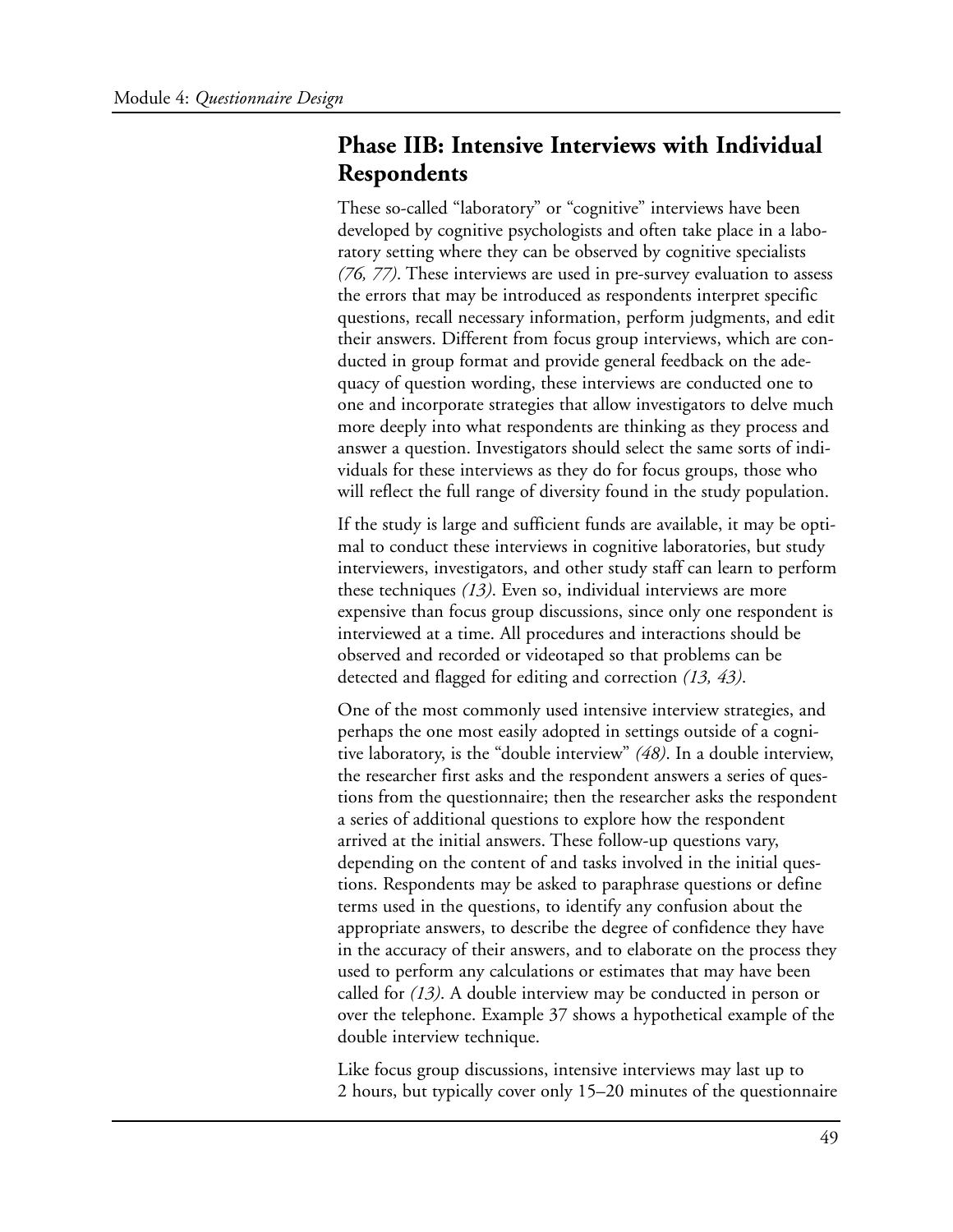## **Example 37. Double Interview Dialog**  *The interviewer reads the following introduction and questions from the questionnaire to the respondent:*  These questions are about some events that may have happened during your most recent pregnancy. Please circle "YES" or "NO" to each of them. 1. Did your husband or partner threaten you or make you feel unsafe in some way? YES NO 2. Were you frightened for the safety of yourself or your family because of the anger or threats of your husband or partner? YES NO 3. Did your husband or partner try to control your daily activities, for example, control who you could talk to or where you could go? YES NO 4. Did your husband or partner force you to take part in any sexual activity when you did not want to (including touch that made you uncomfortable)? YES NO

### *Next, the interviewer reads the following introduction and follow-up questions to the respondent to explore how he/she answered the previous questions:*

Now I'm going to ask you some additional questions about how you answered each of those questions. Starting with the first one, "Did your husband or partner threaten you or make you feel unsafe in some way?":

- 1. What does *feel unsafe* mean to you?
- 2. In what ways, if any, does threaten mean something different?
- 3. Tell me, what did you take into consideration to answer "YES" or "NO" to this question about feeling unsafe or threatened?

Thinking about the question, "Were you frightened for the safety of yourself or your family because of the anger or threats of your husband or partner?":

4. What does *frightened* mean to you?

- 5. What does *anger* mean to you?
- $6. \ldots$

due to the added time required for the follow-up questions *(13)*. For additional examples of this and other intensive interview strategies, readers should explore the cognitive psychology and survey literature *(13, 48, 76, 77)*.

Phase II techniques can be used to test self-administered as well as interviewer-administered questions. When using focus groups or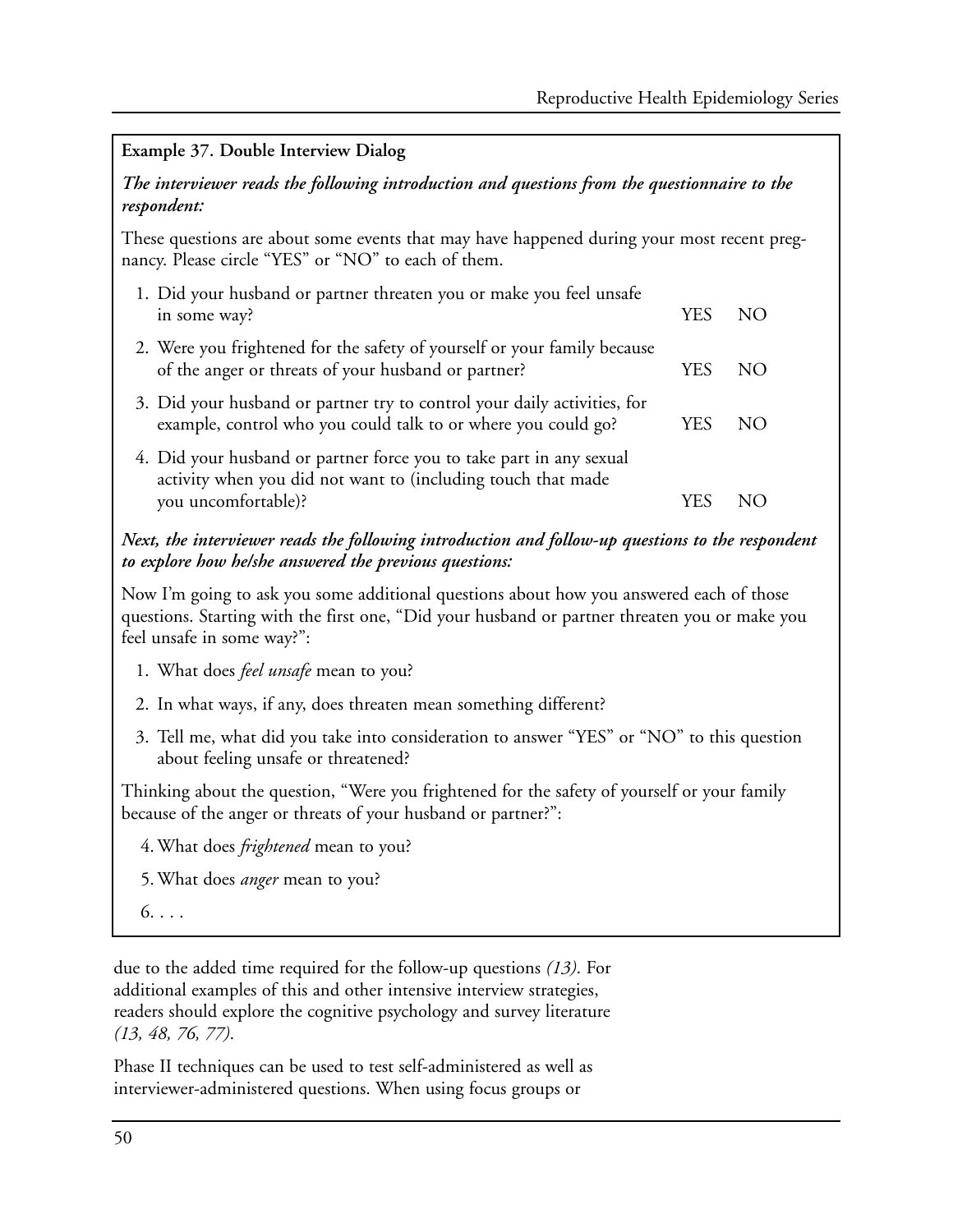intensive interviews to evaluate self-administered questions, it is a good idea to give each respondent a copy of the questions and response categories to read, but to administer the follow-up interview questions and procedures orally. In this way, the cognitive question-answer processes are easier to observe and assess *(13)*. Cognitive interviews are particularly important when applied to selfadministered questions because of the lack of interviewer feedback and difficulty in getting respondent feedback during the pretest (see Phase III: Field Pretest) of the questionnaire.

The Phase I and Phase II techniques described so far involve feedback from researchers, experts, and respondents, but not the interviewers and other staff who collect and prepare the data for analysis. These techniques are particularly concerned with the respondent's interpretation of specific questions and how able and willing the respondent is to give accurate answers to those questions. As a result, they reveal information that is ordinarily not apparent to interviewers or respondents during the course of a more typical interview *(45)*. They do not aim to test the entire questionnaire, to examine tabulated data, or assess other procedures used in the data collection process, including respondent contact, interview administration, or data preparation. These objectives fall to the "field pretest" or "pilot test," the final phase of pre-survey evaluation.

### **Phase III: Field Pretest**

The emphasis in field pretesting is to evaluate the complete questionnaire and all procedures related to its administration and the preparation of its data for analysis. Investigators may continue to evaluate the wording and form of questions in the pretest, but they are also interested in some quantitative review of responses to closed questions; the adequacy of rough codes for open questions; the frequency of item nonresponse; the flow of the questionnaire overall, including transitions between sections and skips; the length of the questionnaire; the level of respondent interest and attention; the adequacy of editing, coding, and data-entry procedures; the adequacy of respondent contact procedures; and the completeness of question-by-question specifications for interviewers and other manuals for other study personnel *(45)*. Pretesting is an iterative process, so it is difficult to predict exactly how many pretests should be conducted, although a minimum of two has been suggested *(13, 45)*. Ideally, investigators conduct an initial pretest, identify problems in the instrument or procedures, make needed modifications, and then pretest again; if additional changes are necessary, additional pretests are conducted.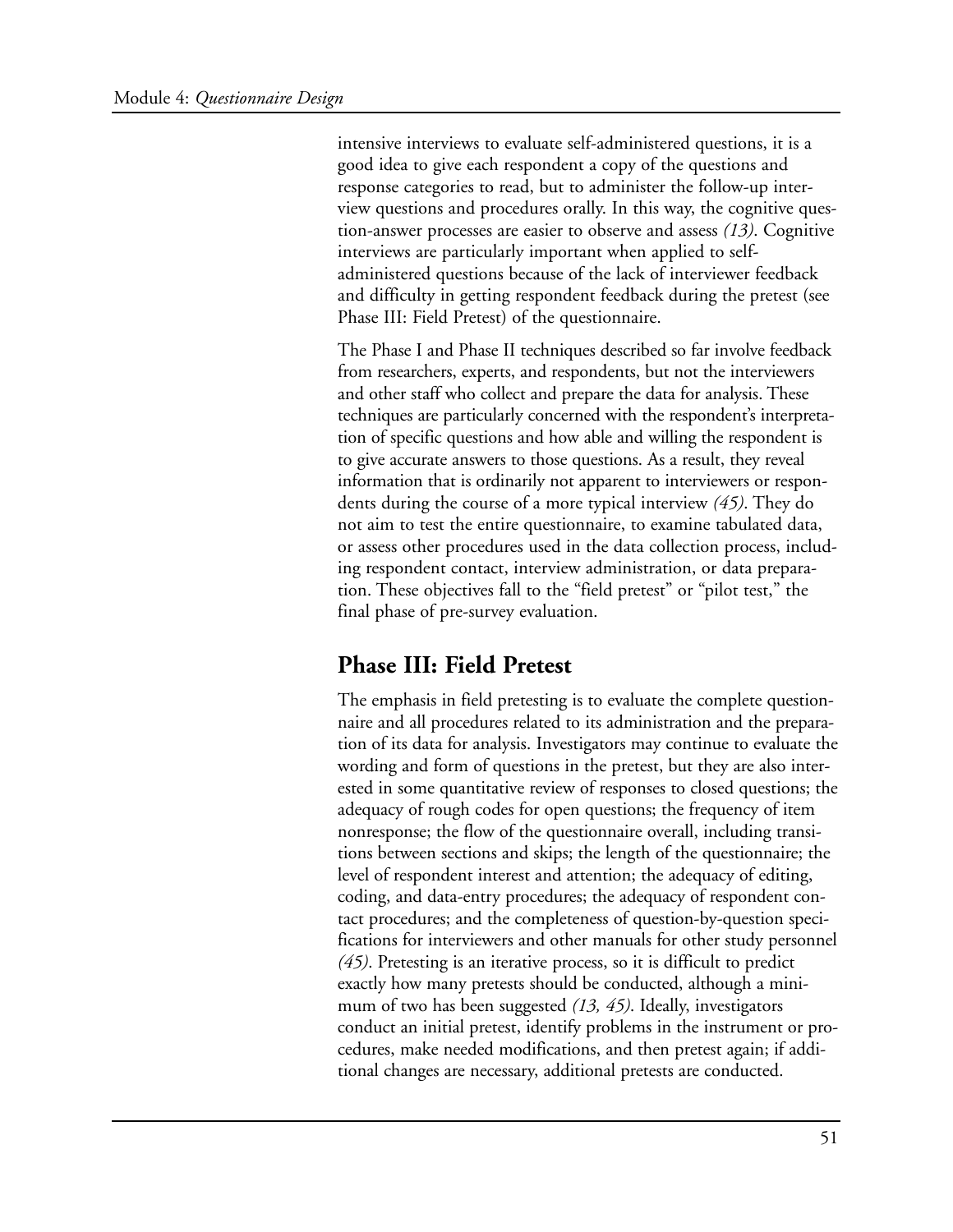Unlike earlier evaluation activities, it is important that each pretest be conducted among a representative sample of the target population under circumstances that nearly replicate the way data will be collected once the study is under way. This includes utilization of study interviewers, coders, editors, data entry staff, and other study personnel whenever possible. In general, the larger the sample, the more informative the results will be. Investigators experienced in pretest methodology *(13, 45)* advise that a minimum of 25–75 questionnaires and 5 or more per interviewer per pretest are needed to code and tally the marginal frequencies of response data and examine the variation in response. This examination can reveal gross problems in the questions or response categories themselves, or in the rough codes for open questions, skip patterns, and other major problems with instruments and procedures. Distinguishing between a faulty questionnaire or procedure and respondent idiosyncracy can be difficult, however, when such small pretest sample sizes are used. Researchers must weigh study objectives and available resources against their own judgment and experience and that of others as they plan for pretest evaluation.

In addition to pretest questionnaire data, another important source of information about problems in the study instruments and procedures is the study personnel involved in the pretest. In intervieweradministered surveys, interviewer feedback is essential. Study interviewers should conduct the pretest interviews and should be required to follow and apply all standardized data collection procedures developed for the study. After the interviews, it is customary for investigators to conduct oral debriefings or request written reports from interviewers, which document the problems encountered during the pretest interviews *(45)*. In practice, however, it is not possible for an interviewer to both conduct the interview according to protocol and, at the same time, objectively monitor the entire interview process for problems. Aside from the difficulty of doing two jobs well at once, an interviewer's perceptions about an activity in which he or she has an active role cannot be objective. A further complication to interviewer reporting occurs when interviewers are debriefed in groups rather than individually, where they may speak more openly. These issues are worrisome because the pretest is the only opportunity the researcher has to identify problems with the questionnaire and procedures as a whole *(45)*. As a result, several techniques have been developed to enhance the value of pretesting, including 1) systematic methods to record interviewer and respondent behavior during the interview, 2) intense and systematic data collection from interviewers after the interview, and 3) systematic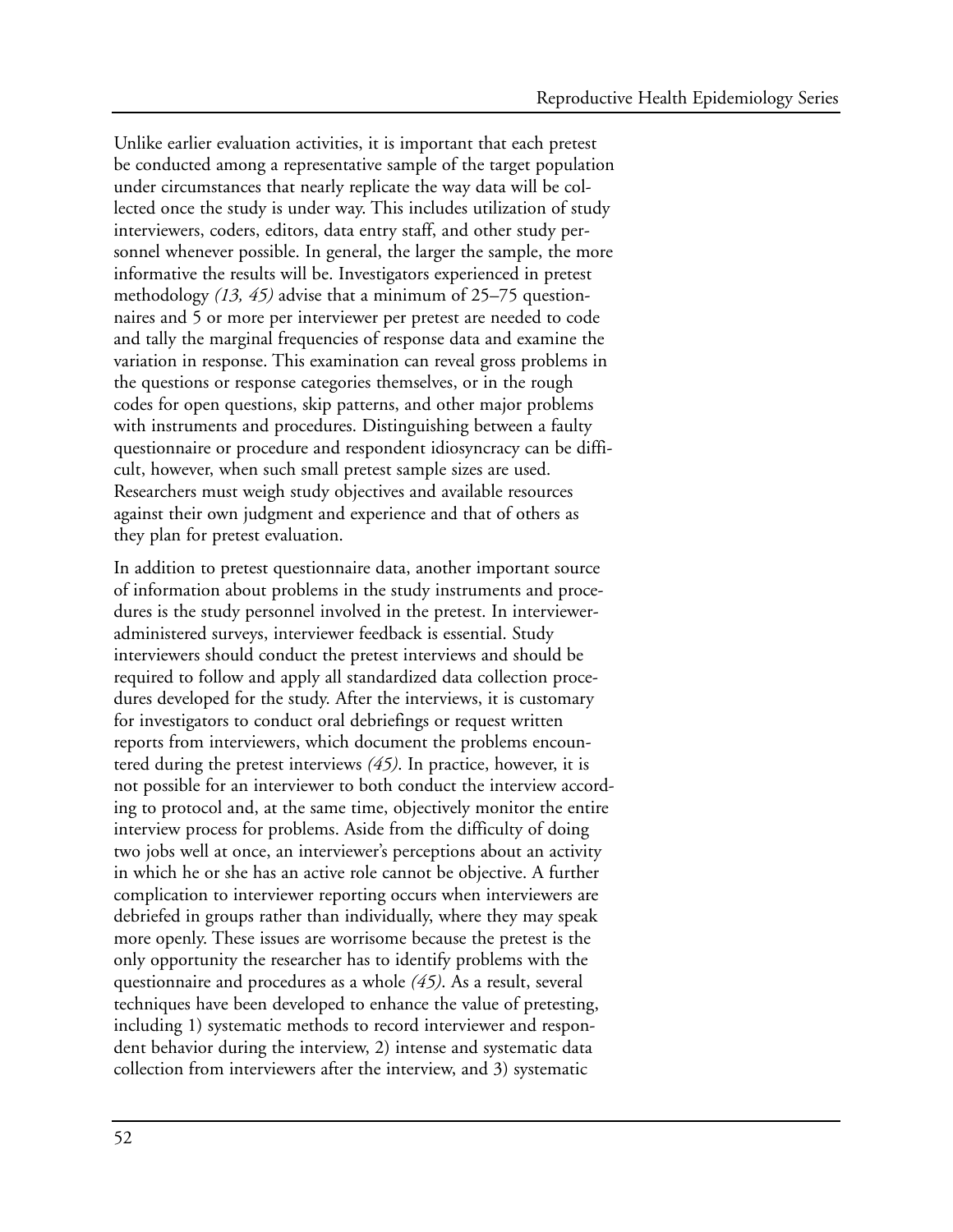probing of respondents after the interview *(13, 45)*. In addition, a thorough and complete pretest will involve systematic review of all data processing procedures, including editing, coding, and data entry, as well as interviews with staff who conduct these procedures. All of these techniques, discussed below, apply to interviewadministered questionnaires, whereas only the third and final technique applies to self-administered questionnaires.

### *Observation of interviewer and respondent interaction*

Methods to pretest personal or telephone questionnaires should include objective observation of interviewer and respondent behavior and detailed coding of that behavior. Coding forms can be developed that allow observers to record the frequency and type of interviewer and respondent behavior that occurs at each question *(13, 78, 79)*. Example 38 shows the behavior codes and form used to monitor and evaluate interviewer performance throughout one large casecontrol study.

During data collection, such a form is useful in identifying interviewers who do not follow standard protocol. When used during pretesting, however, questions that are problematic for interviewers or that require excessive probing and clarification can be easily identified and modified to better meet the objectives of good question design before the questionnaire is fielded *(80)*. To facilitate evaluation of pretest interview observations, data can be compiled onto one table, as shown for a pretest sample size of 25 in Example 39.

The greater the number of deviations noted, the more likely that a problem is present. An arbitrary error rate cut point of 15% or higher is used by some investigators to flag questions that warrant further evaluation *(13, 79)*. In Example 39, questions A1A, A2, A4, and A5 all appear to pose problems to interviewers, respondents, or both. When the nature of the problem can be easily identified, researchers should propose and implement solutions so that questions found difficult to read are altered, terms found difficult to understand are avoided or defined succinctly, and questions classified as "interrupted" or requiring repetition, probing, or clarification are modified accordingly. When the problem is not so obvious, researchers may return to Phase II techniques to find a solution. Questions associated with additional interaction between the respondent and interviewer are less standardized in the way they are administered and more vulnerable to bias. As a result, good question design strives to minimize these questions.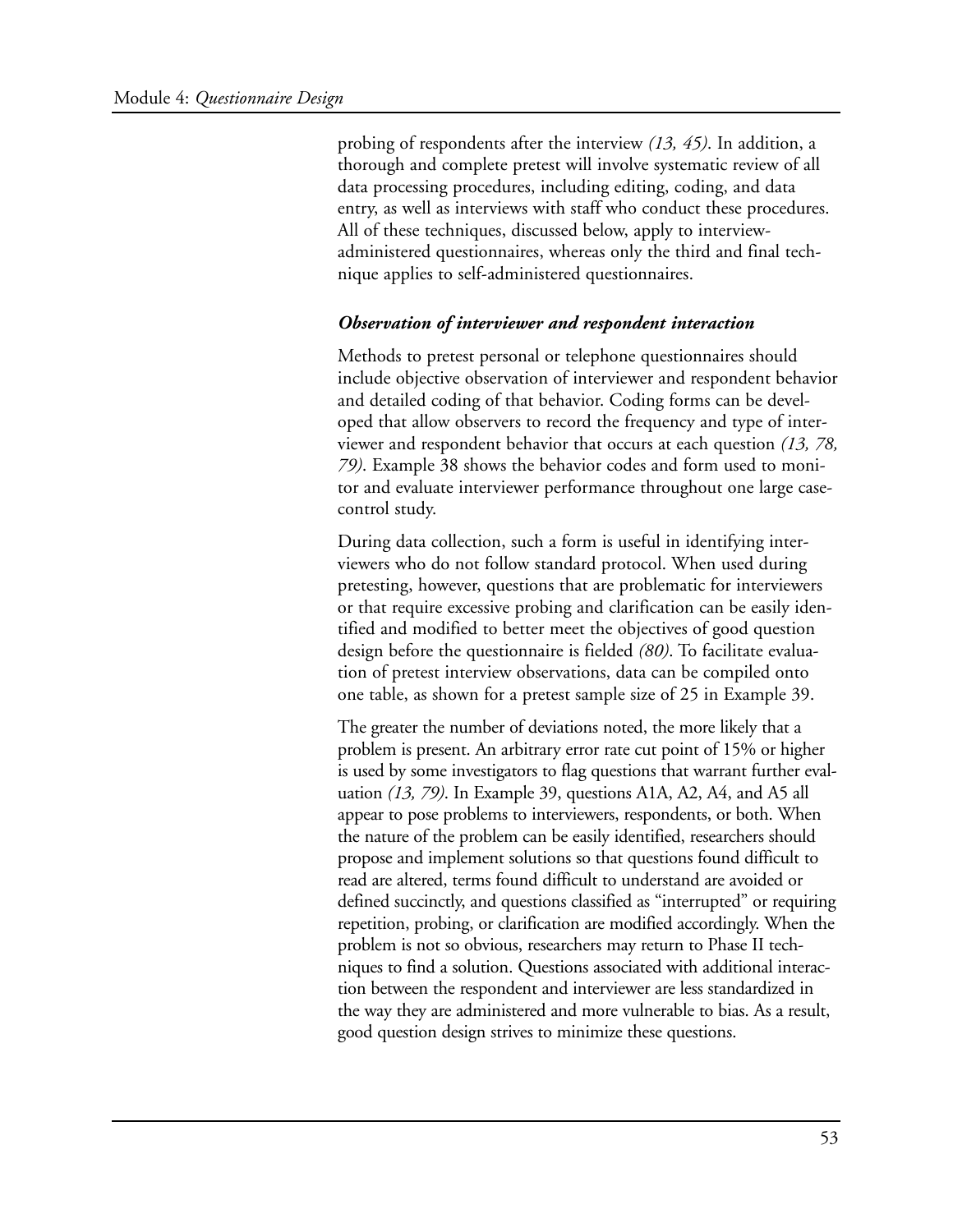|                      | Example 38. Interview Observation Form                                  |                                      |                                                                                                                                  |  |  |  |  |
|----------------------|-------------------------------------------------------------------------|--------------------------------------|----------------------------------------------------------------------------------------------------------------------------------|--|--|--|--|
|                      | <b>READING QUESTION</b><br><b>OTHER INTERVIEWER BEHAVIORS</b>           |                                      |                                                                                                                                  |  |  |  |  |
| <sup>11</sup>        | READS QX EXACTLY AS WRITTEN                                             |                                      | (NON RECORDING)                                                                                                                  |  |  |  |  |
| 12                   | APPROP PACE AND PAUSES                                                  | 51                                   | APPROP INTRO OR EXIT REMARKS                                                                                                     |  |  |  |  |
| 13                   | SPEAKS CLEARLY W/ APPROP EMPHASIS                                       | 52                                   | HANDLES DISTRACTION APPROP                                                                                                       |  |  |  |  |
| 21                   | READS QX MAKING MINOR CHANGES, NOT                                      | 53<br>54                             | ANSWERS RESPONDENT'S QX APPROPRIATELY<br>OFFERS APPROPRIATE FEEDBACK                                                             |  |  |  |  |
|                      | CHANGING THE MEANING OF THE QUES-                                       | 61                                   | <b>INTERRUPTS RESPONDENT</b>                                                                                                     |  |  |  |  |
|                      | <b>TION</b>                                                             | 62                                   | OFFERS PERSONAL VIEWPOINT                                                                                                        |  |  |  |  |
|                      | 22 ALTERS OR OMITS WORDING AND/OR                                       | 63                                   | ENGAGES IN EXTRANEOUS CONVERSATION                                                                                               |  |  |  |  |
|                      | PHRASES, CHANGING THE MEANING OF THE<br><b>QUESTION</b>                 | 64                                   | FAILS TO APPEAR FOCUSED AND INTERESTED,<br>MAINTAIN EYE CONTACT                                                                  |  |  |  |  |
| 23                   | FAILS TO READ A QX OR INTRODUCTION                                      | 65                                   | OFFERS INAPPROPRIATE FEEDBACK OR                                                                                                 |  |  |  |  |
| 24                   | MISSES A SKIP PATTERN                                                   | ANSWERS RESPONDENT'S QUESTIONS INAP- |                                                                                                                                  |  |  |  |  |
| 25                   | FAST/SLOW PACE, INAPPROP OR LACK OF<br><b>APPROP PAUSE</b>              |                                      | <b>PROPRIATELY</b><br>CAL-, SHCARDS-, AND PHOTOBK-ASSOCIATED<br><b>BEHAVIORS</b>                                                 |  |  |  |  |
| 26                   | DOES NOT SPEAK CLEARLY/LACKS APPROP<br><b>EMPHASIS</b>                  | 71                                   | ENTERS CALENDAR CODE/LINE AT APPROPRI-<br><b>ATE TIME</b>                                                                        |  |  |  |  |
|                      | <b>PROBING</b>                                                          |                                      | 72 CONFIRMS CALENDAR ENTRY WITH R APPRO-<br><b>PRIATELY</b>                                                                      |  |  |  |  |
| 31                   | PROBE IS NEUTRAL AND APPROPRIATE                                        | 73                                   | PRESENTS CAL, SHOWCD OR PHOTOBK AT                                                                                               |  |  |  |  |
| 32                   | APPROP USE OF EXPECTANT PAUSE                                           | 74                                   | <b>APPROP TIME</b><br>DIRECTS R THROUGH THE PHOTOBK APPRO-                                                                       |  |  |  |  |
| 33                   | REPEATS QX EXACTLY AS WRITTEN                                           |                                      | <b>PRIATELY</b>                                                                                                                  |  |  |  |  |
| 41                   | FAILS TO PROBE WHEN NECESSARY OR<br>PROBES WHEN NOT NECESSARY           | 81                                   | FAILS TO ENTER CALENDAR CODE/LINE AT<br><b>APPROP TIME</b>                                                                       |  |  |  |  |
| 42                   | PROBE IS DIRECTIVE AND/OR INAPPROPRIATE                                 | 82                                   | FAILS TO CONFIRM CAL ENTRY WITH R<br><b>APPROP</b>                                                                               |  |  |  |  |
| 43                   | FAILS TO USE EXPECTANT PAUSE                                            | 83                                   | FAILS TO PRESENT CAL, SHOWCD OR PHO-<br>TOBK AT APPROP TIME                                                                      |  |  |  |  |
| 44                   | REPEATS QX WITH MINOR CHANGES, NOT<br>CHANGING THE MEANING OF THE QUES- | 84                                   | FAILS TO DIRECT R THROUGH THE PHOTOBK<br><b>APPROP</b>                                                                           |  |  |  |  |
| 45                   | <b>TION</b><br>REPEATS QX ALTERS OR OMITS WORDING,                      | 85                                   | ENTERED CALENDAR DATA AT INAPPROPRIATE<br><b>TIME</b>                                                                            |  |  |  |  |
|                      | CANGING THE MEANING OF THE QUESTION                                     | 86                                   | USES SHOWCARD OR PHOTOBOOK AT INAP-<br><b>PROP TIME</b>                                                                          |  |  |  |  |
| Intro                |                                                                         |                                      |                                                                                                                                  |  |  |  |  |
| A1                   |                                                                         |                                      |                                                                                                                                  |  |  |  |  |
| A2                   |                                                                         |                                      |                                                                                                                                  |  |  |  |  |
| A3                   |                                                                         |                                      |                                                                                                                                  |  |  |  |  |
| A4                   |                                                                         |                                      |                                                                                                                                  |  |  |  |  |
| $\overline{A5}$      |                                                                         |                                      |                                                                                                                                  |  |  |  |  |
| A6                   |                                                                         |                                      |                                                                                                                                  |  |  |  |  |
| A7<br>A <sub>8</sub> |                                                                         |                                      |                                                                                                                                  |  |  |  |  |
| A <sub>9</sub>       |                                                                         |                                      |                                                                                                                                  |  |  |  |  |
| A10                  |                                                                         |                                      |                                                                                                                                  |  |  |  |  |
|                      |                                                                         |                                      | Source: Women's Contraceptive and Reproductive Experiences (CARE) Steering Committee. Women's CARE Study. 1995. US Public Health |  |  |  |  |
|                      | Service: NICHD and CDC.                                                 |                                      |                                                                                                                                  |  |  |  |  |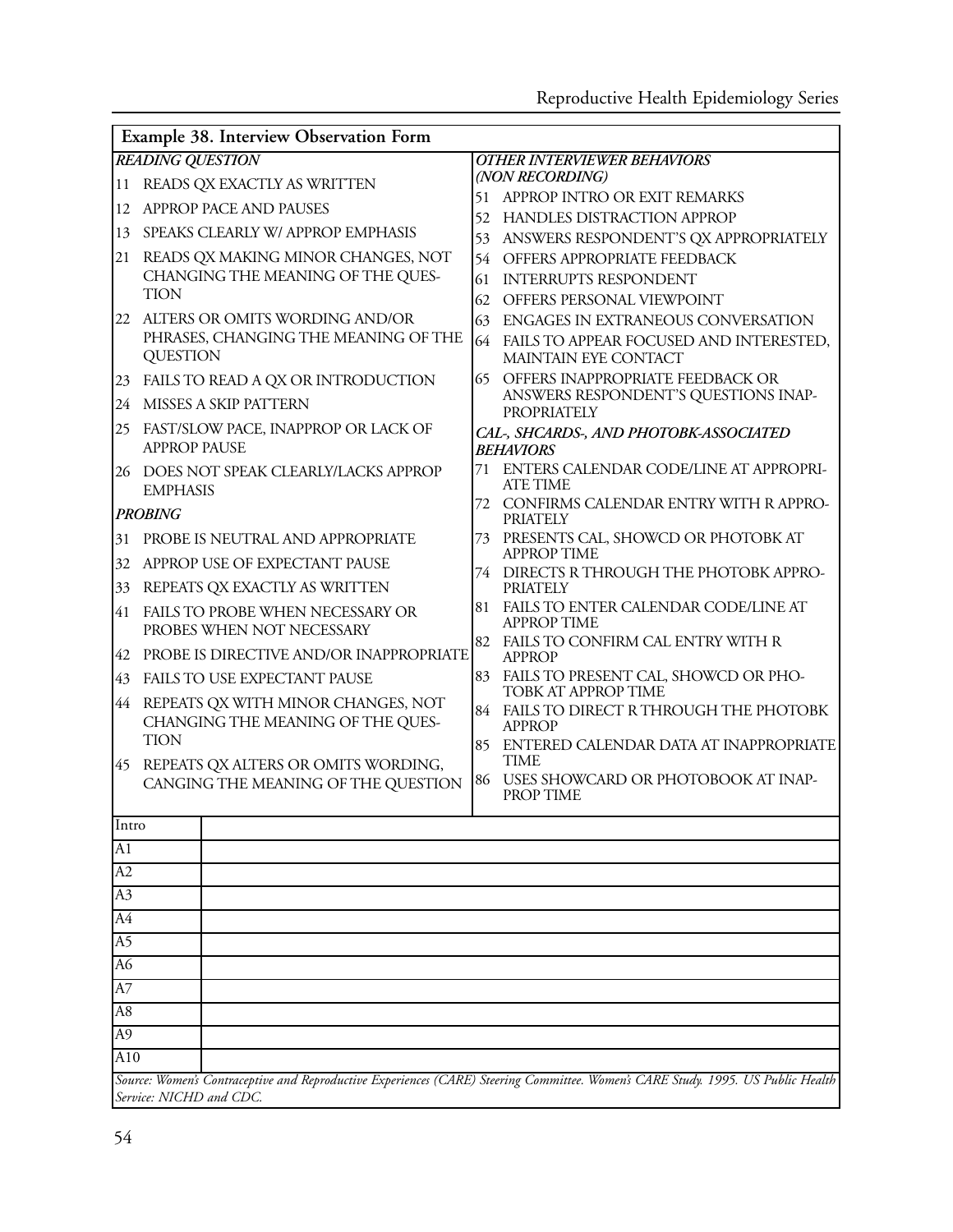| Example 39. Compiled Interview Observation Data                                                         |                 |           |                 |                 |              |                    |                 |                             |  |
|---------------------------------------------------------------------------------------------------------|-----------------|-----------|-----------------|-----------------|--------------|--------------------|-----------------|-----------------------------|--|
| Question<br>Number                                                                                      | Correct<br>Skip | No Errors | Minor<br>Errors | Major<br>Errors | Interrupt    | Repeat<br>Question | Other<br>Probes | R asks for<br>Clarification |  |
| A1                                                                                                      |                 | 22        | $\overline{2}$  | $\mathfrak{2}$  |              |                    |                 |                             |  |
| A1A                                                                                                     |                 | 25        |                 |                 |              | $\mathbf{1}$       | 8               |                             |  |
| A2                                                                                                      |                 | 25        |                 |                 |              | 5                  | $\mathbf{1}$    | $\mathbf{1}$                |  |
| A3                                                                                                      |                 | 22        | 3               |                 |              |                    | $\mathbf{1}$    |                             |  |
| A4                                                                                                      |                 | 9         | 11              | 6               |              | $\mathbf{1}$       | $\mathbf{1}$    | $\overline{3}$              |  |
| A4A                                                                                                     |                 | 21        | 3               | $\mathbf{1}$    |              |                    | $\mathbf{1}$    | $\mathbf{1}$                |  |
| A5                                                                                                      |                 | 24        |                 |                 | $\mathbf{1}$ |                    |                 | 5                           |  |
| Source: Fowler FJ Jr. Improving survey questions: design and evaluation. Sage Publications, Inc., 1995. |                 |           |                 |                 |              |                    |                 |                             |  |

Interview behavior coding can be performed quickly by researchers, interviewers, or other study staff with little training *(13)*. Personal pretest interviews can be coded directly by observers, or taped and coded afterward, as they must be for telephone interviews. Videotaping or audio recording is preferred, as it is more objective and provides more credible evidence for findings. Any changes to questions and procedures that are instituted as a result of the first pretest should be carefully examined in the second pretest and tested again if problems persist.

### *Collecting information from interviewers*

This approach involves obtaining information about the tested questions, the elicited answers, and interviewer perceptions about the interview directly from each interviewer. One way to do this is to collect systematic information from each interviewer via questionnaire after the pretest interviews are completed. Question rating forms for interviewers, similar to those shown in previous examples, have been designed and used successfully for this purpose *(13, 79)*. The questions are laid out in table format, and interviewers are asked to assess each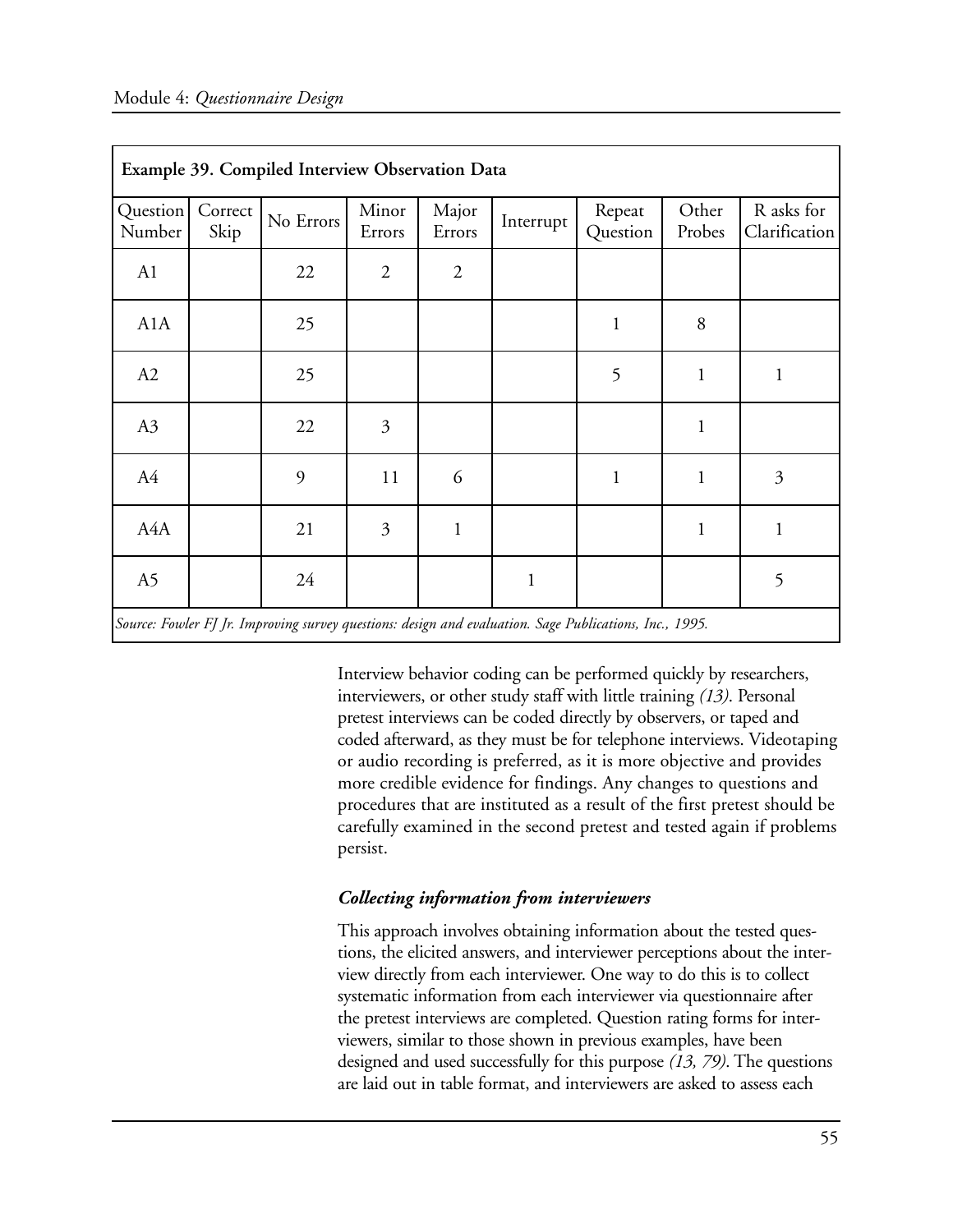question according to three criteria: its readability, the consistency with which respondents interpret it, and the consistency with which respondents are able and willing to answer it. For each criterion, the interviewer responds in one of three ways: no evidence of problem, possible problem, or definite problem. As with the coding of observed behavior described above, summary tables of all interviewer findings can be easily created using this scheme. Another interviewer questionnaire method, which uses a series of standardized probes to identify questions with potential problems, is shown in Figure 6.

#### **Figure 6. Standardized probes used for interviewer questionnaire**

- (1) Did any of the questions seem to make R uncomfortable?
- (2) Did you have to repeat any questions?
- (3) Did R misinterpret any questions?
- (4) Which questions were the most difficult or awkward for you to read? Have you come to dislike any specific questions? Why?
- (5) Did any of the sections seem to drag?
- (6) Were there any sections in which you felt that the respondent would have liked the opportunity to say more?

*Source: Converse JM, Presser S. Survey questions: handcrafting the standardized questionnaire. Thousand Oaks, CA (US): Sage Publications; 1986.* 

Interviewers are asked to complete a questionnaire after each pretest interview and to elaborate on each "Yes" answer by specifying question numbers and providing written explanations. The quality of information collected via interviewer feedback, regardless of whether or not the method of collection follows a prescribed format, depends on the interviewer's ability take copious and accurate margin notes while the interview is taking place, a skill that is likely to vary considerably between interviewers. Even so, standardized techniques such as those described above are likely to be much more informative than less structured techniques, such as oral group debriefing sessions.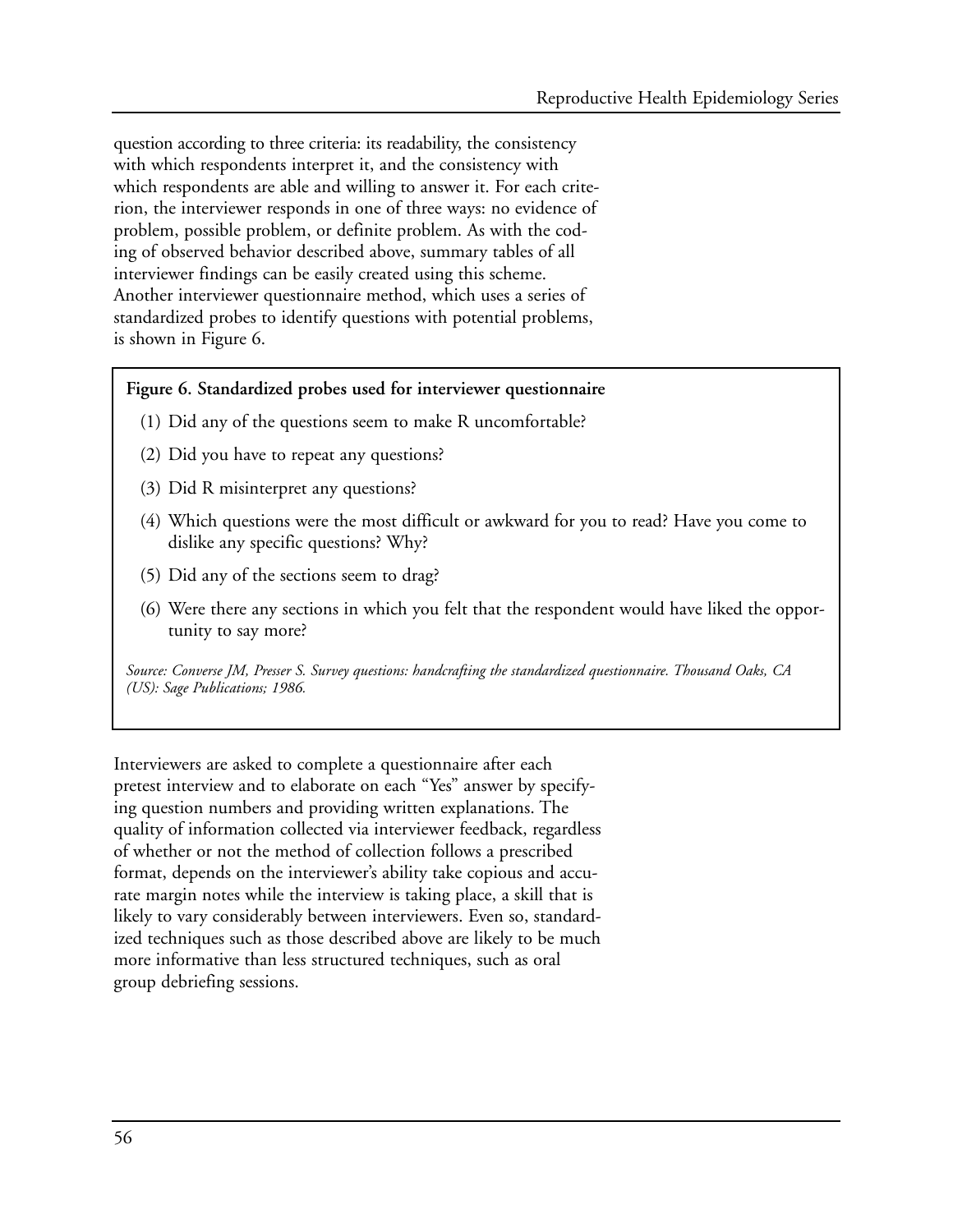#### *Probing respondents*

Systematic probing of respondents is carried out with techniques similar to those described under *Phase IIb: Intensive interviews with individual respondents (13)*. Investigators use these probes in questionnaire pretesting when intensive interviews with respondents have not been carried out earlier or when they have lingering doubts about the validity of specific questions in the survey setting. The probes can be built into the pretest to follow specific questions or appended to the end of the questionnaire. Neither approach is ideal since, in the former, the probes risk breaking the flow of the questionnaire and may detract from the ability of the pretest to examine the questionnaire as a whole, and, in the latter, the limitations of respondent memory may decrease the accuracy and completeness of the information reported. In the pretesting of self-administered questionnaires that are mailed to pretest respondents, investigators can include a few of these probing questions as well as more general questions about what the respondent found confusing, for example, although this effort is unlikely to generate useful feedback.

*Pretesting of Data Processing Procedures.* After the pretest questionnaires have been completed, data should be edited, coded, and prepared for analysis according to standard procedures developed for the study. Data entry software must also be tested. Just as study interviewers should be used to conduct pretest interviews, study personnel should be used to pretest all data processing procedures, including editing, coding, data entry, data tabulation, and all other data-handling tasks. All staff members should be systematically debriefed for any difficulties they may have encountered. Problems that are discovered as a result of feedback and observation, or from review of the tabulated data, should be corrected and reexamined in the next pretest. Constraints on these and all pre-survey evaluation techniques include resources and time. Although the inclusion of these techniques in the study protocol will not ensure accurate and complete data, they have been shown to help minimize measurement error.

*Statistical Assessment of Measurement Error*. The evaluation techniques described above are designed to identify weaknesses in the questionnaire and its administration that may bias study data if left uncorrected. They do not attempt to quantify the accuracy and precision of the data, however. Such quantitative assessment of validity and reliability can help investigators assess the adequacy of the questionnaire before the instrument is fielded and interpret and generalize study results after the data have been collected *(13, 43)*. Statistical testing is highly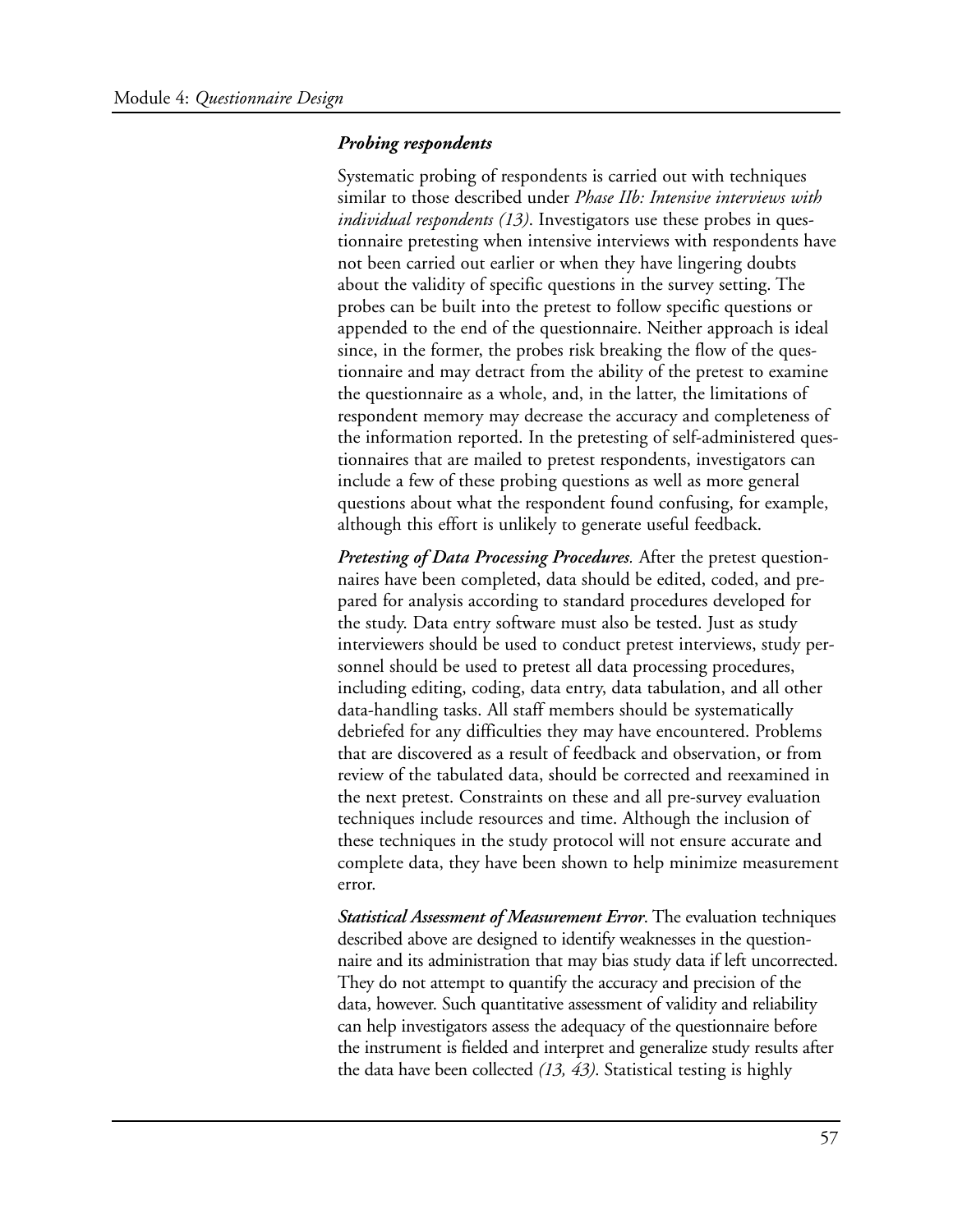recommended, especially for surveys using new instruments or procedures and for surveys using existing protocols in substantially different populations *(43)*. Investigators of large epidemiologic studies may plan experimental pretests with large sample sizes *(43)* that can accomplish these goals, but these can be costly and beyond the budget limitations of smaller studies.

Fortunately, capacity for some statistical assessment of validity or reliability can easily be built into the study questionnaire, or other techniques to measure data quality can be used along with or after primary data collection *(13, 43)*. Statistical tests conducted after the questionnaire is fielded, such as correlational studies and analyses of variance, will enable investigators to estimate the impact of measurement error on study results, make necessary corrections to the results, and offer some information about the generalizability of study results. Although investigators are responsible for considering how well each questionnaire variable corresponds to the true value it purports to measure *(13)*, that is usually a difficult task. To really measure validity, comparisons between the questionnaire variables and error-free measures of the same phenomenon are required. Since error-free measures, or "gold standards," do not exist for the vast majority of questionnaire data, investigators must search for external criteria that are of equal or higher quality than the questionnaire data with which to make comparisons. Although such studies are often called *validity studies (13, 21)*, the term *intermethod reliability*, used by some authors *(43)*, is more accurate. Medical record data, despite their limitations *(13, 64)*, are frequently used to assess the intermethod reliability of questionnaire data. For example, investigators may test the accuracy of breast cancer family history data collected via questionnaire by comparing it with data abstracted from the pathology records of the family members of respondents. Other comparison measures employed by epidemiologists to assess validity via intermethod reliability include physical or biochemical measures of exposure, interviews by experts in the field, exposure diaries, and direct observations (43).

Similarly, intermethod reliability assessment is used to shed light on the predictive validity of questionnaire data by examining how well questionnaire data correlate with related or future events. For example, if certain unhealthy behavior practices are hypothesized to lead to increased use of medical services, persons practicing those behaviors may be expected to have more hospitalizations, doctor visits, or missed work days over time. These outcomes can be measured outside the study and correlated with behavior measured via questionnaire. Aggregate comparisons between questionnaire measures and external measures can also be made *(13)*. For most epidemiologic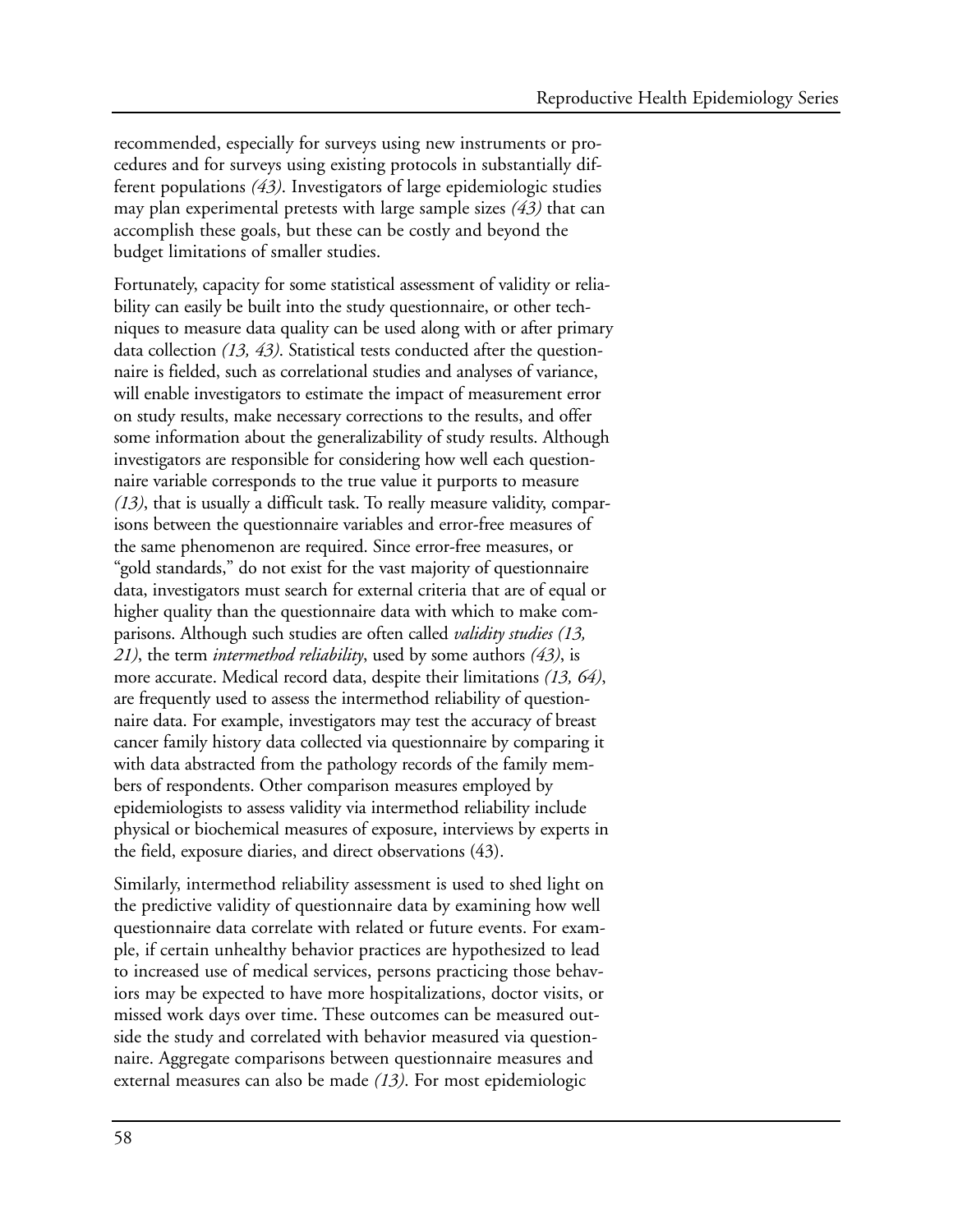data collected by questionnaire, however, not only are there no gold standards, but neither are there suitable, external criteria that can be used to assess validity. As a result, investigators commonly measure only the internal consistency or the intramethod reliability of their data to gain information about the validity of their data *(43)*.

Reliability refers to the extent to which similar information is elicited when a measurement is repeated, or a question is asked more than once. When questions are unreliable, respondents are more likely to be misclassified according to key study variables, and this can bias study results. (See Chapter 4: *Epidemiologic Study Design*.) The most common and simplest assay of intramethod reliability in epidemiologic studies is the "test-retest" or "re-interview"study, in which the questionnaire is administered a second time to a subsample of respondents. The two sets of questionnaire responses are compared and assessed. Differences between any pair of responses may be attributable to measurement error or may arise from real changes over time in the phenomenon being measured. Depending on the type of information being collected and the length of time between the two measurements, the true source of the differences may be difficult to identify. A second method to measure the intra-reliability of study data is to repeat selected questions within the questionnaire, using slightly different wording or structure, and then checking for consistency of response *(13, 80)*. One problem with each of these approaches is that, although poorly correlated results will rightly raise concerns about the validity of the study, significant measurement error that is repeated when the questions are repeated or readministered may go unnoticed and unquantified *(43, 81)*.

Despite the difficulties in assessing the reliability and validity of questionnaire data, epidemiologic researchers agree that the process yields critical information about data quality at relatively low cost. Moreover, investigators must continue to search for better methods of validating factual questionnaire data with reliable outside sources. For more subjective epidemiologic data, new methods are needed to evaluate data quality *(13)*. These studies will ultimately lead to better-designed questionnaires and more rigorous, higher quality data. For more in-depth information about the various study designs and analytic techniques used to measure validity and reliability, more detailed sources should be consulted *(43, 81)*.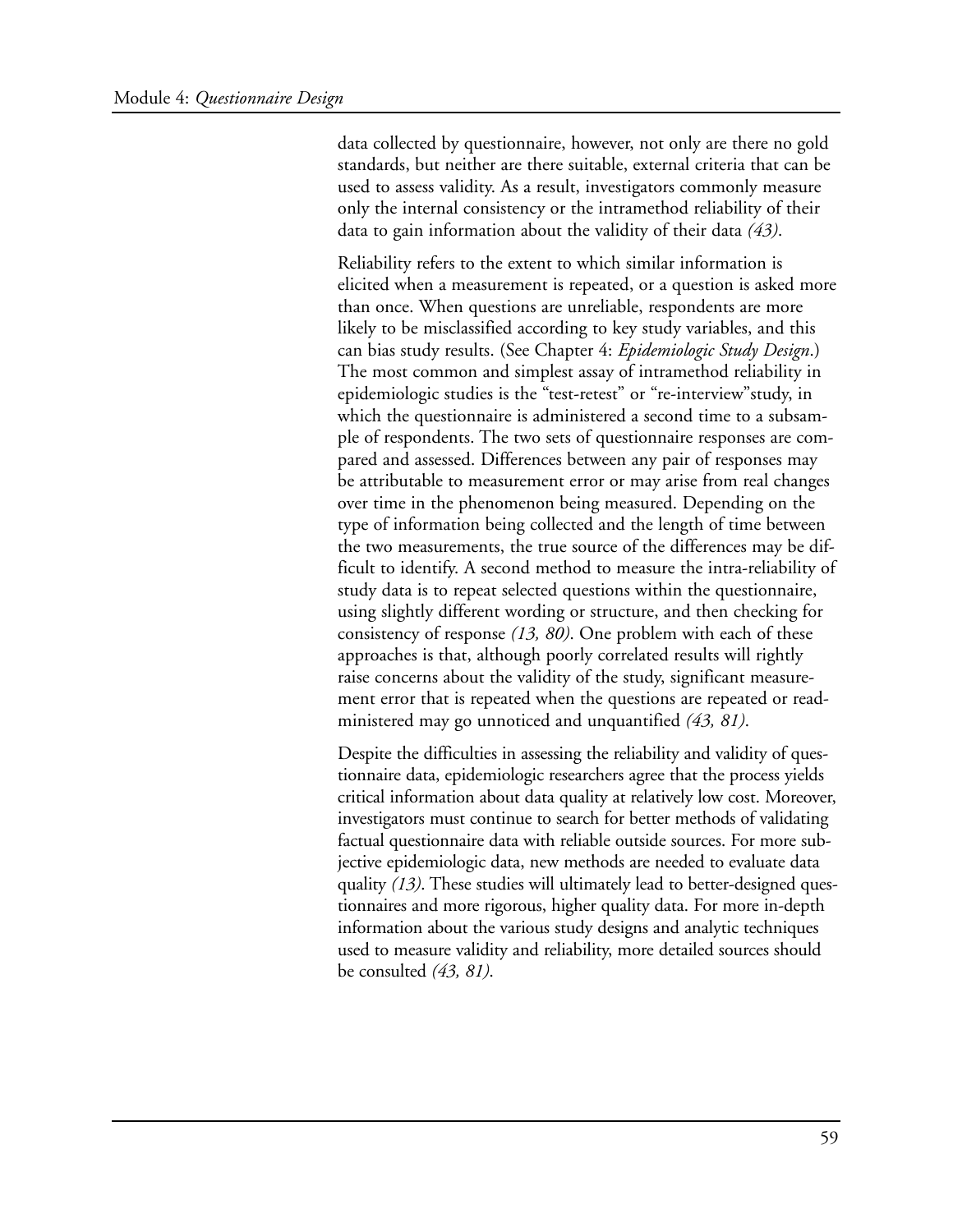### **REFERENCES**

- 1. Jack B, Clarke AM. The purpose and use of questionnaires in research. [Review]. Prof Nurse 1998;14(3):176–9.
- 2. Kelsey J, Thompson WD, Evans AS. Methods in observational epidemiology. New York, Oxford: Oxford University Press; 1986.
- 3. Oppenheim AN. Questionnaire design, interviewing, and attitude measurement. New edition. London, New York: Pinter Publishing; 1992.
- 4. Nunnally JC, Bernstein IH. Psychometric theory. 3rd ed. New York: McGraw-Hill, Inc.; 1994.
- 5. Posner SF, Pulley L, Artz L, Macaluso M. Use of psychometric techniques in the analysis of epidemiologic data. Ann Epidemiol  $2002;13(1):1-7.$
- 6. Fleiss J, Shrout P. The effects of measurement errors on some multivariate procedures. Am J Public Health 1977;67(12):1188–91.
- 7. Hulley SB, Newman TB, Cummings SR. Getting started: the anatomy and physiology of research. Designing clinical research. Baltimore: Williams & Wilkins; 1988.
- 8. Greenland S. Basic methods for sensitivity analysis and external adjustment. In: Rothman KJ, Greenland S, editors. Modern epidemiology. Philadelphia: Lippincott-Raven;1998:343–57.
- 9. Gordis L. Assuring the quality of questionnaire data. Am J Epidemiol 1979;109(1):21–4.
- 10. Grice HP. Logic and conversation. In: Cole P, Morgan JL, editors. Speech acts. New York: Academic Press; 1975: 41–58.
- 11. Sudman S, Bradburn NM. Asking questions: a practical guide to questionnaire design. San Francisco: Jossey-Bass; 1982.
- 12. Clark HH, Schober MF. Asking questions and influencing answers. In: Tanur JM, editor. Questions about questions: inquiries into the cognitive bases of surveys. New York: Russell Sage Foundation, 1992; 15–48.
- 13. Fowler FJ, Jr. Improving survey questions: design and evaluation. Thousand Oaks, CA: Sage Publications, Inc.; 1995.
- 14. McDowell I, Newell C. Measuring health: a guide to rating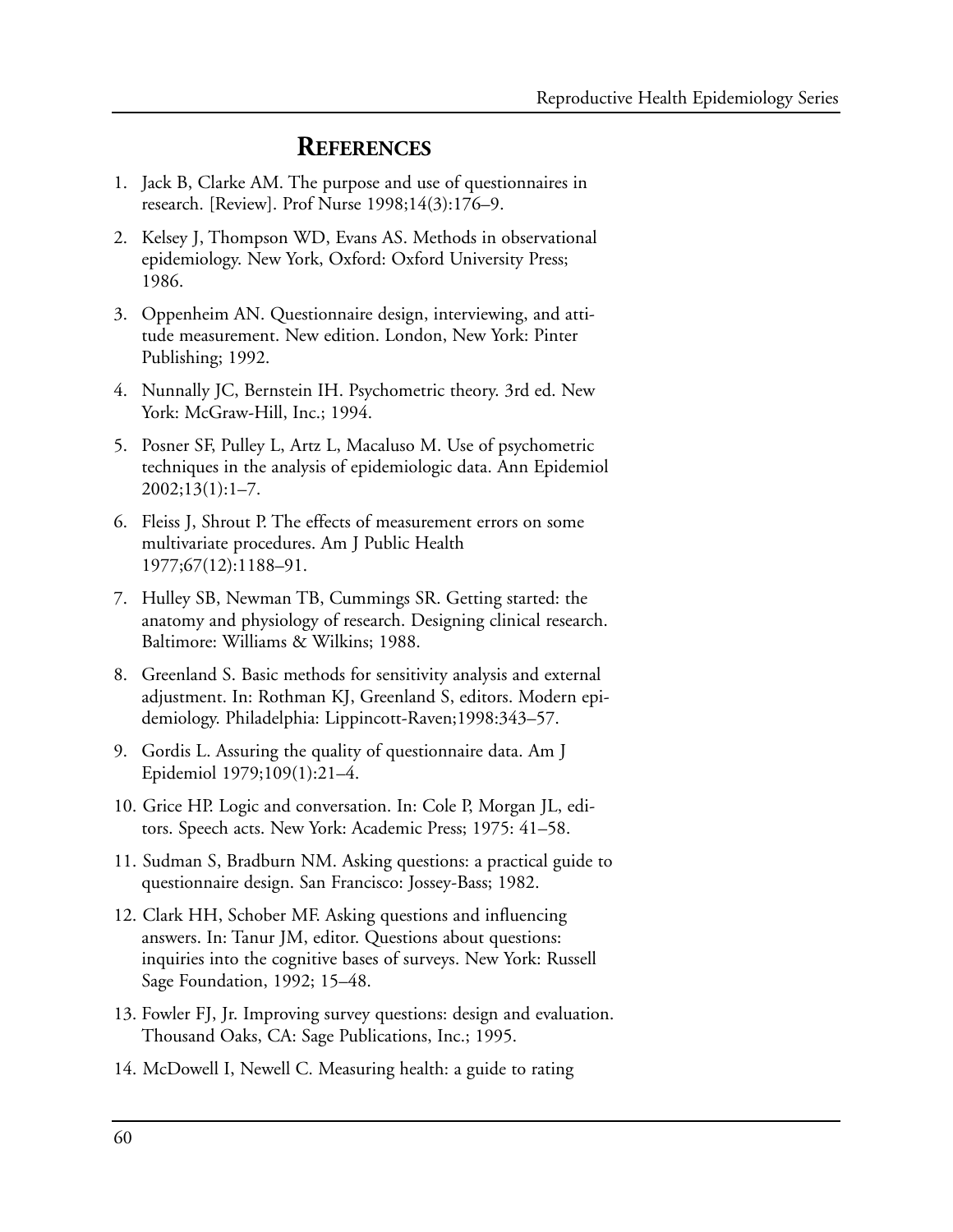scales and questionnaires. New York: Oxford University Press; 1996.

- 15. The United States Code of Federal Regulations (CFR). Title 45 CFR Part 46.401. Available from: http://ohrp.osophs.dhhs.gov/humansubjects/guidance/45cfr46.htm
- 16. Shamoo AE. Future challenges to human subject protection. The Scientist (online) 2000; 14(13). Accessed December 17, 2001. Available from: http://www.the-scientist.com/yr2000/jun/index\_000626.html.
- 17. Council for International Organizations of Medical Sciences (CIOMS). International Guidelines for Ethical Review of Epidemiologic Studies. Accessed September 1, 2002. Available from:

http://www.cioms.ch/frame\_guidelines\_january\_2002.htm.

- 18. The National Commission for the Protection of Human Subjects of Biomedical and Behavioral Research. The Belmont Report, Office of the Secretary, Ethical Principles and Guidelines for the Protection of Human Subjects of Research. April 18, 1979. DHEW Publication No. (OS) 780013 and No. (OS) 78 0014. U.S. Government Printing Office, Washington, D.C. 20402.
- 19. The IEA European Epidemiology Group. Good epidemiological practice (GEP): proper conduct in epidemiologic research (Proposal). Accessed November 13, 2001. Available from: http://www.dundee.ac.uk/iea/GoodPract.htm
- 20. Office for Human Research Protections (OHRP) US Department of Health and Human Services. IRB Guidebook. Accessed June 21, 2001. Available from: http://www.ohrp.osophs.dhhs.gov/references/resource.htm.
- 21. Bennett AE, Ritchie K. Questionnaires in medicine: a guide to their design and use. London, New York: Oxford University Press for Nuffield Provincial Hospitals Trust; 1975.
- 22. Schaefer DR, Dillman DA. Development of a standard e-mail methodology—results of an experiment. Public Opin Q 1998;62(3):378–97.
- 23. Wong K. Database on African Internet Users. Data File, Center for International Development and Conflict Management, University of Maryland.
- 24. US Department of Commerce. A nation online: how Americans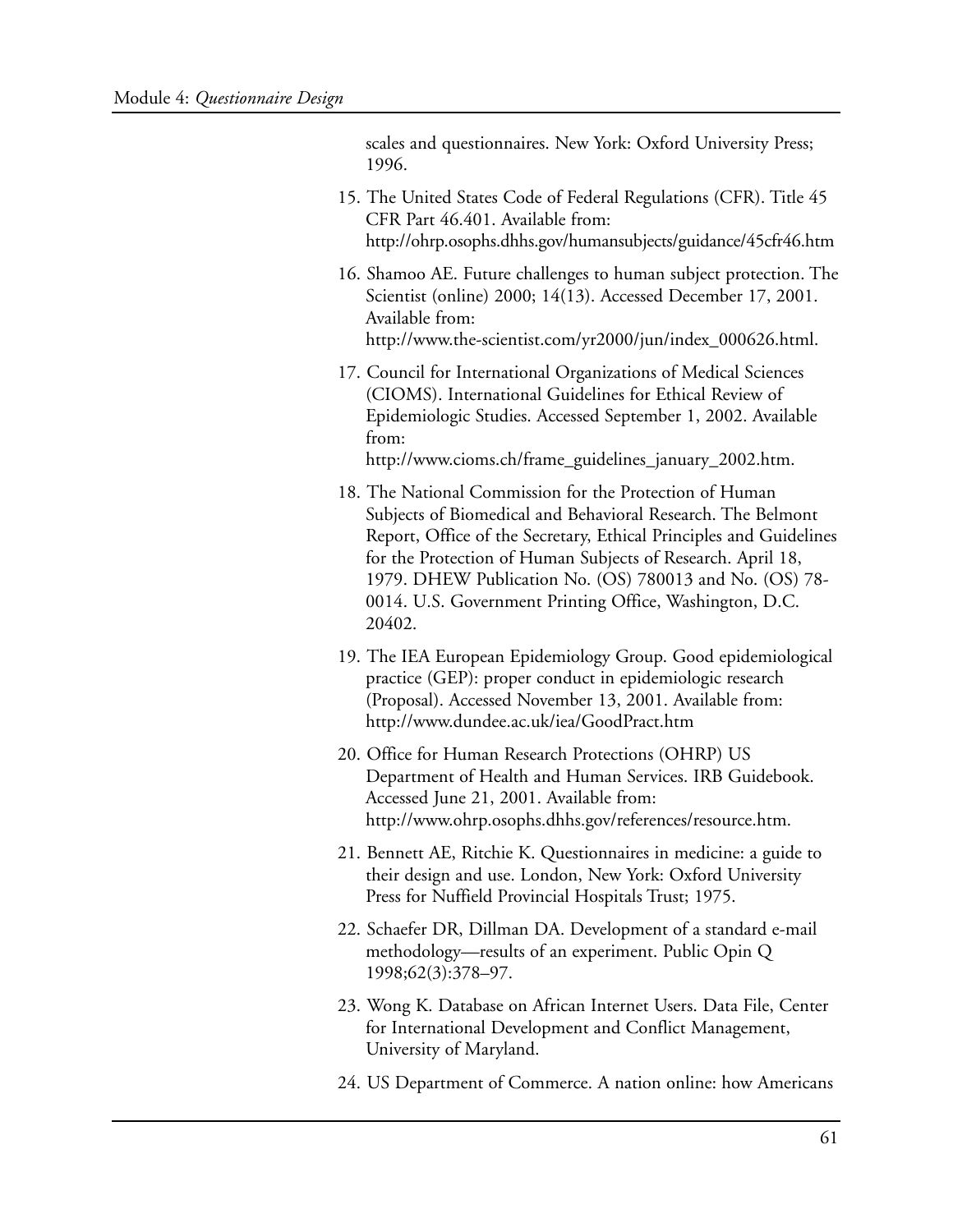are expanding their use of the Internet (Executive Summary). Accessed May 14, 2002. Available from: http://www.esa.doc.gov/508/esa/nationonline.htm.

- 25. Berdie DR, Anderson JF, Niebuhr MA. Questionnaires: design and use. 2nd ed. Metuchen, NJ: Scarecrow Press; 1986.
- 26. Aday LA. Designing and conducting health surveys: a comprehensive guide. 2nd ed. San Francisco: Jossey-Bass; 1996.
- 27. Bowling A. Research methods in health: investigating health and health services. Buckingham; Briston, PA: Open University Press; 1997.
- 28. Nicholls WI, Baker RP, Martin J. The effect of new data collection technologies on survey data. In: Lyberg L, Biemer P, Collins M, de Leeuw E, Dippo C, Schwarz N, et al., editors. Survey measurement and process quality. New York: John Wiley & Sons, Inc.; 1997.
- 29. Marchbanks PA, McDonald JA, Wilson HG, Burnett NM, et al. The NICHD Women's Contraceptive and Reproductive Experiences Study: methods and operational results. Ann Epidemiol 2002;12:213–21.
- 30. Slattery ML, Edwards SL, Caan BJ, Kerber RA, Potter JD. Response rates among control subjects in case-control studies. Ann Epidemiol 1995;5(3):245–9.
- 31. Groves RM, Kahn RL. Surveys by telephone: a national comparison with personal interviews. New York: Academic Press, Inc.; 1979.
- 32. Rogers TF. Interviews by telephone and in person: quality of responses and field performance. In: Singer E, Presser S, editors. Survey research methods: a reader. Chicago: The University of Chicago Press, 1976; 193–207.
- 33. Dillman DA. Mail and other self-administered surveys in the 21st century: the beginning of a new era. Gallup Research Journal 1999;2(1):121–40.
- 34. Trewin D, Lee G. International comparisons of telephone coverage. In: Groves R, Biemer P, Lyberg L, Massey J, Nicholls WI, Waksburg J, editors. Telephone survey methodology. New York: John Wiley & Sons, Inc.; 1988: 9–24.
- 35. Jobe JB, Pratt WF. Effects of interview mode on sensitive questions in a fertility survey. In: Lyberg L, Biemer P, Collins M, de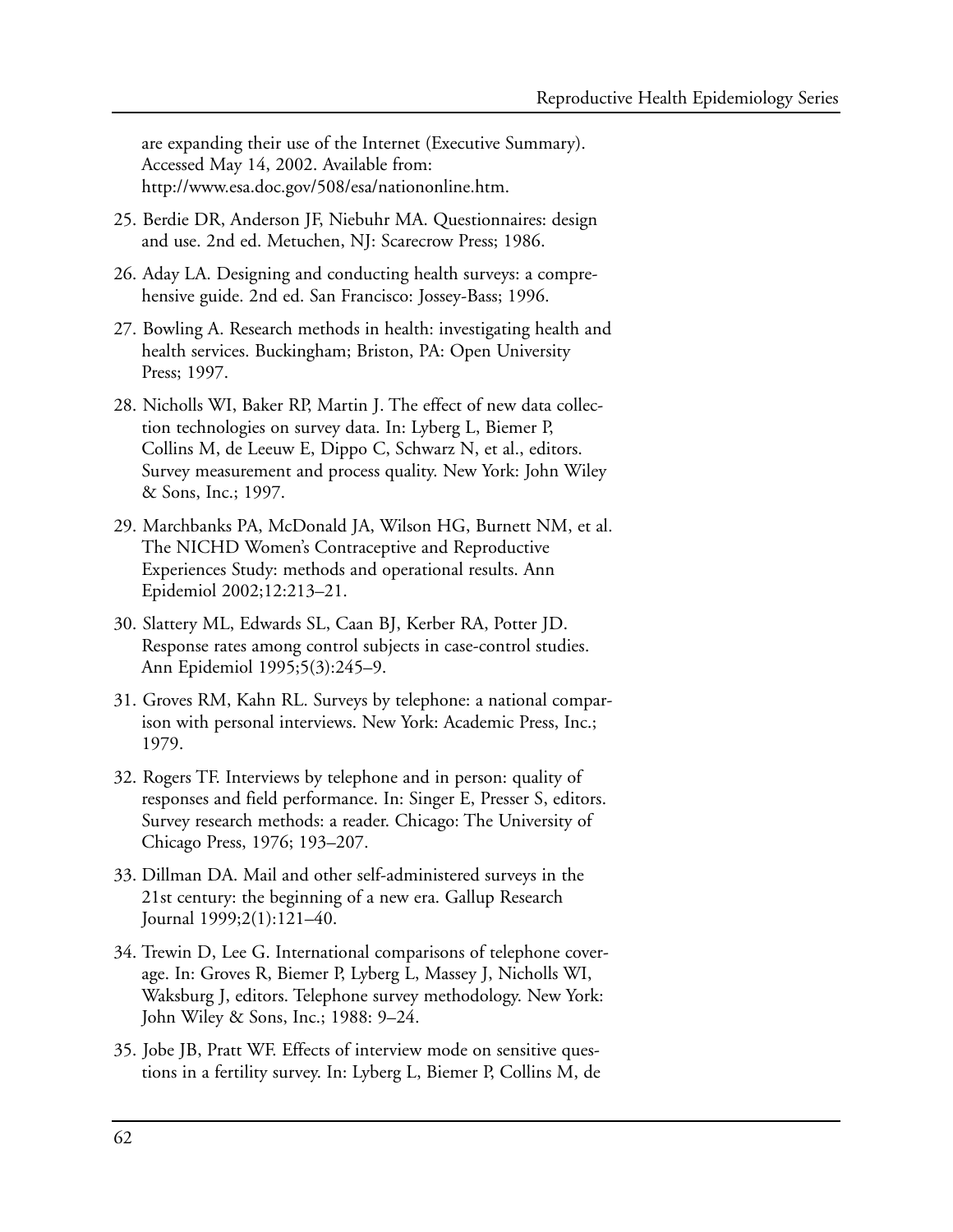Leeuw E, Dippo C, Schwarz N, et al., editors. Survey measurement and process quality. New York: John Wiley & Sons, Inc.; 1997: 311–29.

- 36. Schoon I. Questionnaire design. In: Nunn J, editor. Laboratory psychology: a beginner's guide. New York: Psychology Press; 1998: 73–96.
- 37. [Editorial.] The anthrax trail. The Wall Street Journal 2002 Mar 26;Sect. A:22(col. 1).
- 38. Dillman DA. Mail and telephone surveys; the total design method. New York: Wiley; 1978.
- 39. Moser CA, Kalton G. Survey methods in social investigation. 2nd ed. New York: Basic Books; 1972.
- 40. McCarthy GM, MacDonald JK. Nonresponse bias in a national study of dentists' infection control practices and attitudes related to HIV. Community Dent Oral Epidemiol 1997; 25(4):319–23.
- 41. Green KE. Reluctant respondents: differences between early, late and nonresponders to a mail survey. Paper presented at the Annual Meeting of the American Educational Research Association; 1989 Mar 27–31; San Francisco, California.
- 42. Strack F, Martin LL. Thinking, judging, and communicating: a process account of context effects in attitude surveys. In: Hippler H-J, Schwarz N, Sudman S, editors. Social information processing and survey methodology. New York: Springer-Verlag, 1987; 123–48.
- 43. Armstrong BK, White E. Principles of exposure measurement in epidemiology. Oxford, New York: Oxford University Press; 1992.
- 44. Olsen J. Epidemiology deserves better questionnaires. IEA European Questionnaire Group. International Epidemiological Association. Int J Epidemiol 1998;27(6):935.
- 45. Converse JM, Presser S. Survey questions: handcrafting the standardized questionnaire. Thousand Oaks, CA (US): Sage Publications, Inc; 1986.
- 46. McGee J. Collecting information from health care consumers: a resource manual of tested questionnaires and practical advice. Gaithersburg, MD: Aspen Publishers; 1996.
- 47. Information for Authors. Am J Epidemiol 153 [No. 1]. The School of Hygiene and Public Health, The Johns Hopkins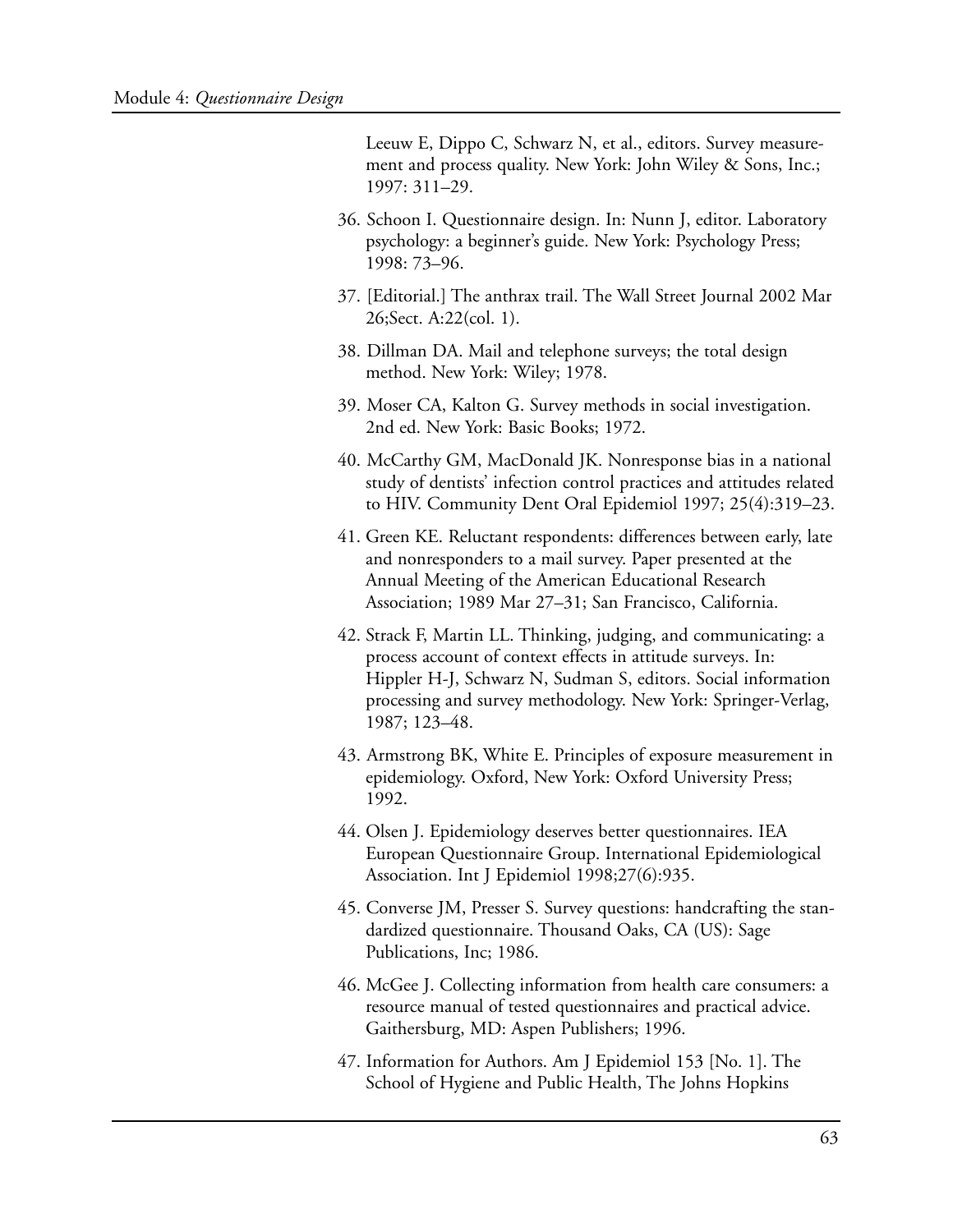University; Oxford University Press. Accessed February 27, 2001. Available from: http://www3.oup.co.uk/jnls/list/aje/instauth/auth1.html.

- 48. Foddy WH. Constructing questions for interviews and questionnaires: theory and practice in social research. Cambridge, UK; New York: Cambridge University Press; 1993.
- 49. Schuman H, Presser S. The open and closed question. Am Sociol Rev 1979; 44(Oct):692-712.
- 50. Warnecke RB, Johnson TP, Chavez N, Sudman S, O'Rourke DP, Lacey L, et al. Improving question wording in surveys of culturally diverse populations. Ann Epidemiol 1997;7(5):334–42.
- 51. Women's Contraceptive and Reproductive Experiences (CARE) Steering Committee. Women's CARE Study. US Public Health Service: NICHD and CDC; 1995.
- 52. Rothman KJ, Greenland S. Measures of disease frequency. In: Rothman KJ, Greenland S, editors. Modern epidemiology. Philadelphia: Lippincott-Raven; 1998: 29–46.
- 53. Weinberg C, Wilcox AJ. Reproductive epidemiology. In: Rothman KJ, Greenland S, editors. Modern epidemiology. Philadelphia: Lippincott-Raven; 1998: 594.
- 54. Lehnert WG. The process of question answering. Hillsdale, NJ: Lawrence Erlbaum Associates, Inc.; 1978.
- 55. Holman CD, Armstrong BK. Hutchinson's melanotic freckle melanoma associated with non-permanent hair dyes. Br J Cancer 1983;48(4):599–601.
- 56. Cannell CF, Marquis KH, Laurent A, National Center for Health Statistics. A summary of studies of interviewing methodology. Rockville, MD: Health Resources Administration, National Center for Health Statistics; 1977. Vital and Health Statistics, Series 2, No. 69. DHEW Publication No. (HRA) 77-1343.
- 57. Wingo PA, Ory HW, Layde PM. The evaluation of the data collection process for a multicenter, population-based, case-control design. Am J Epidemiol 1988;128:206–17.
- 58. MACRO International. Demographic Health Survey, Armenia, 1999. Calverton, Maryland: MACRO International; 2001.
- 59. Serbanescu F, Morris L, Marin M. Reproductive Health Survey: Romania, 1999. Atlanta, GA, Romanian Association of Public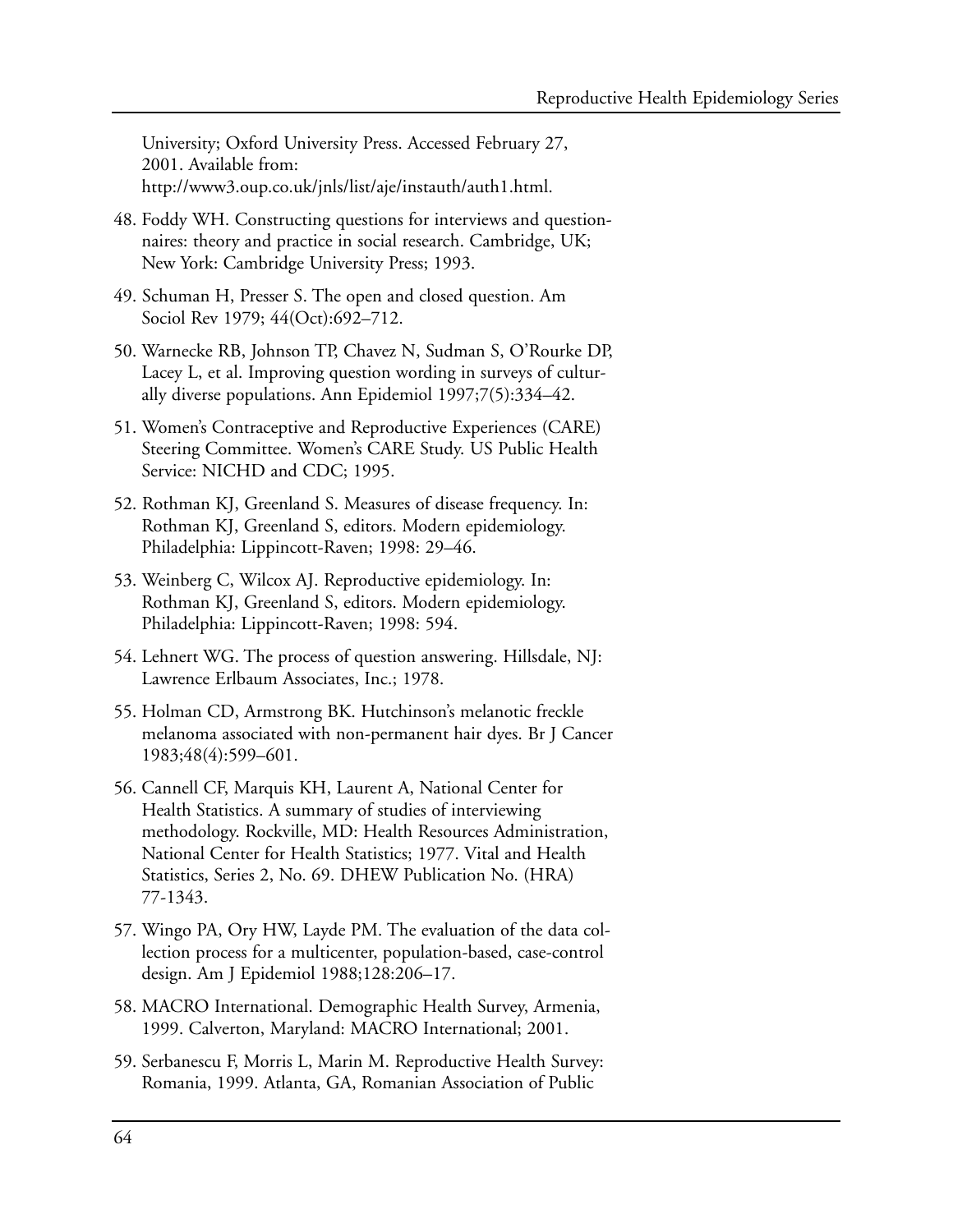Health and Health Management (ARAPMA); Division of Reproductive Health, Centers for Disease Control and Prevention; US Agency for International Development (USAID); United Nations Population Fund (UNFPA); United Nations Children's Fund (UNICEF). 2001.

- 60. Anderson B, Silver B, Abramson P. The effects of race of the interviewer on measures of electoral participation by blacks. Public Opin Q 1988;52(1):53–83.
- 61. Parry HJ, Crossley HM. Validity of responses to survey questions. Public Opin Q 1950;14(61):80.
- 62. Fox JA, Tracy PE. Randomized response: a method for sensitive surveys. Beverly Hills: Sage Publications; 1986.
- 63. Armstrong BK, White E, Saracci R. The design of questionnaires. Principles of exposure measurement in epidemiology. London, New York: Oxford University Press; 1992.
- 64. Cannell CF, Miller P, Oksenberg L. Research on interviewing techniques. In: Leinhardt S, editor. Sociological methodology. San Francisco: Jossey-Bass; 1981: 389–437.
- 65. Cannell CF. Experiments in the improvement of response accuracy. In: Beed TW, Stimson RJ, editors. Survey interviewing theory and techniques. Sydney: George Allen and Unwin; 1985: 24–62.
- 66. Sudman S, Bradburn NM, Schwarz N. Thinking about answers: the application of cognitive processes to survey methodology. San Francisco: Jossey-Bass, Inc.; 1996.
- 67. Jobe JB, Mingay DJ. Cognitive research improves questionnaires. Am J Public Health 1989;79(8):1053–55.
- 68. Wanke M, Schwarz N. Reducing question order effects: the operation of buffer items. In: Lyberg L, Biemer P, Collins M, de Leeuw E, Dippo C, Schwarz N, et al., editors. Survey measurement and process quality. John Wiley & Sons, Inc.; 1997:115.
- 69. Schwarz N. Judgement in a social context: biases, shortcomings, and the logic of conversation. Advances in Experimental Social Psychology 1994;26:123–62.
- 70. Schuman H, Presser S, Ludwig J. Context effects on survey responses to questions about abortion. Public Opin Q 1981;45(2):216–23.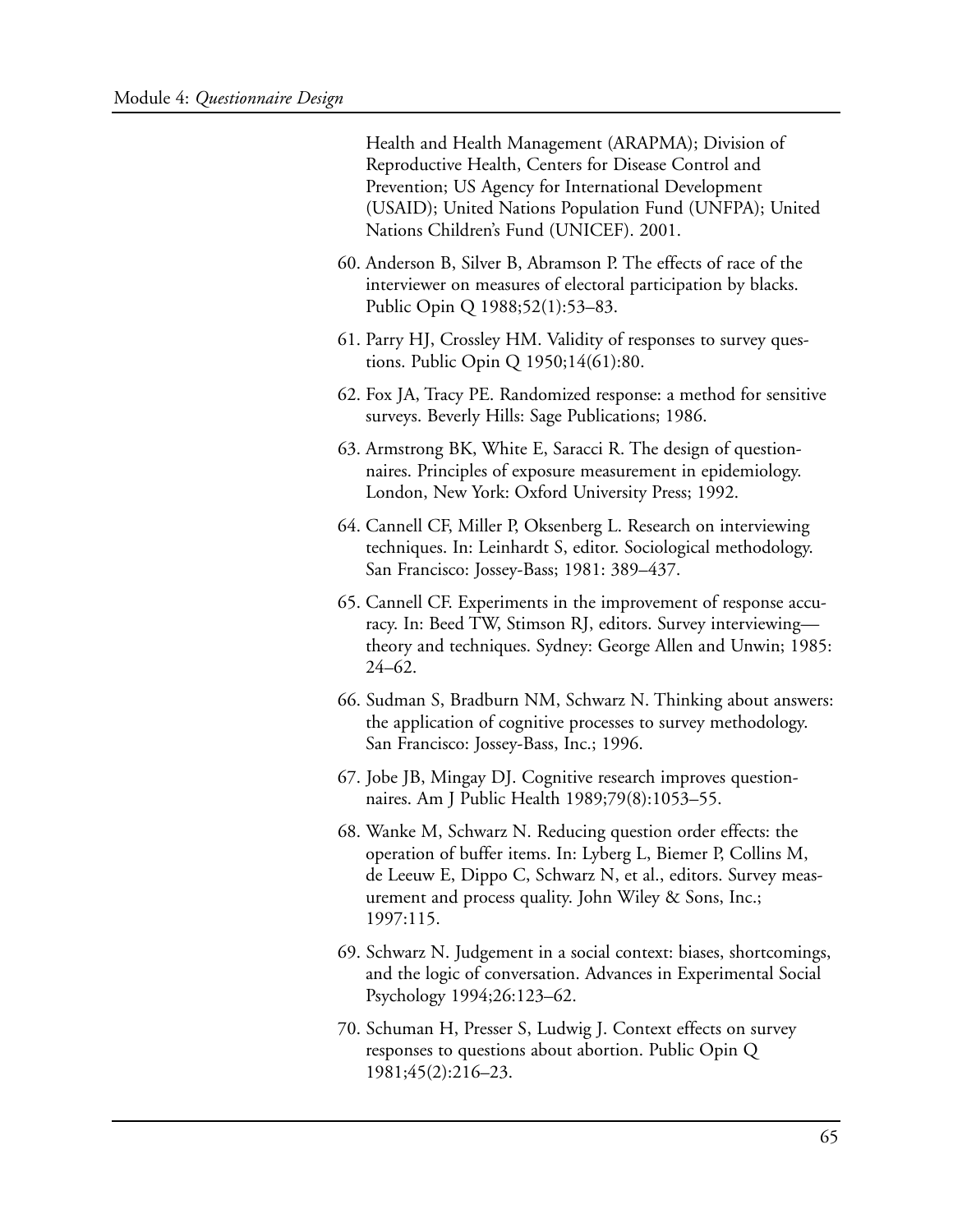- 71. Jenkins CR, Dillman DA. Towards a theory of self-administered questionnaire design. In: Lyberg L, Biemer P, Collins M, de Leeuw E, Dippo C, Schwarz N et al., editors. Survey measurement and process quality. New York: John Wiley & Sons, Inc.; 1997: 165–96.
- 72. Lee JA, More SJ, Cotiw-an BS. Problems translating a questionnaire in a cross-cultural setting. Prev Vet Med 1999; 41 (2-3):187–94.
- 73. Gille H, van de Kaa DJ. Contributions of the World Fertility Survey to survey methodology and analysis. NIDI Reprint Series no. 24. Voorburg, Netherlands: Netherlands Interuniversity Demographic Institute [NIDI];1983:21.
- 74. Johnson T, O'Rourke D, Chavez N, Sudman S, Warneke R, Lacey L, et al. Social cognition and responses to survey questions among culturally diverse populations. In: Lyberg L, Biemer P, Collins J, de Leeuw E, Dippo C, Schwarz N, et al., editors. Survey measurement and process quality. New York: John Wiley & Sons, Inc.; 1997: 87–113.
- 75. Del Greco L, Walop W. Questionnaire development: 3. Translation. CMAJ 1987;136(10):1025–6.
- 76. Forsyth BH, Lessler JT. Cognitive laboratory methods: a taxonomy. In: Biemer P, Groves RM, Lyberg L, Mathiowetz NA, Sudman S, editors. Measurement errors in surveys. New York: John Wiley & Sons; 1991.
- 77. Lessler J, Tourangeau R, Salter W, National Center for Health Statistics. Questionnaire design in the cognitive research laboratory. Rockville, MD: National Center for Health Statistics; 1989.
- 78. Cannell CF, Lawson SA, Hausser DL. A technique for evaluating interviewer performance. Ann Arbor MI: Survey Research Center, Institute for Social Research, The University of Michigan; 1975.
- 79. Oksenberg L, Cannell CF, Kalton G. New strategies for testing survey questions. J Off Stat 1991;7:349–65.
- 80. Stolley PD, Schlesselman JJ. Planning and conducting a study. In: Schlesselman JJ, editor. Case-control studies: design, conduct analysis. New York: Oxford University Press; 1982: 69–104.
- 81. Andrews FM. Construct validity and error components of survey measure: a structural modeling approach. In: Singer E, Presser S, editors. Survey research methods: a reader. Chicago: University of Chicago Press; 1989: 391–425.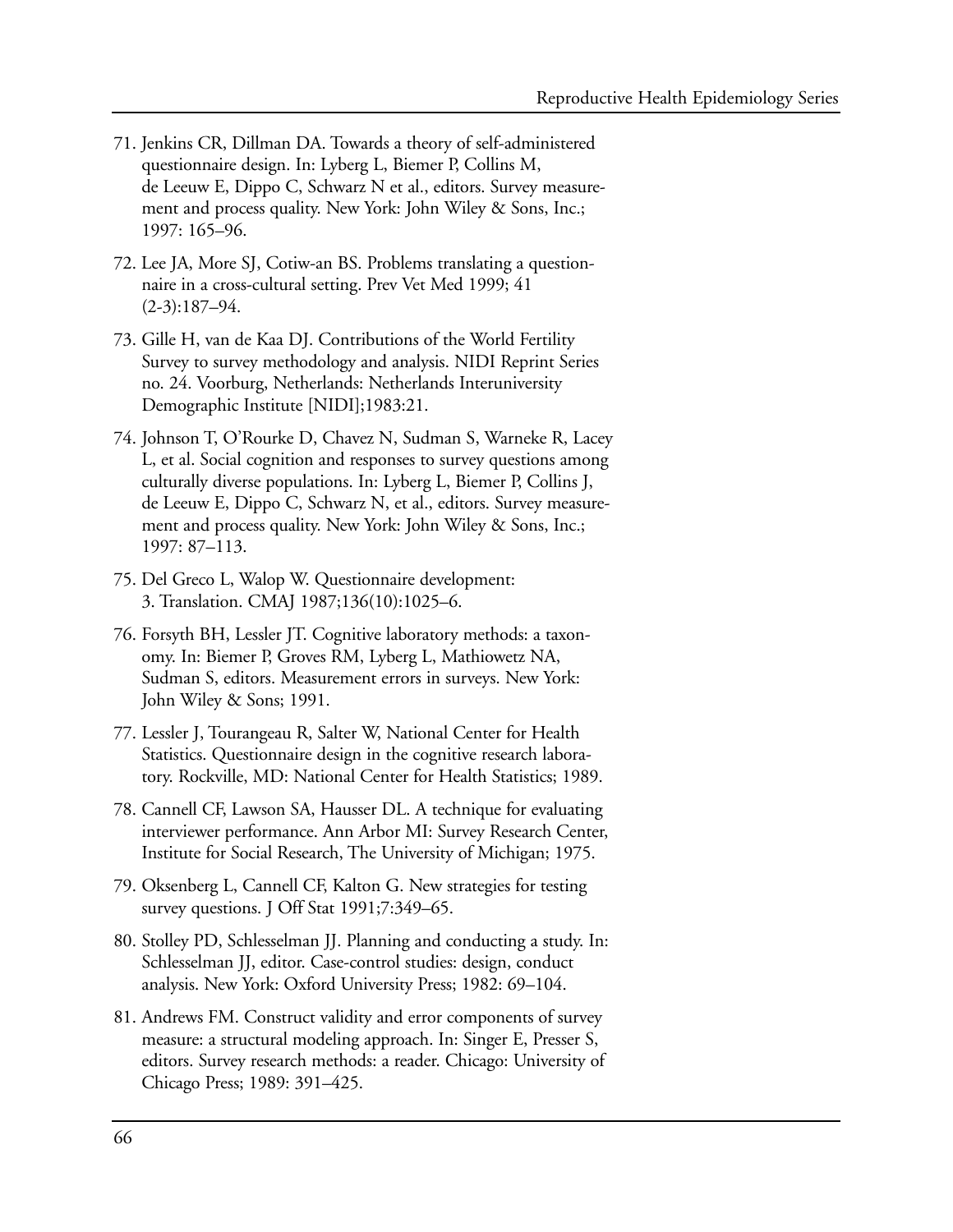## **QUESTIONNAIRE DEVELOPMENT EXERCISES**

## **Exercise 1: Critique an existing questionnaire (individual exercise)**

The questionnaire should be one designed to collect information from individuals, as opposed to medical records, for example. It may be designed to be self-administered or administered by an interviewer, and for research or surveillance purposes. A fully developed draft of a new questionnaire would also be acceptable.

- 1. How will the questionnaire be administered?
- 2. What measures have been taken to protect the identity and privacy of respondents who complete the questionnaire?
- 3. Describe the formatting and layout of the questionnaire. Has it been designed to maximize data quality? How could it be improved? Comment on the overall appearance of the questionnaire.
- 4. Describe the specific purpose of the questionnaire, including the specific research question(s) that will be answered from the collected data.
- 5. Choose one of these research questions. List all of the variables that will be required to answer this question, including any confounding variables and possible effect modifiers that will have to be examined. Describe which questions will be used to create each of those variables, how they will be coded, and all units of measurement.
- 6. How will missing values be handled?
- 7. Is there a need to separate unknown responses from refusals? If so, how will responses be coded to facilitate this?
- 8. How will unanticipated responses be handled?
- 9. Carefully consider the wording of each of these questions. How well has the intent of each question been communicated? Does each question specify the way in which it should be answered? Are some respondents likely to be unable or unwilling to answer any of these questions? What measures, if any, have been taken to ensure that these questions are administered in the same way to all respondents?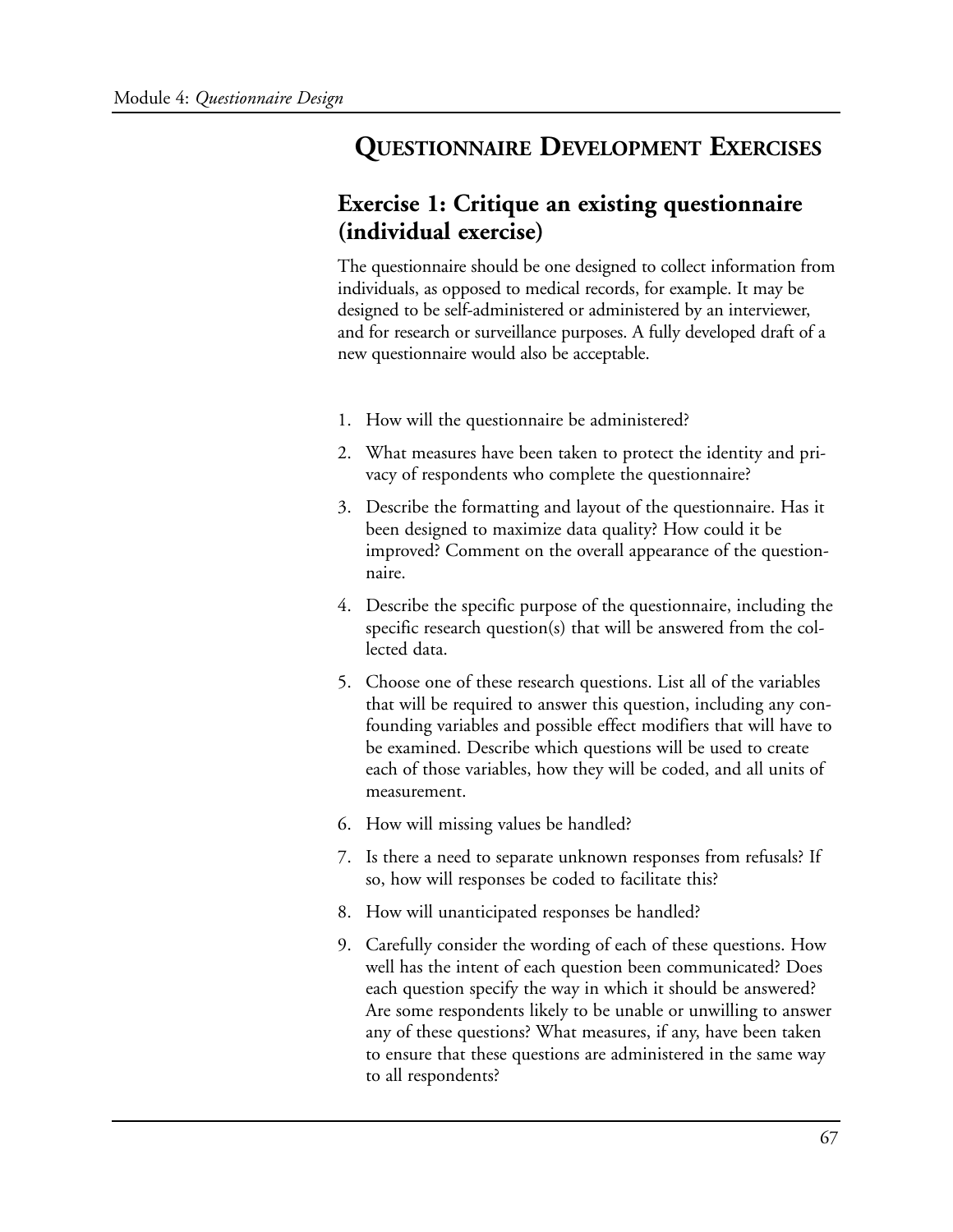- 10. Consider the order of the questions in the questionnaire. How likely is it that previous questions could bias responses to questions that follow? Can you suggest a better order for the questions?
- 11. What safeguards, if any, have been built into the questionnaire to help ensure validity of the data?

## **Exercise 2: Develop a draft of a questionnaire (team exercise)**

The instructor/class decides on a research question and target population. The class divides into teams, which are given the following tasks, one at a time. After each task is completed or the allotted time has been spent, teams report on their results, and discussion follows.

- 1. What is the best type of questionnaire for this study and how, exactly, should it be administered?
	- a) Assume study budget is robust. Given what you know about the purpose of the study and the target population, describe the ideal methods of contacting subjects and collecting information; include all technology that will be used.
	- b) Assume study budget is severely limited. Under these circumstances, and considering what you know about the purpose of the study and the target population, describe an alternative methodology to contact subjects and collect information. Describe the strengths and limitations of these methods in comparison to those described in a).
- 2. Assume you have reviewed the literature and have decided against borrowing questions from an existing questionnaire to measure the primary exposure variable.
	- a) What are some reasons investigators may choose to design their own questions?
	- b) Draft the questions you propose to use to measure this exposure, including any visual memory aids you will use, and describe all Phase I and Phase II activities you will use to evaluate them.
	- c) Have you opted to use open questions, closed questions, or a combination of open and closed questions, and why?
	- d) What are some possible weaknesses of the questions you have drafted, and how, specifically, will you assess these concerns?